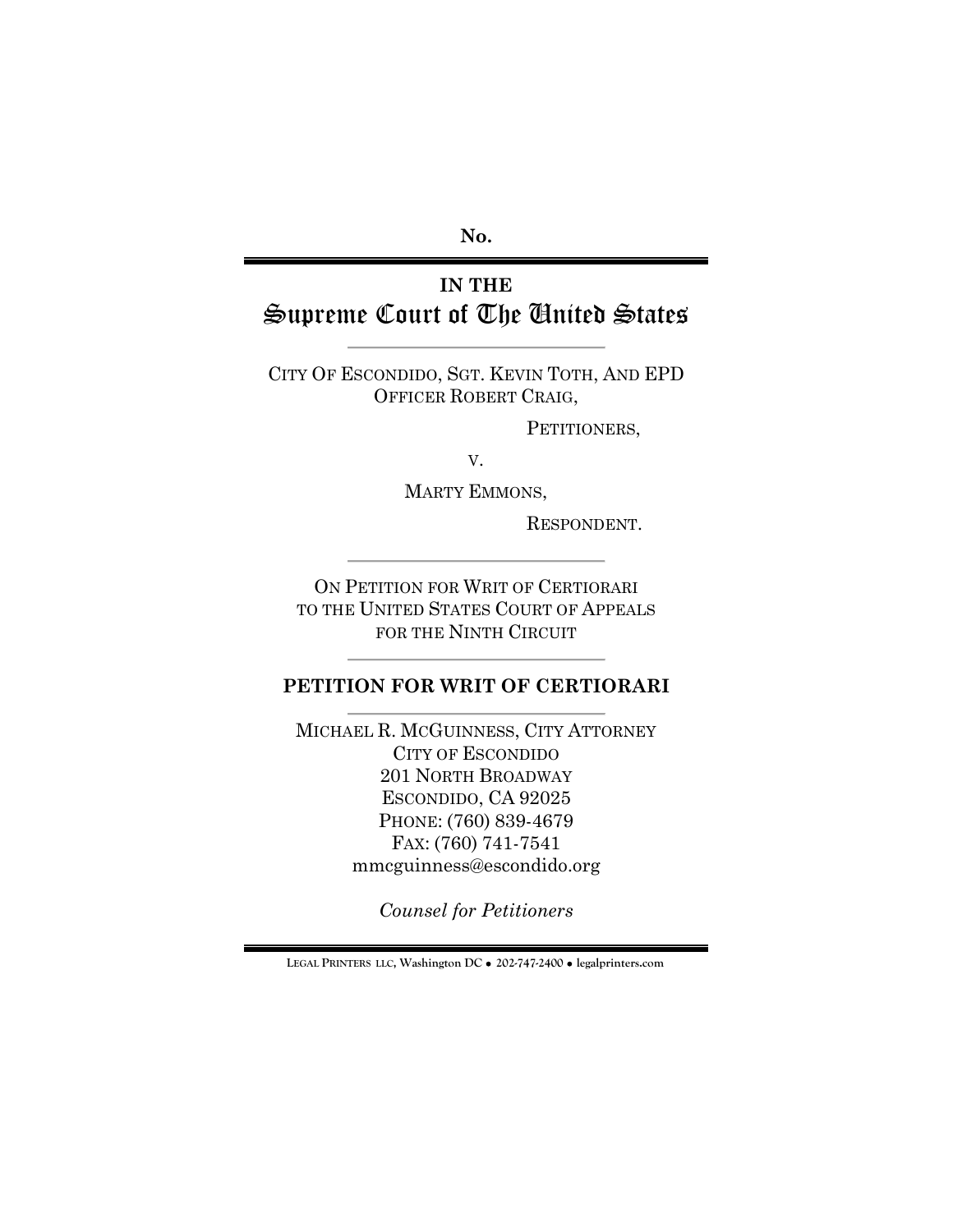## **QUESTIONS PRESENTED**

Escondido Police Officers responding to a 9-1-1 domestic violence call at a residence encountered a large unknown man, Respondent Marty Emmons, hastily exiting the subject apartment, disobeying the officer's commands not to close the door so officers could gain entry to conduct a lawful welfare check on the occupants. The fast-moving encounter between Officer Robert Craig and Emmons, captured on the officer's body camera, reflects a limited use of force to detain him under the circumstances. As Emmons cited *no* legal authorities for the proposition that the nature of the force was excessive and therefore unconstitutional, the District Court granted summary judgment to all officers under the second prong of the qualified immunity standard under *Saucier v. Katz*, 533 U.S. 194 (2001).

The Ninth Circuit Court of Appeal reversed that decision citing a single case, decided after the event giving rise to this lawsuit, observing, simply and without elaboration that, "[t]he right to be free of excessive force was clearly established at the time of the events in question" and finding qualified immunity was unavailable. The panel below explicitly barred the officers from seeking any further review by the circuit.

1. Did the Ninth Circuit err in denying the officers qualified immunity by considering clearly established law at too high a level of generality rather than giving particularized consideration to the facts and circumstances of this case?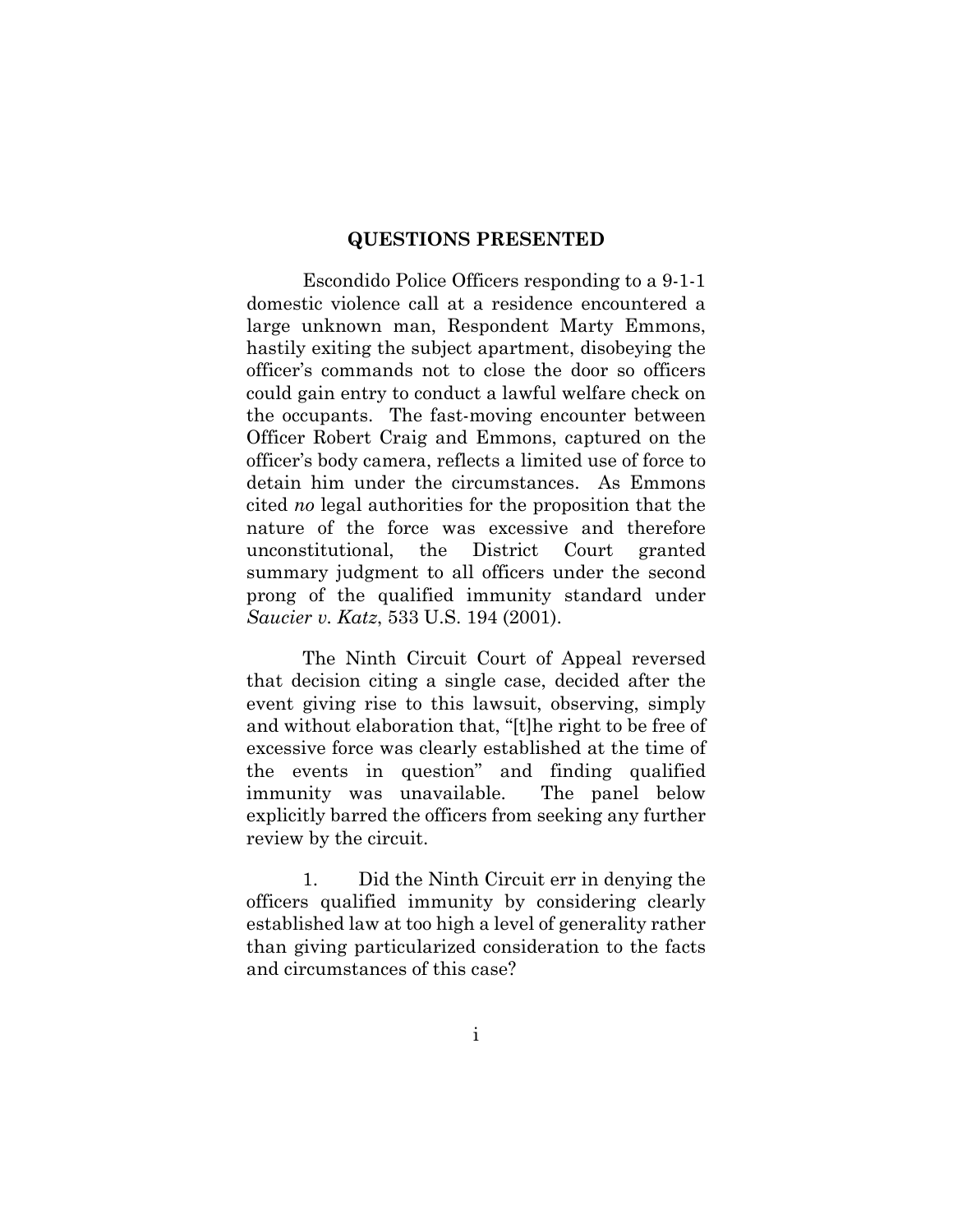2. Did the Ninth Circuit err in denying the officers qualified immunity by relying on a single decision, published after the event in question, to support its conclusion that qualified immunity is not available?

3. Did the Ninth Circuit err in failing or refusing to decide whether the subject arrest was without probable cause or subject to qualified immunity?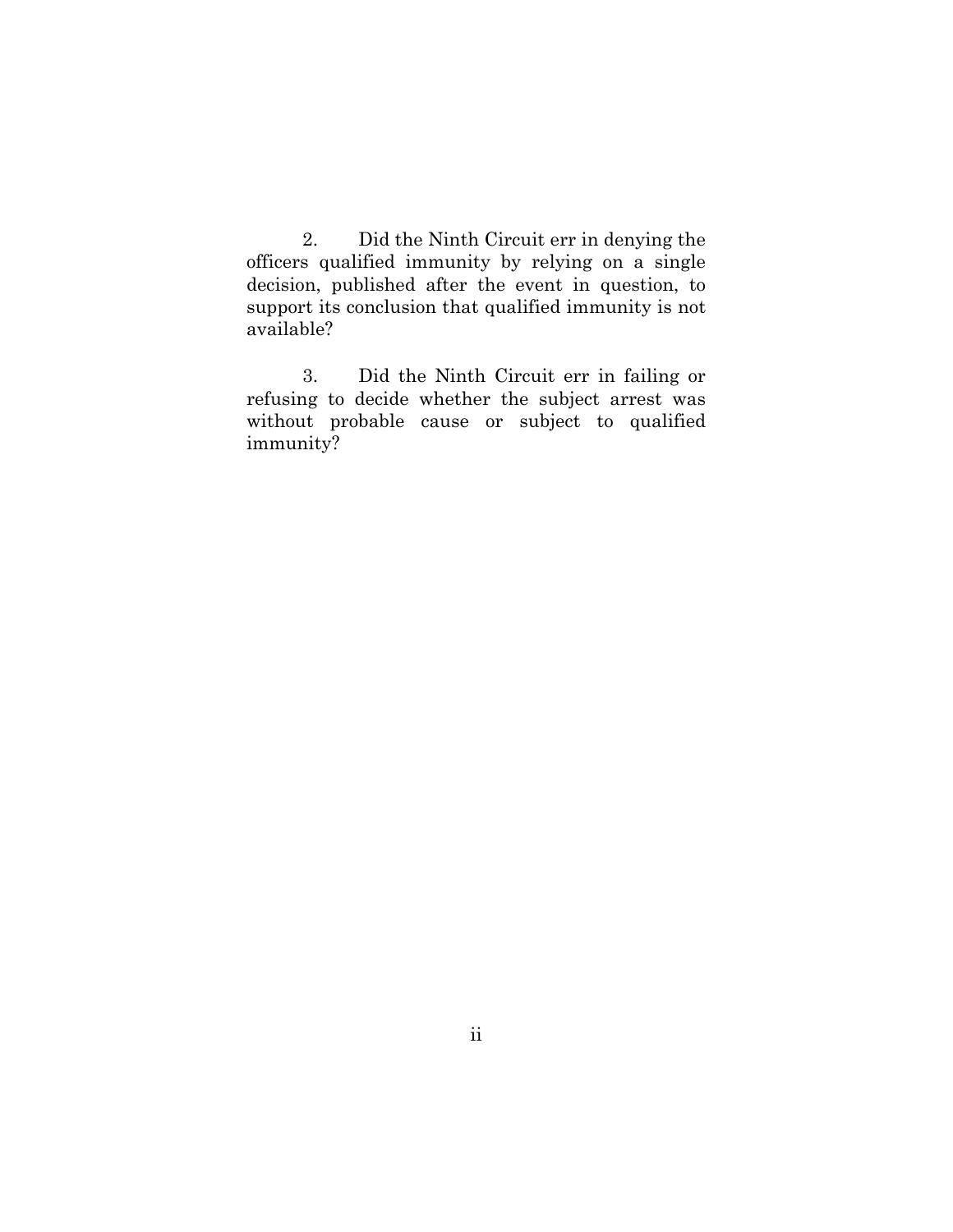#### **PARTIES TO THE PROCEEDING**

The parties to the proceeding in the Ninth Circuit, whose judgments are sought to be reviewed, are Petitioners, and Defendants below, the City of Escondido, a municipal corporation in the State of California, Escondido Police Sergeant Kevin Toth, and Escondido Police Officer Robert Craig.

Respondent, and Plaintiff below, is Marty Emmons.

Maggie Emmons, Plaintiff below, is not a party to this Petition.

Escondido Police Chief Craig Carter, former Acting Escondido Police Chief Corey Moles, and Officers Huy Quach, Jake Houchin and Joseph Leffingwell, Defendants below, are not parties to this Petition.

## **RULE 29.6 CORPORATE DISCLOSURE STATEMENT**

All parties before the Court are individuals except the City of Escondido, which is a general law city in the State of California.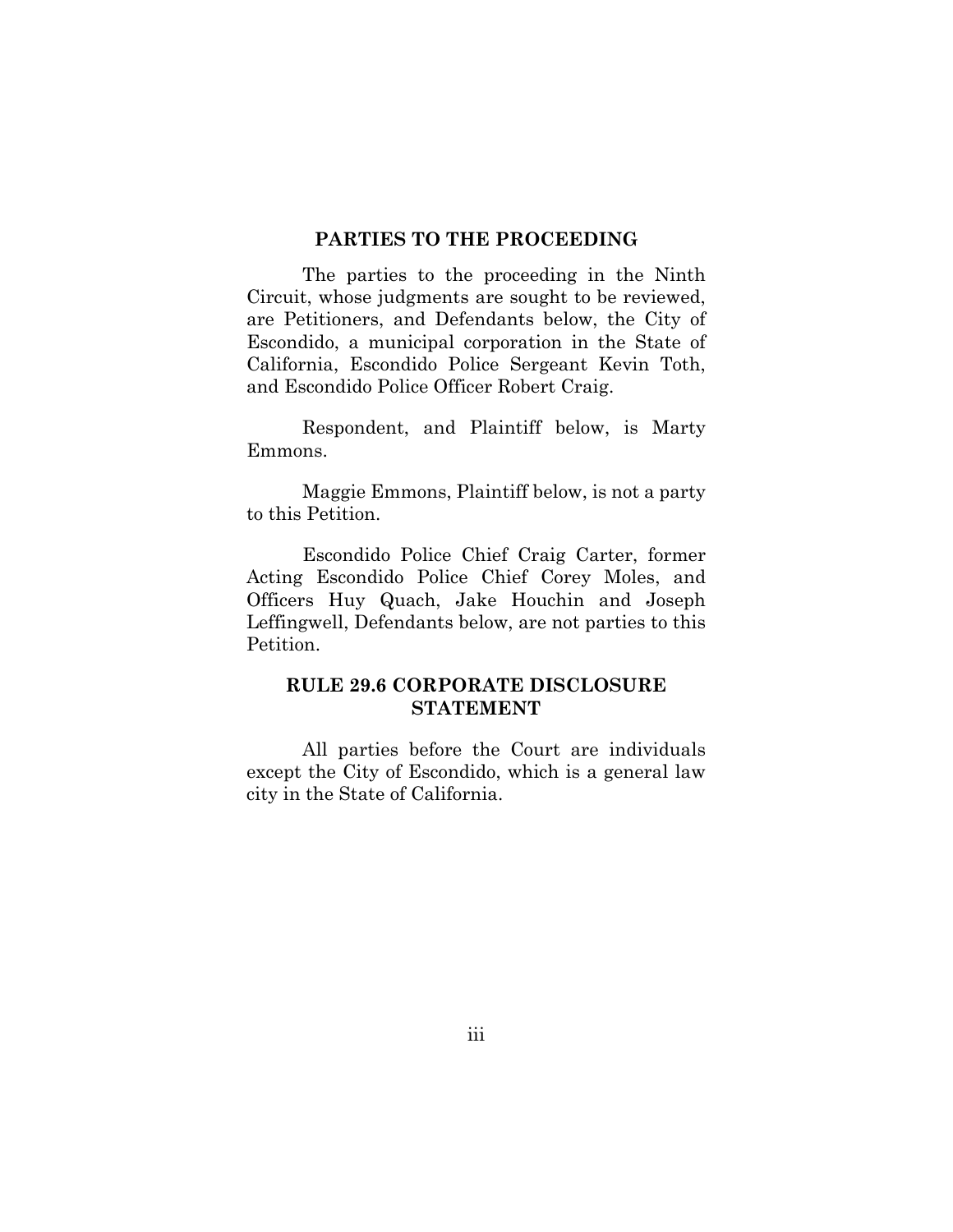# **TABLE OF CONTENTS**

| PARTIES TO THE PROCEEDING iii                                                               |
|---------------------------------------------------------------------------------------------|
| RULE 29.6 CORPORATE DISCLOSURE                                                              |
|                                                                                             |
| PETITION FOR WRIT OF CERTIORARI1                                                            |
|                                                                                             |
|                                                                                             |
| CONSTITUTIONAL AND STATUTORY                                                                |
|                                                                                             |
|                                                                                             |
| L                                                                                           |
| A. Prior Incidence of Domestic Violence at                                                  |
| B. Officers Respond to Dispatch for 9-1-1 Call<br>Relating to Screams for Help at Apartment |
| C. Brief, Selective and Reasonable Force Used on<br>Mr. Emmons as He Exits Unannounced from |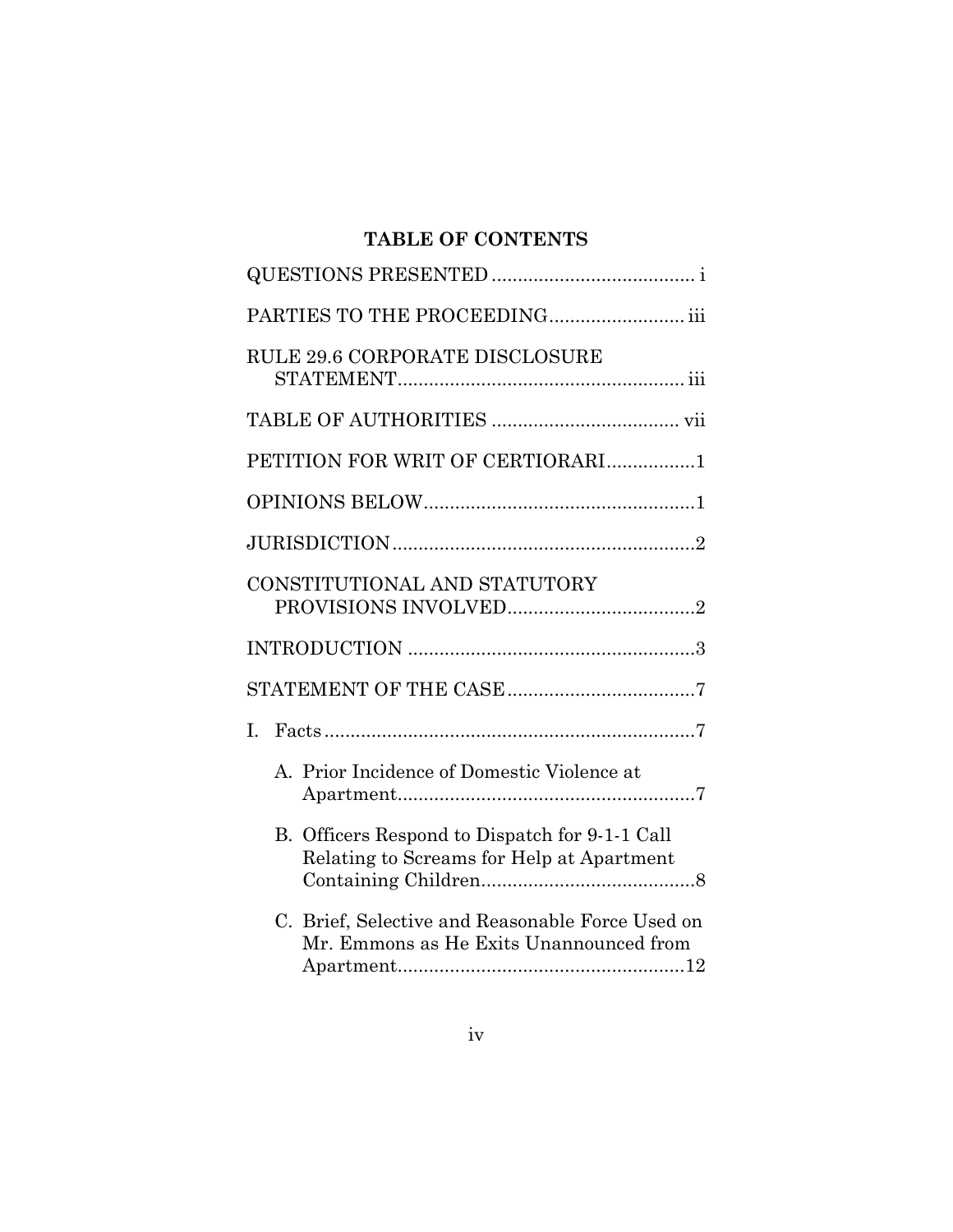|                                                 |                                                                                                                                                 | D. Officer Leffingwell Enters Apartment With<br>Ms. Emmons' Consent to Conduct Brief and |                                                                                                                      |  |  |
|-------------------------------------------------|-------------------------------------------------------------------------------------------------------------------------------------------------|------------------------------------------------------------------------------------------|----------------------------------------------------------------------------------------------------------------------|--|--|
|                                                 |                                                                                                                                                 |                                                                                          |                                                                                                                      |  |  |
|                                                 |                                                                                                                                                 |                                                                                          |                                                                                                                      |  |  |
|                                                 |                                                                                                                                                 |                                                                                          | 1. The Underlying Action16                                                                                           |  |  |
|                                                 |                                                                                                                                                 | 2.                                                                                       | The Parties Stipulated to Bifurcate the<br>Monell Claims and Dismissed the Bane Act                                  |  |  |
|                                                 |                                                                                                                                                 | 3.                                                                                       | The District Court Granted the Officers'<br>Motion for Partial Summary Judgment<br>and Denied the Emmonses' Motion19 |  |  |
|                                                 |                                                                                                                                                 |                                                                                          |                                                                                                                      |  |  |
|                                                 |                                                                                                                                                 |                                                                                          |                                                                                                                      |  |  |
|                                                 |                                                                                                                                                 | 2.                                                                                       | Amended Opinion and Denial of Further                                                                                |  |  |
| REASONS FOR GRANTING THE WRIT22                 |                                                                                                                                                 |                                                                                          |                                                                                                                      |  |  |
| I.                                              | The Panel Opinion Improperly Denies Qualified<br>Immunity by Assessing the Officers' Conduct at a                                               |                                                                                          |                                                                                                                      |  |  |
|                                                 | II. The Panel's Sole Reliance on Gravelet-Blondin<br>was Misplaced Because it was Published Four<br>Months After the Incident in this Matter 32 |                                                                                          |                                                                                                                      |  |  |
| III.The Panel Did Not Decide the Probable Cause |                                                                                                                                                 |                                                                                          |                                                                                                                      |  |  |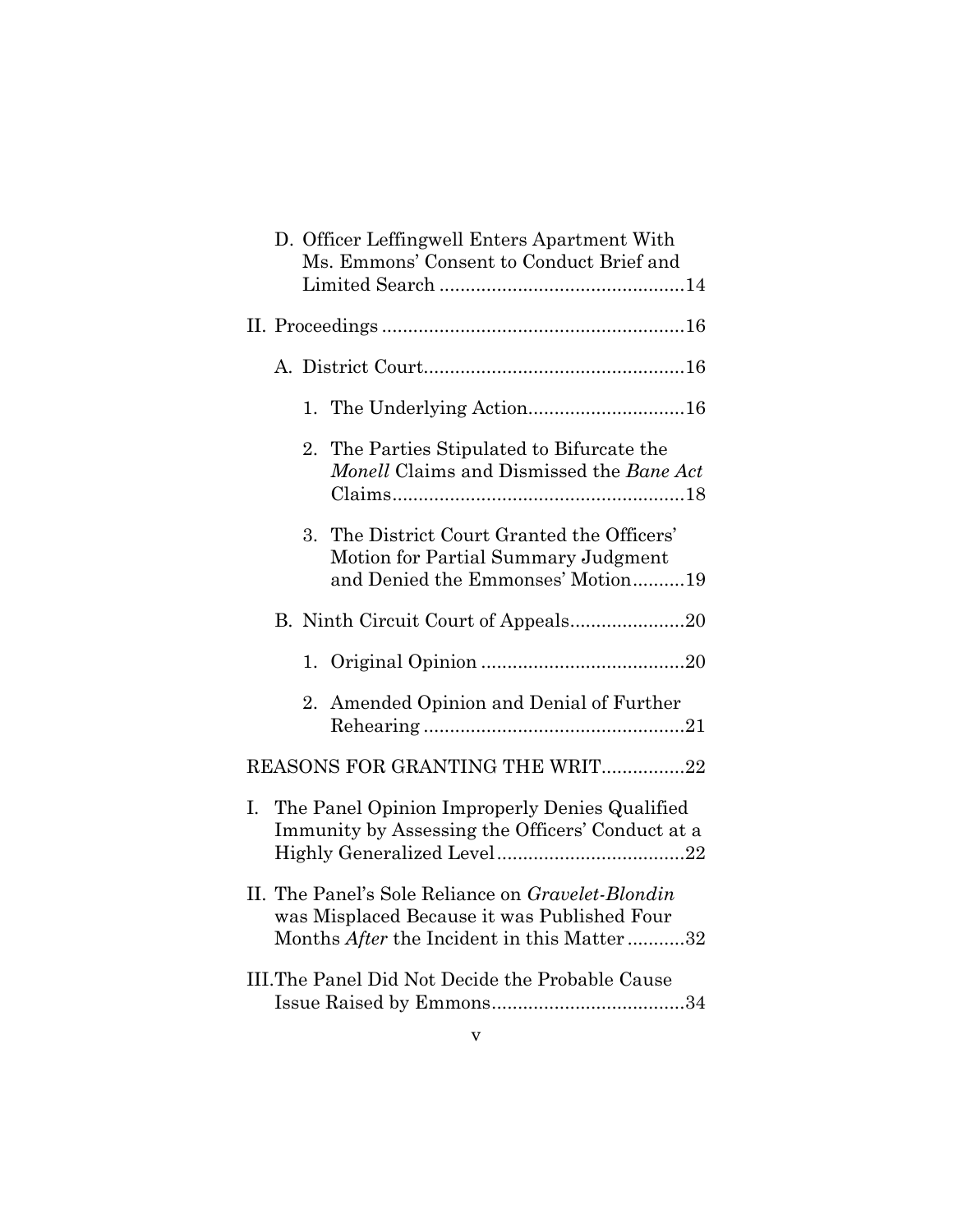| <b>APPENDIX A-Court of Appeals Amended</b>                                                  |  |
|---------------------------------------------------------------------------------------------|--|
| <b>APPENDIX B-Court of Appeals Memorandum dated</b>                                         |  |
| <b>APPENDIX C-District Court Order Motion for</b>                                           |  |
| <b>APPENDIX D-District Court Order Granting</b><br>Summary Judgment dated March 2, 2016A-12 |  |
| <b>APPENDIX E-Court of Appeals Order dated March</b>                                        |  |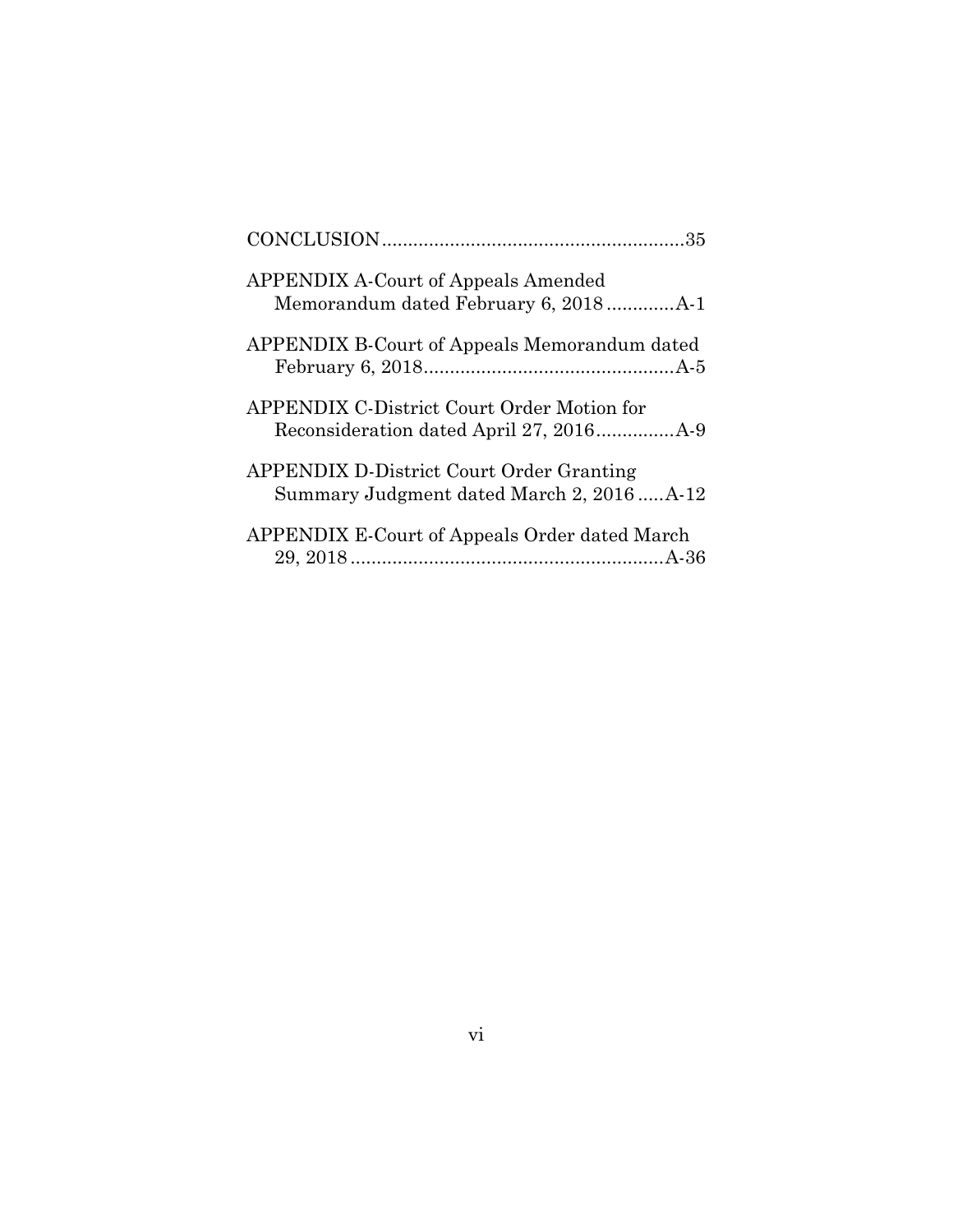## TABLE OF AUTHORITIES

# Cases Page(s)

| Alston v. Read, 663 F.3d 1094 (9th Cir. 2011)32                                |
|--------------------------------------------------------------------------------|
| Anderson v. Creighton, 483 U.S. 635 (1987)24                                   |
| Ashcroft v. al-Kidd, 563 U.S. 731 (2011)24, 25, 26                             |
| Brosseau v. Haugen, 543 U.S. 194                                               |
| Bryan v. MacPherson, 630 F.3d 805 (9th Cir.                                    |
| 2010)<br>Carroll v. Carman, 135 S.Ct. 348 (2014)<br>23                         |
| City and Cnty. of San Francisco v. Sheehan, 135                                |
| District of Columbia v. Wesby, 138 S.Ct. 577                                   |
| Estate of Armstrong v. Village of Pinehurst, 810                               |
| Estate of Lopez ex rel. Lopez v. Gelhaus, 871 F.3d                             |
| $\emph{Forrester v. City of San Diego, 25 F.3d 804 (9th Cir.} \\ 1994) \ldots$ |
| Glenn v. Washington County, 673 F.3d 864 (9th Cir.                             |
| Graham v. Connor, 490 U.S. 386                                                 |
| Gravelet-Blondin v. Shelton, 728 F.3d 1086 (9th Cir.                           |
| Hagans v. Franklin Cnty. Sheriff's Office, 695 F.3d                            |
| Harris v. Roderick, 126 F.3d 1189 (9th Cir. 1997)29                            |
| Hope v. Pelzer, 536 U.S. 730 (2002) 25                                         |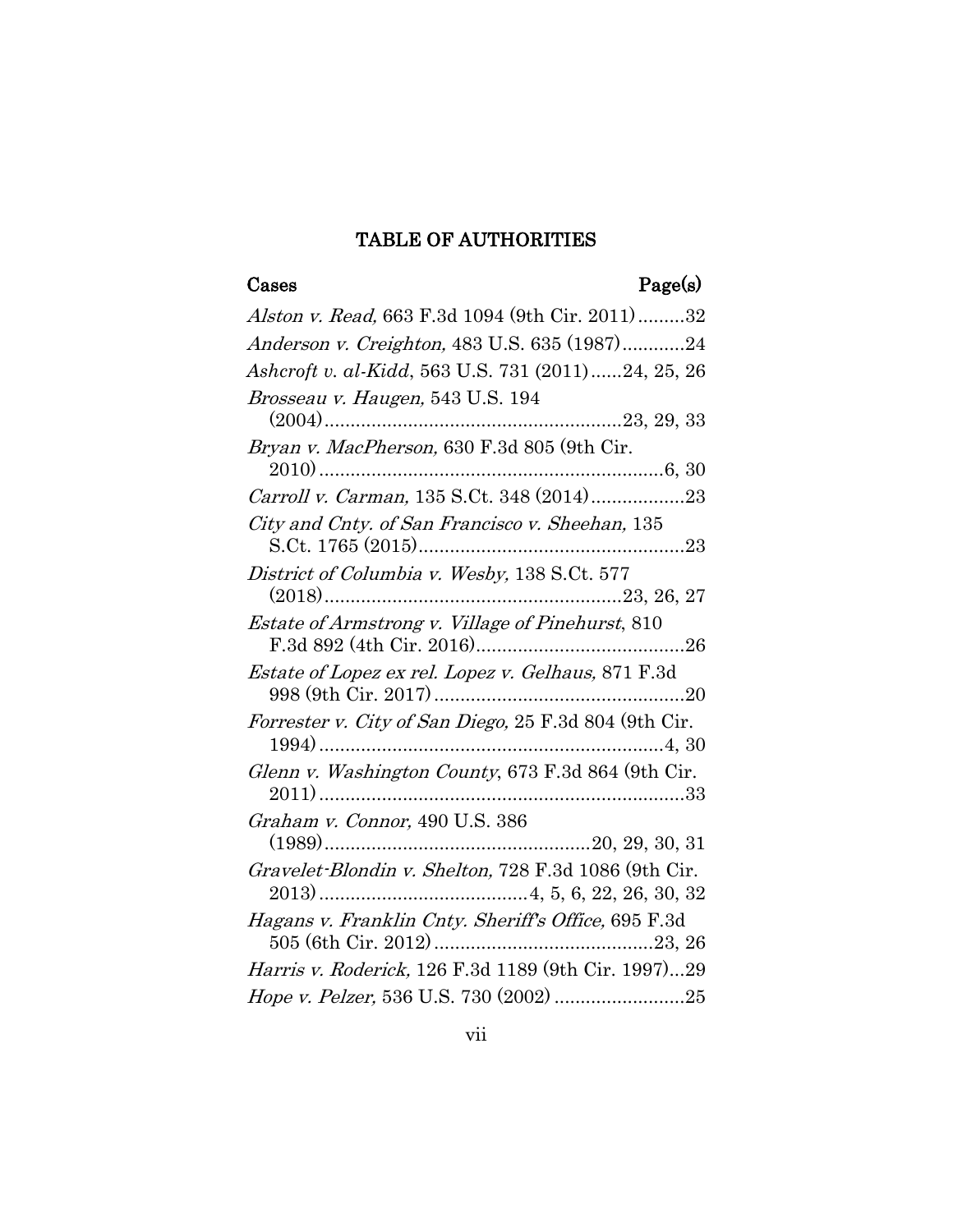| <i>Isayeva v. Sacramento Sheriff's Dep't,</i> 872 F.3d 938 |  |
|------------------------------------------------------------|--|
| Johnson v. Glick, 481 F.2d 1028 (2d Cir. 1973) 30          |  |
| Kisela v. Hughes, 138 S.Ct. 1148                           |  |
|                                                            |  |
| Kingsley v. Hendrickson, 135 S.Ct. 2466                    |  |
|                                                            |  |
|                                                            |  |
| Monell v. Dept. of Social Services of City of New          |  |
| York, 436 U.S. 658 (1978) 17, 18                           |  |
| Mullenix v. Luna, 136 S.Ct. 305 (2015)23, 24, 25           |  |
| Nelson v. City of Davis, 685 F.3d 867 (9th Cir.            |  |
|                                                            |  |
| Plumhoff v. Richard, 134 S.Ct. 2012 (2014)23               |  |
| Saucier v. Katz, 533 U.S. 194 (2001) i, 19, 24             |  |
| Spady v. Bethlehem Area Sch. Distr., 800 F.3d 633          |  |
|                                                            |  |
| Stanton v. Sims, 134 S.Ct. 3 (2013)23, 25                  |  |
| Taylor v. Barkes, 135 S.Ct. 2042 (2015)23                  |  |
|                                                            |  |
| Vincent v. City of Sulphur, 805 F.3d 543 (5th Cir.         |  |
|                                                            |  |
|                                                            |  |
| White v. Pierce County, 797 F.2d 812 (9th Cir.             |  |
|                                                            |  |
|                                                            |  |
|                                                            |  |
| <b>Statutes and Rules</b>                                  |  |
|                                                            |  |
|                                                            |  |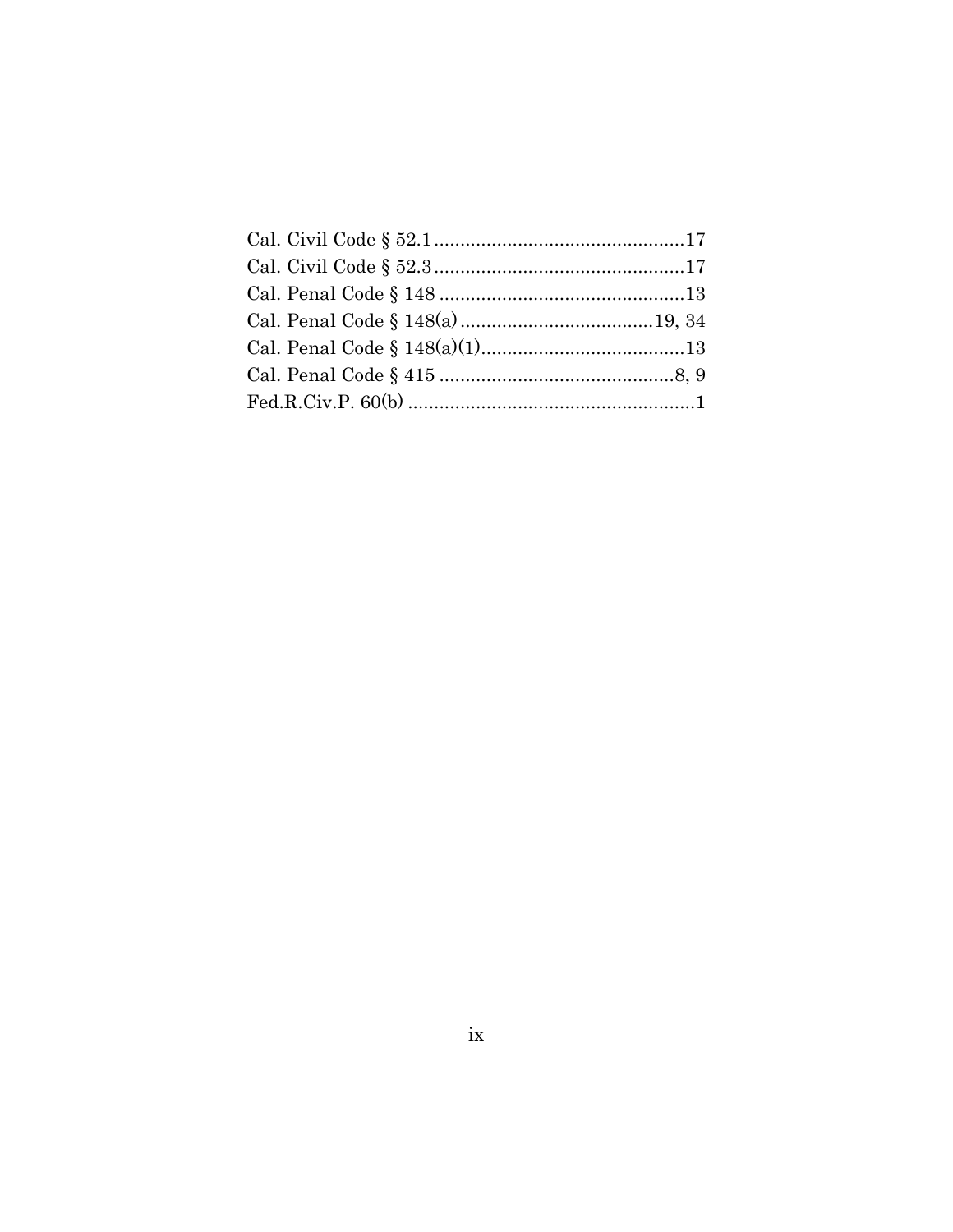#### **PETITION FOR WRIT OF CERTIORARI**

Petitioners City of Escondido, Police Officer Robert Craig and Sergeant Kevin Toth respectfully petition for a writ of certiorari to review the unpublished Amended Memorandum decision and judgment of the United States Court of Appeals for the Ninth Circuit in this case. The Ninth Circuit announced its original decision on February 22, 2018, and later amended its opinion on March 29, 2018. The panel ordered that no further petitions for rehearing or rehearing en banc be filed.

#### **OPINIONS BELOW**

The Ninth Circuit panel's Amended Memorandum opinion was not published but is available at 716 F.App'x 724 (9th Cir. 2018). (Appendix A.)

The Ninth Circuit panel's Order granting petition for panel rehearing and barring any further petitions for panel rehearing or rehearing *en banc* was not published. (Appendix E.)

The Ninth Circuit panel's original Memorandum opinion was not reported. (Appendix B. )

The Order of the United States District Court Granting Petitioners' Motion for Reconsideration pursuant to Fed.R.Civ.P. 60(b) is available at 2016 WL 10586164. (Appendix C.)

The Order of the United States District Court for the Southern District of California granting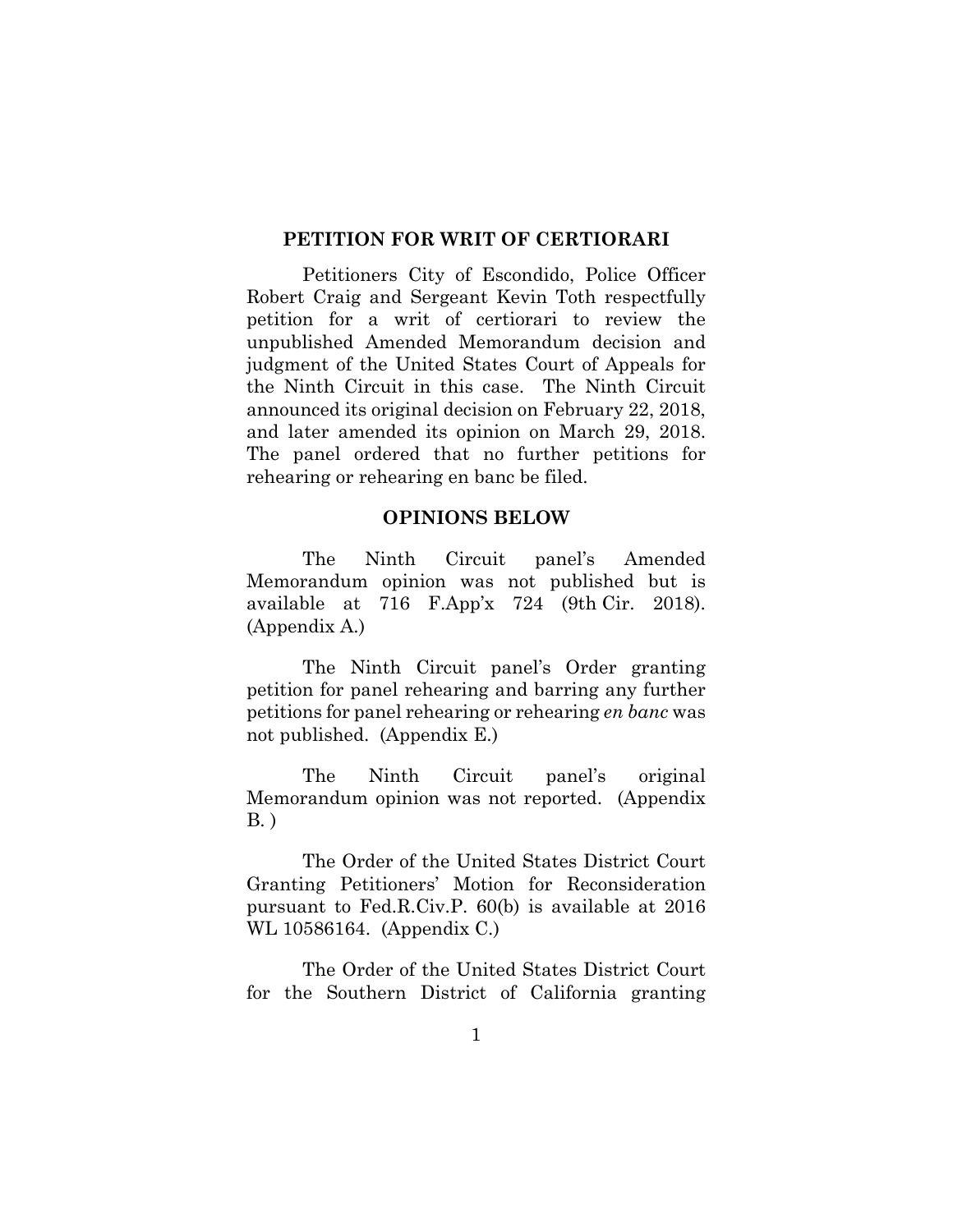Defendants' motion for summary judgment and granting qualified immunity to Petitioners filed by Defendants City of Escondido, Chief of Police Craig Carter, former Acting Chief of Police Corey Moles, Sgt. Kevin Toth, Officers Robert Craig, Jake Houchin and Joseph Leffingwell was not published. It is available at 168 F.Supp.3d 1265 (S.D. Cal. 2016). (Appendix D.)

#### **JURISDICTION**

The United States Court of Appeals for the Ninth Circuit issued its original opinion on February 22, 2018. (App. 5-8.) It amended its opinion and denied the Petitioners any ability to further petition for rehearing or reconsideration for an *en banc* rehearing on March 29, 2018. (App. 36-37.) This Court has jurisdiction under 28 [U.S.C. § 1254\(1\).](http://www.westlaw.com/Link/Document/FullText?findType=L&pubNum=1000546&cite=28USCAS1254&originatingDoc=Ic64a590649c311e6b4bafa136b480ad2&refType=RB&originationContext=document&vr=3.0&rs=cblt1.0&transitionType=DocumentItem&contextData=(sc.RelatedInfo)#co_pp_f1c50000821b0)

## **CONSTITUTIONAL AND STATUTORY PROVISIONS INVOLVED**

Mr. Emmons alleges that Officer Craig and Sgt. Toth violated his civil rights under the Fourth Amendment to the United States Constitution, which states:

The right of the people to be secure in their persons, houses, papers, and effects, against unreasonable searches and seizures, shall not be violated, and no Warrants shall issue, but upon probable cause, supported by Oath or affirmation, and particularly describing the place to be searched, and the persons or things to be seized.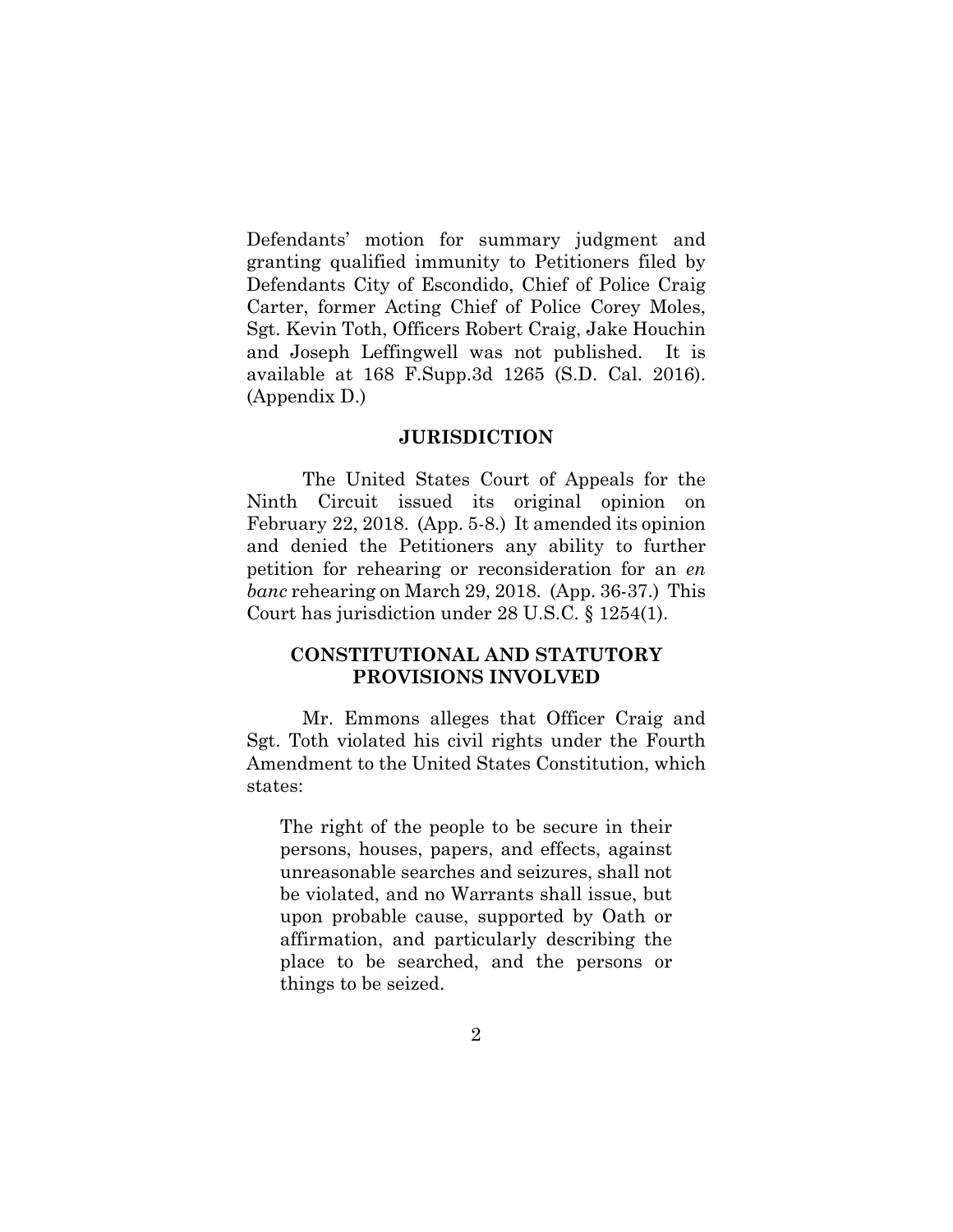Mr. Emmons brought the underlying action under [42 U.S.C. § 1983,](http://www.westlaw.com/Link/Document/FullText?findType=L&pubNum=1000546&cite=42USCAS1983&originatingDoc=Ic64a590649c311e6b4bafa136b480ad2&refType=LQ&originationContext=document&vr=3.0&rs=cblt1.0&transitionType=DocumentItem&contextData=(sc.RelatedInfo)) which states:

Every person who, under color of any statute, ordinance, regulation, custom, or usage, of any State or Territory or the District of Columbia, subjects, or causes to be subjected, any citizen of the United States or other person within the jurisdiction thereof to the deprivation of any rights, privileges, or immunities secured by the Constitution and laws, shall be liable to the party injured in an action at law, suit in equity, or other proper proceeding for redress, except that in any action brought against a judicial officer for an act or omission taken in such officer's judicial capacity, injunctive relief shall not be granted unless a declaratory decree was violated or declaratory relief was unavailable. For the purposes of this section, any Act of Congress applicable exclusively to the District of Columbia shall be considered to be a statute of the District of Columbia.

#### **INTRODUCTION**

The state of the law in the Ninth Circuit puts police officers in the impossible position of enforcing the laws without knowing whether their particular conduct is constitutional. Indeed, this Circuit has been repeatedly admonished to respect the concept of qualified immunity. Yet, again, it ignores the clear direction of this Court making this Petition necessary.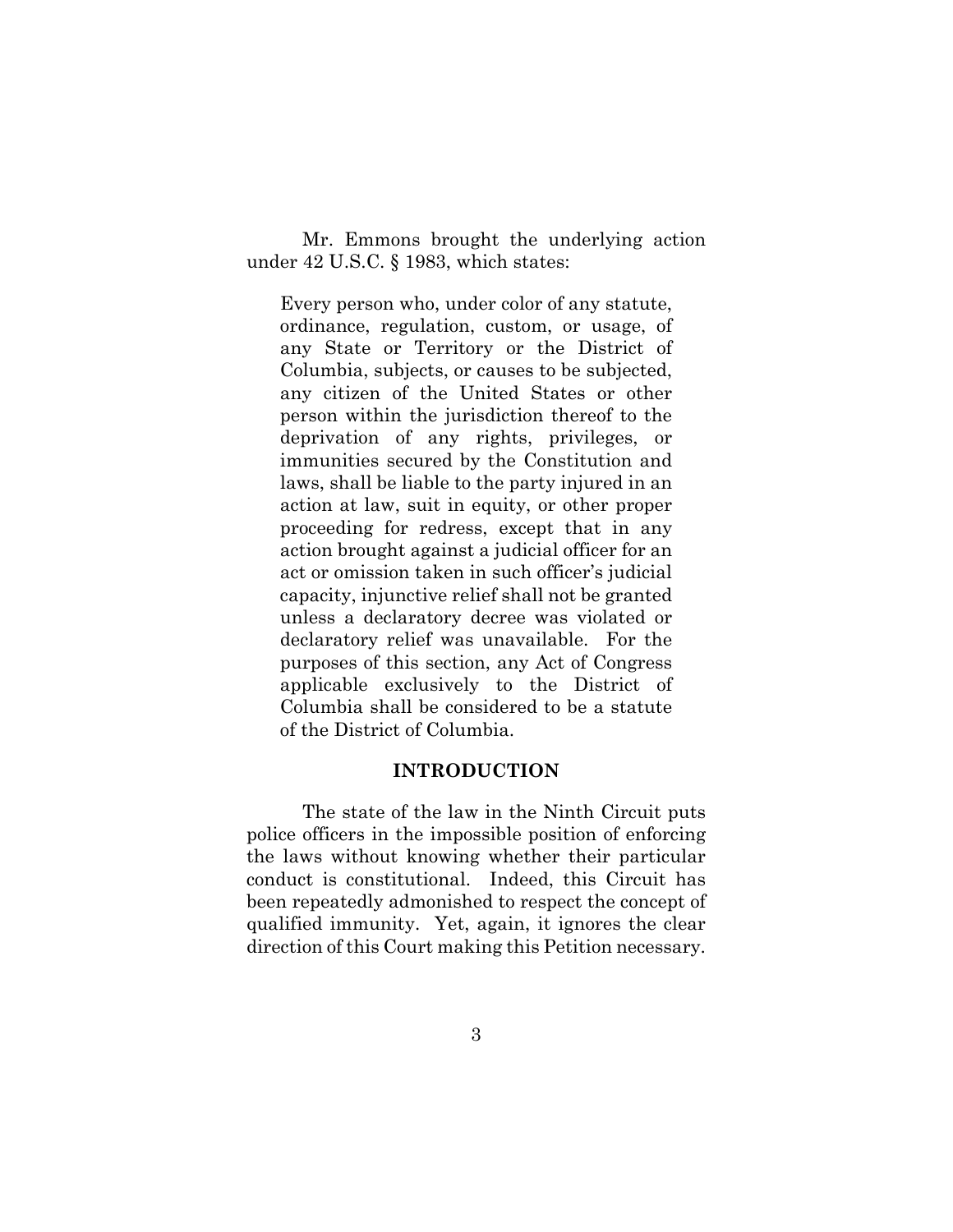A police officer is entitled to qualified immunity so long as his or her conduct is within a "reasonable range" of conduct. "In all, police officers are not required to use the least intrusive degree of force possible; they are required only to act within a reasonable range of conduct." *Forrester v. City of San Diego,* 25 F.3d 804, 806 (9th Cir. 1994). The decision below fails to identify the clearly established case law governing the circumstances of the subject encounter, relies on a single case decided after the event, and fails to address the question of probable cause to arrest raised at the trial and circuit court levels.

The District Court ruled that Mr. Emmons failed to cite to any authority that the officers had notice that taking him to the ground or placing a hand on him was unconstitutional. The courts reviewing the officers' videotape of the incident cannot agree whether Mr. Emmons' rights were clearly established. Yet, the Ninth Circuit panel's opinion concludes every reasonable police officer would immediately know, under the very circumstances presented here, that such conduct would constitute a clear violation of Mr. Emmons' constitutional rights.

The correct question in a qualified immunity context is to determine whether the law under the facts particular to the case were clearly established such that a reasonable officer would know that his or her conduct was unlawful. In this matter, the panel made no effort to harmonize or compare the underlying circumstances of this event with the facts of *Gravelet-Blondin v. Shelton,* 728 F.3d 1086, 1093 (9th Cir. 2013) ("*Gravelet-Blondin*"), the sole case the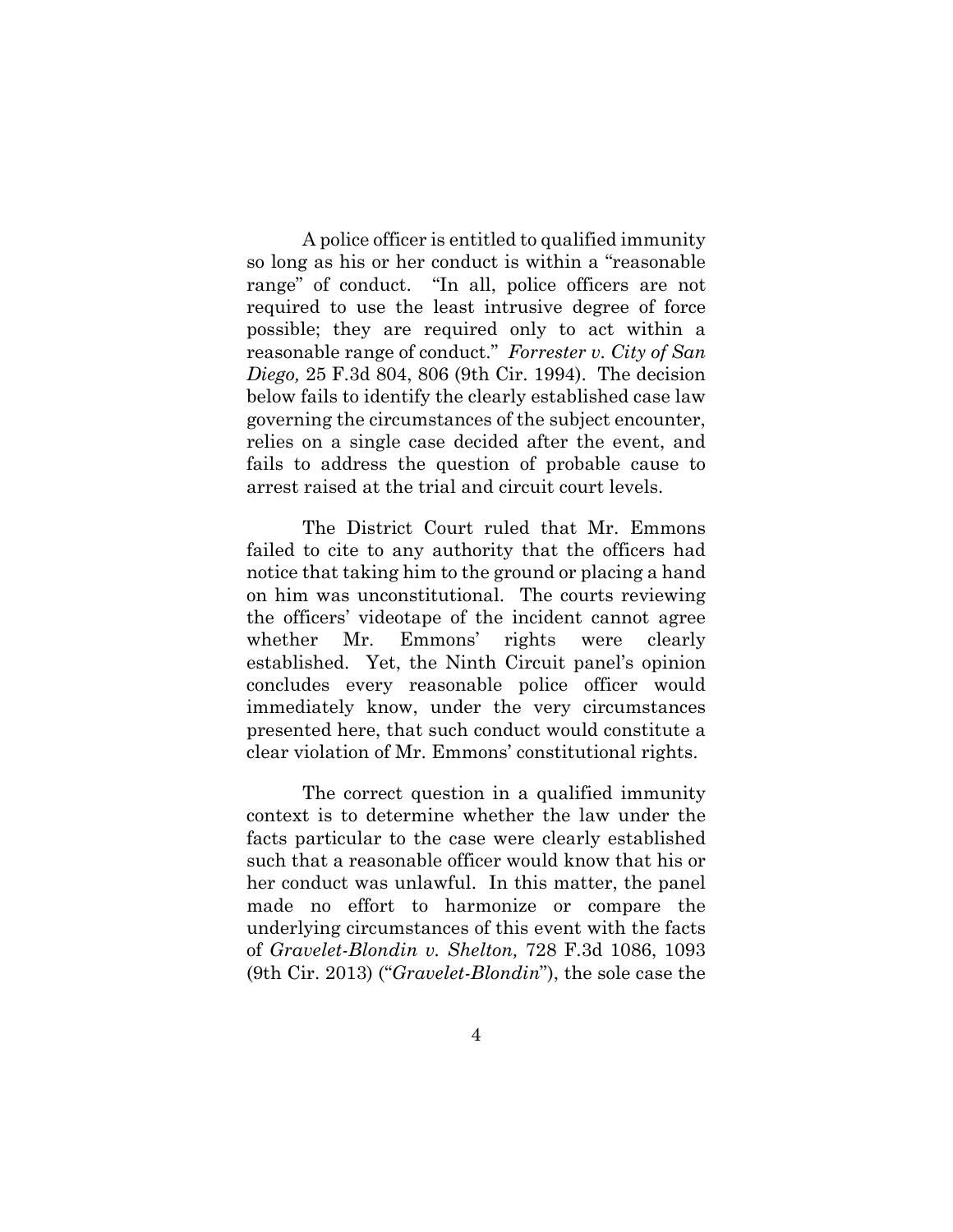panel cites. The panel did not do so because the facts are not comparable.

In this matter, during an intense standoff with the occupant of a residence during a domestic violence welfare check, an unknown man surprised the officers by exiting unannounced. Officer Craig guided Mr. Emmons to the ground when he failed to obey the officer's commands not to close the apartment door and tried to push his way past him. Officer Craig did so without any violence or unnecessary roughness. While Mr. Emmons was on the ground, Sgt. Toth simply and briefly placed a hand on him producing no claimed injury or pain. In *Gravelet-Blondin*, the case relied upon by the Circuit panel, officers tased a bystander who was not advancing or threatening officers. *Gravelet-Blondin*, *supra*, 728 F.3d at 1089- 90. The disparity of the facts and circumstances between these events are obvious and material.

This Court has repeatedly instructed the Circuit Courts, and particularly the Ninth Circuit, to avoid defining clearly established law at a high level of generality. Again, in the context of an excessive force and qualified immunity case, the Ninth Circuit panel below has defined clearly established law at such a high level of generality, that the single case relied upon by the panel below can also be interpreted to *support* the officers' use of force. The panel below relied solely upon *Gravelet-Blondin* for the proposition that "[t]he right to be free of excessive force was clearly established at the time of the events in question."[1](#page-14-0) However, using the same level of

<span id="page-14-0"></span> <sup>1</sup> Although the Panel states that "The right to be free of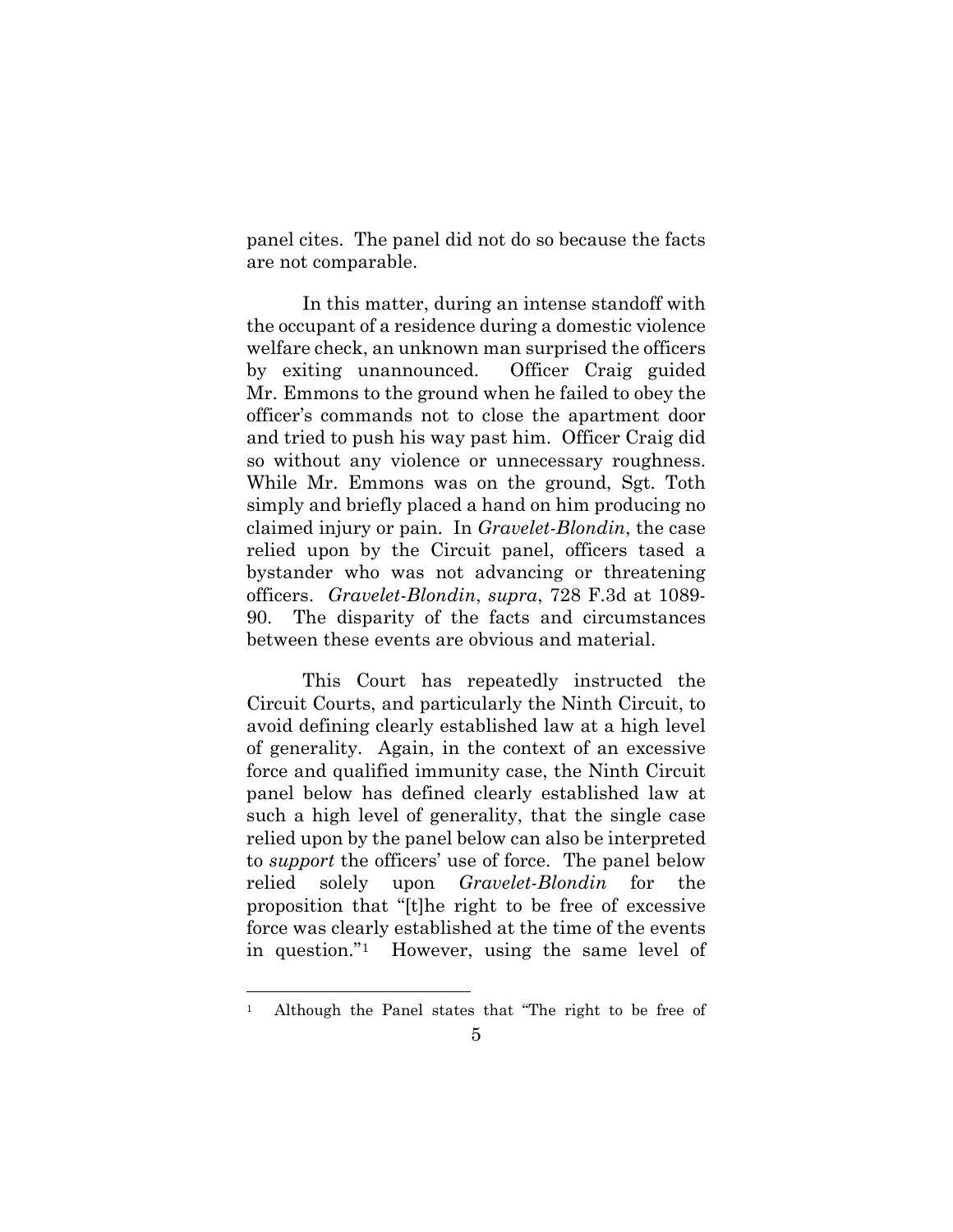generality as the panel below, this very case could be interpreted to establish that a police officer *may* use force to arrest a passive resister.[2](#page-15-0) The *Gravelet-Blondin* court noted: "While purely passive resistance can support the use of some force, the level of force an individual's resistance will support is dependent on the factual circumstances underlying that resistance." *Gravelet-Blondin, supra*, at p. 1091, citing *Bryan v. MacPherson,* 630 F.3d 805, 830 (9th Cir. 2010).

Thus, the determination of whether the sole case relied upon by the circuit panel clearly establishes Mr. Emmons' right against excessive force depends upon the panel's interpretation of a case instead of the required analysis of *the officer's particular conduct* during the incident. Proper qualified immunity analysis cannot be so limited. Simply put, there is precedent governing the circumstances akin to the incident or there is not.

Apart from a failure to review the specific circumstances of the officers' conduct for an analysis of the applicability of qualified immunity of the excessive force allegation, the Circuit panel erred by

 $\overline{a}$ 

excessive force was clearly established *at the time of the events in question*," *Gravalet-Blondin* was not decided until September 6, 2013, four months *after* the incident in this case.

<span id="page-15-0"></span><sup>2</sup> Mr. Emmons was not a "passive resister." Unlike Mr. Blondin who was not moving when tased, Mr. Emmons was using his body to push his way past Officer Craig, intentionally blocking Officer Craig from getting into the apartment to check the welfare of the occupants. App. 21- 22, 33-34.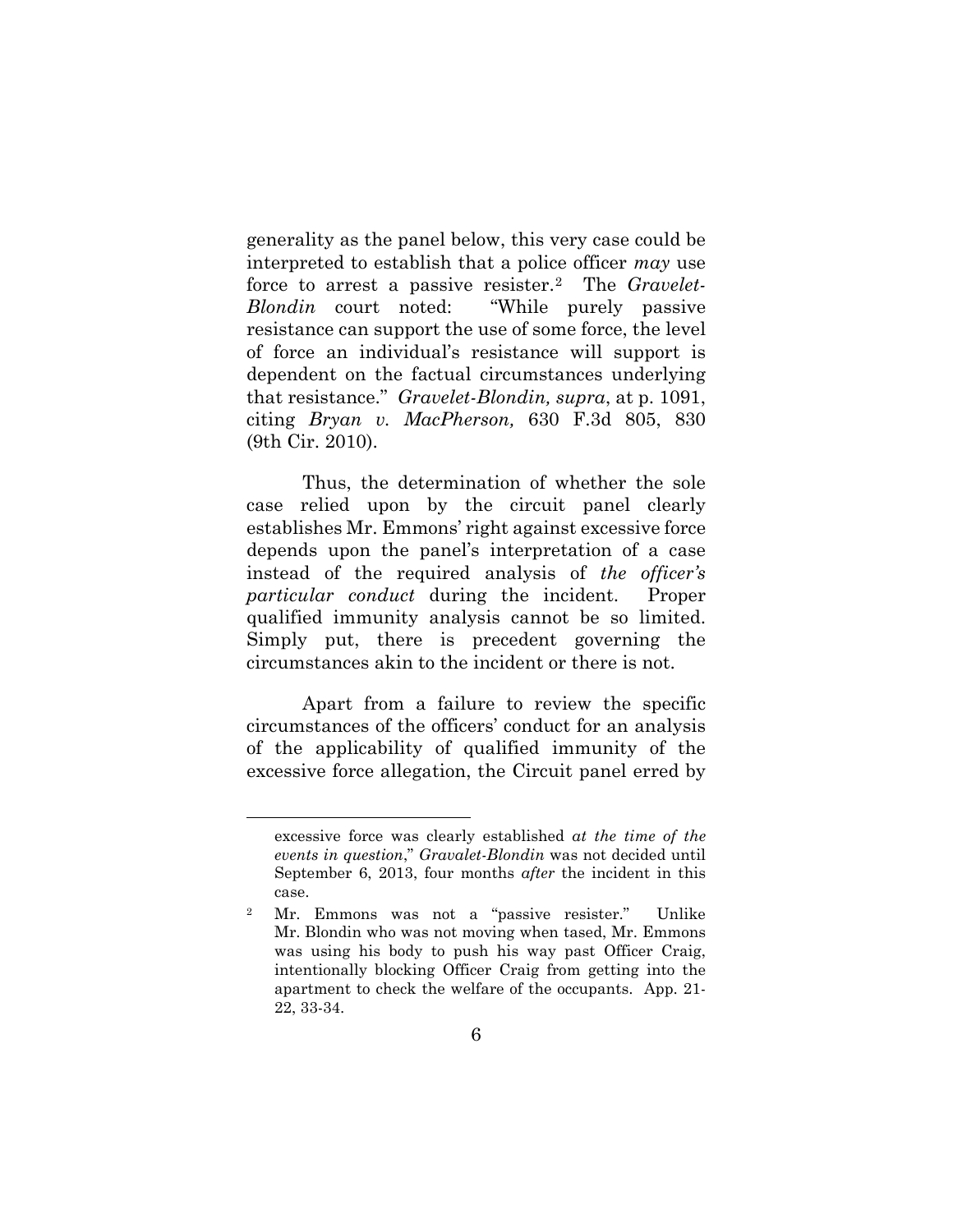completely failing to address the District Court's ruling that Officer Craig had qualified immunity as to Mr. Emmons' false arrest allegation.

The Court should grant the Petition on all three questions presented, or, alternatively, summarily reverse the Ninth Circuit's decision. Clear guidance from the courts on the contours of the Fourth Amendment and qualified immunity is necessary.

#### **STATEMENT OF THE CASE**

## **I. Facts**

## **A. Prior Incidence of Domestic Violence at Apartment**

One month prior to the incident which gives rise to this lawsuit, in April 2013, Escondido police officers responded to a 9-1-1 call initiated by Maggie Emmons where she reported that her husband, Brandon, had used force upon her causing her injuries. ER 346-48, 528-29. Officer Jake Houchin, among other officers, responded to the apartment pursuant to the dispatch. He was involved in taking the domestic violence report, including a report that her husband had also injured her a week before; he took photographs of her injuries; and according to Ms. Emmons, he was a "nice" officer during the event. ER 349-354. Brandon was a large person at about 6'2" and 280 lbs. ER 355, 397-98.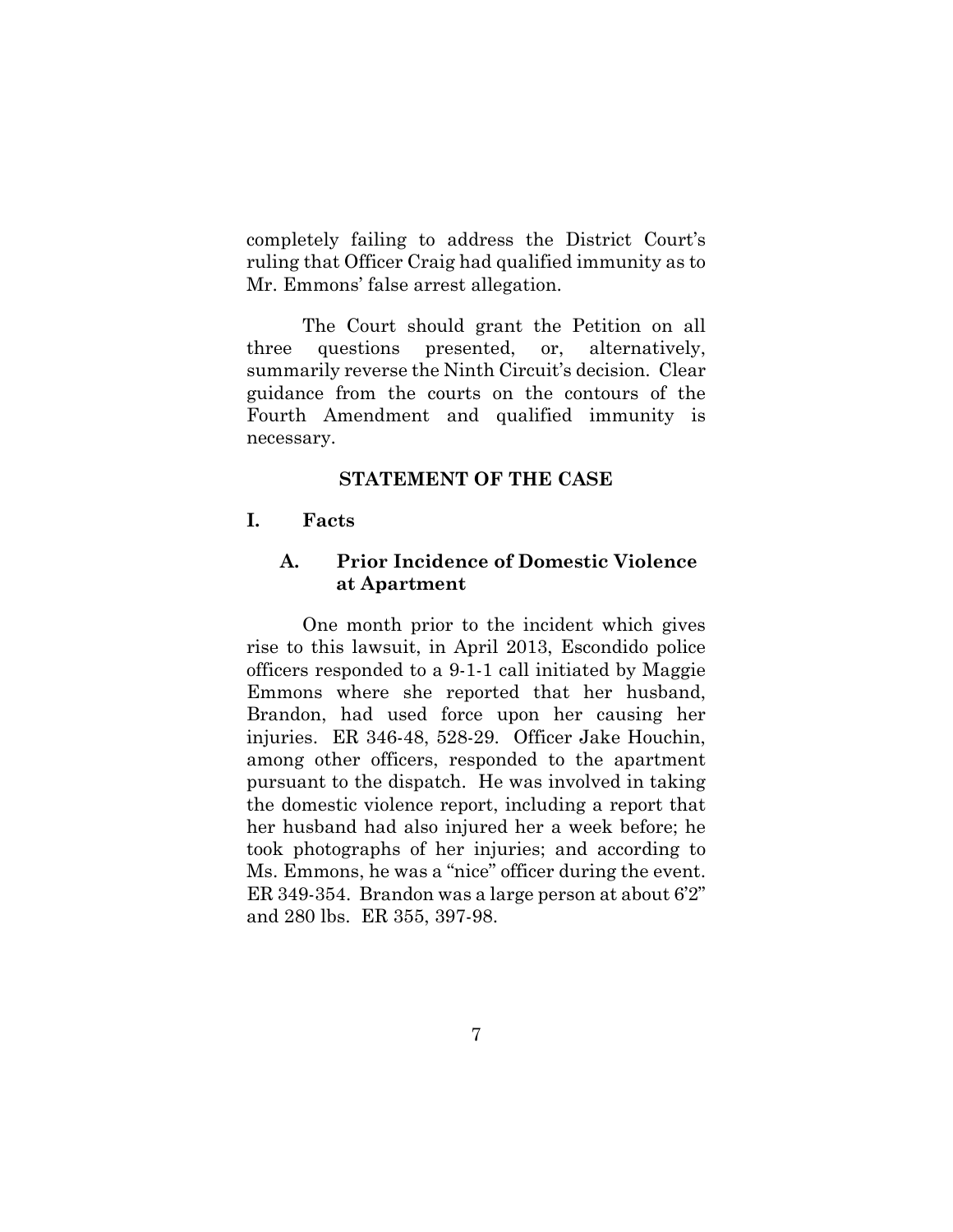## **B. Officers Respond to Dispatch for 9-1-1 Call Relating to Screams for Help at Apartment Containing Children**

On May 27, 2013, at approximately 2:30 p.m., Escondido Police Dispatch received a 9-1-1 call from Trina Douglas, the mother of Ametria Douglas ("Ametria"), Ms. Emmons' roommate. ER 322 Audio A; ER 324-26. Ms. Douglas reported that she lived in Los Angeles and was on a telephone call with Ametria and that as she was speaking with her, the daughter's roommate (Ms. Emmons) started a fight, there was screaming and that the daughter screamed for help before the telephone line went dead. Ms. Douglas also reported that there were two children in the home and that she tried to call the number back but there was no answer. ER 325-26.

At approximately 2:40 p.m., Officers Houchin and (Petitioner) Robert Craig were dispatched to Ms. Emmons' apartment (a second floor unit) as a result. ER 390-91, 394, 468, 470. They received from dispatch the following information via their patrol unit computer:

WC on RP's 24 yo daughter Ametria Douglas. RP was speaking to daughter on phone. Daughter's female roommate came home, started some kind of 415. Was screaming and jumping to Ametria. Ametria screamed into phone for her mother to help, then phone disconnect. No answer on call back. Two children also in resd.

ER 322 Audio B; ER 329, 390-91, 421, 470.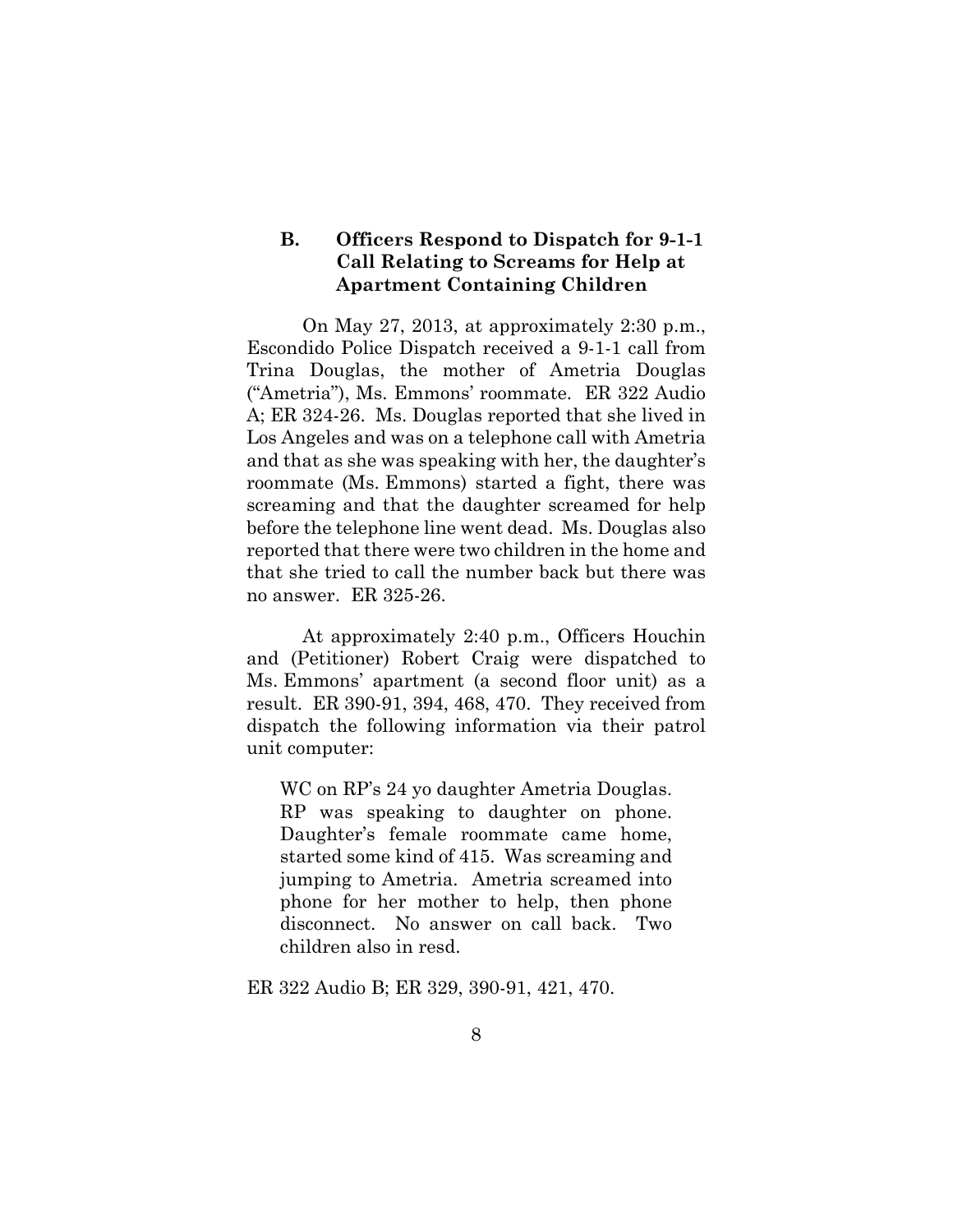A "415" is a common abbreviation for California Penal Code § 415 and used over police dispatch to cover diverse events such as fights, arguing, and other disturbances. ER 471-73. Officer Craig viewed this as an emergency situation. ER 474, 504-05; SUPP ER-007-008 (children shouting "don't take my mom to jail" led him to believe that there was some sort of emergency); SUPP ER-009-010; SUPP ER-011-012; SUPP ER-013.

Not knowing everything about the incident prior to their arrival, the officers were concerned about all potential occupants of the apartment, not just the reporting party's daughter. ER 417, 477, 498. The officers arrived at approximately the same time and walked to the apartment at the same time. ER 395, 475-76. The officers activated their body video cameras shortly after their arrival at the apartment. ER 392-93, 466-67.

The officers proceeded to the apartment together to investigate the call as a welfare check. ER 397,486, 487, 493-94. Dressed in police uniforms, Officer Craig knocked on the door while Officer Houchin contacted Ms. Emmons at a side window adjacent to an external walkway. ER 274 Craig A at 0:00-0:10. Both Ms. Emmons and Mr. Emmons immediately knew they were Escondido police officers. ER 358-59, 430-31. On and off over the next 7 minutes Officers Houchin and Craig alternatively spoke with Ms. Emmons at the side window. ER 274 Craig A at 0:00-6:30; ER 277-83. Ms. Emmons appeared at the side window through a small opening surrounded by vertical blinds making the interior of the apartment dark and the officers could not see into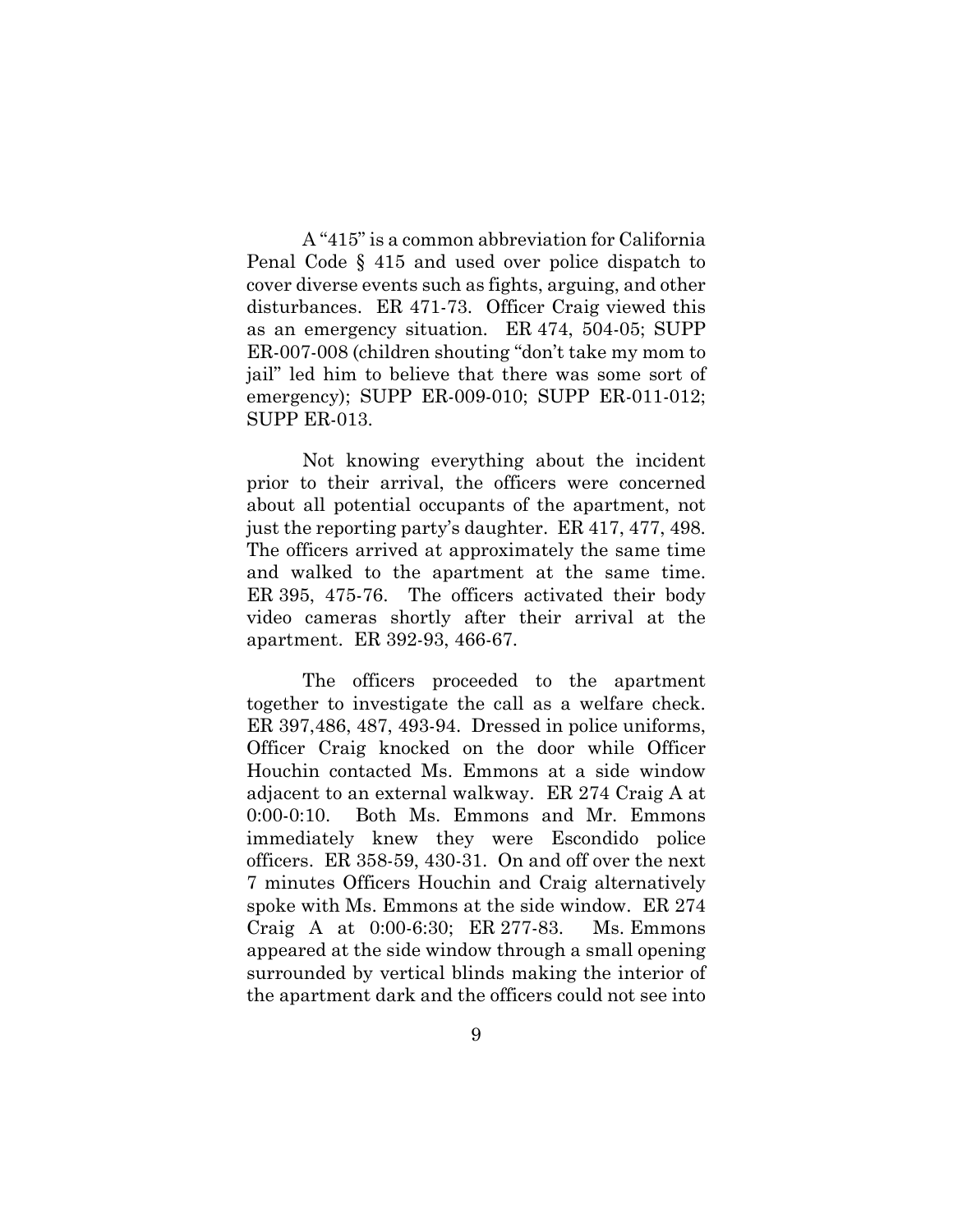the interior of the apartment. ER 274 Craig A at 4:45- 6:30; ER 534, 400, 407-08, 432-33, 534. Officer Craig perceived her demeanor as not calm but evasive. ER 490-91.

Within approximately one and one-half minutes upon arrival, a request was made to police dispatch for additional officers to provide assistance should there be a need for forced entry. ER 322 Audio C; ER 332, 399, 410-11, 495-96. There had in fact been screaming coming from inside the apartment earlier, although it was not related to a movie on the television as suggested by Ms. Emmons. AOB 5. Within approximately 6 minutes of the discussion at the window, Ms. Emmons admitted to Officer Craig that her children had been screaming in the apartment when she threatened to hit them. ER 274 Craig A at 5:10-5:20; ER 281. The officers made continued efforts through the side window to have Ms. Emmons allow entry so that a welfare check could be conducted in the apartment. The response of Ms. Emmons was making Officer Craig more concerned as to the safety of the occupants and he believed the call was becoming more dangerous. ER 497.

While the officers were talking to Ms. Emmons, Ametria was at the ground floor pool with Ms. Emmons' boys around the time they arrived. Ametria has testified that she did not know her mother had called the police when the officers were there. ER 526-27. Nevertheless, right after the officers arrived, Ametria told them everything was fine and they could leave. ER 483-84, 523, 525. Based on Officer Craig's experience, her manner of reporting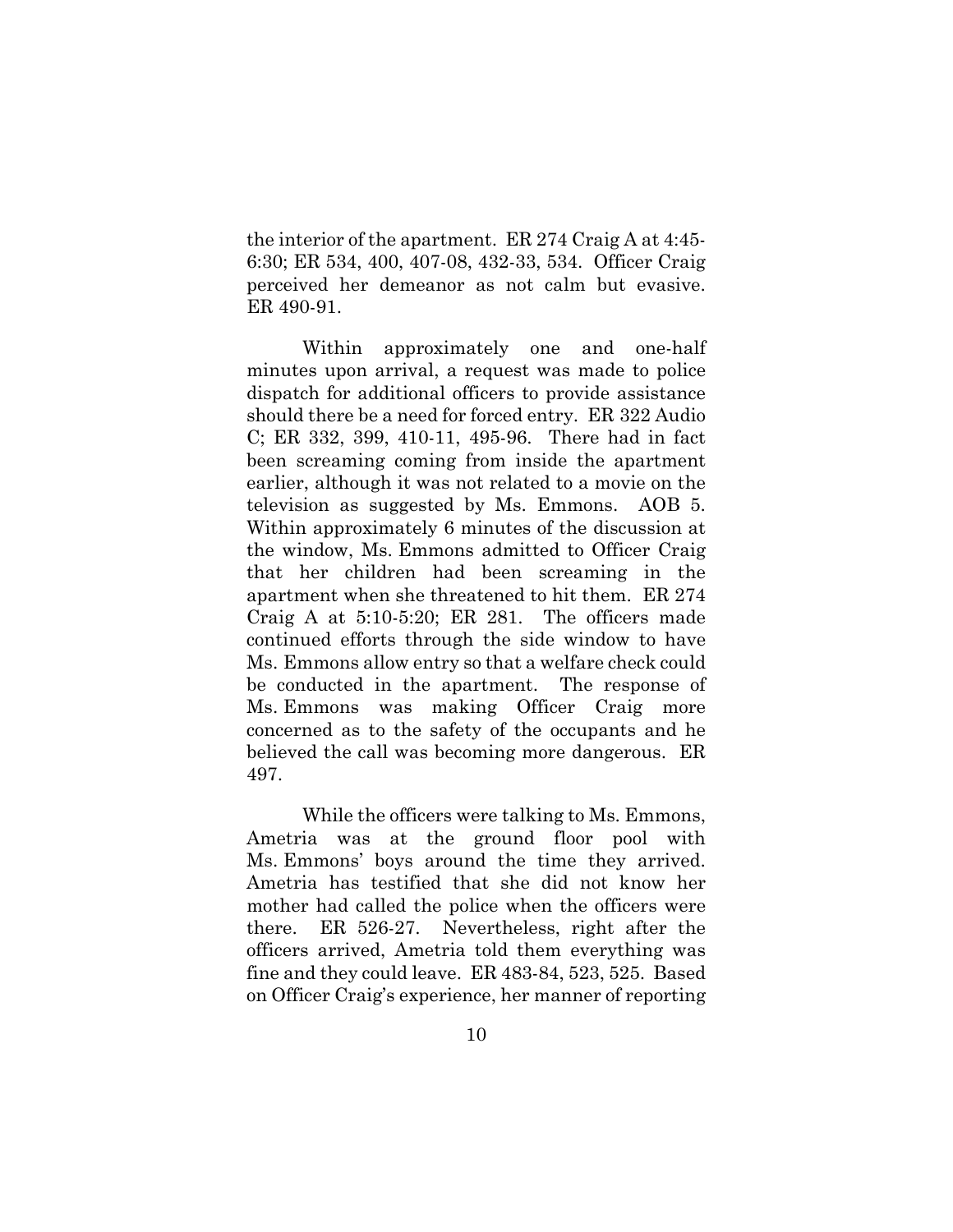the situation was a "red flag" and her demeanor was inconsistent with there being no problem at the apartment. ER 484-85, 487.

Even though Ametria represented herself as being connected to the apartment, the officers had not confirmed her identity until later and they did not know who the boys were at that time. ER 274 Houchin D at 0:30-2:00; ER 274 Houchin 1E at 4:55- 8:25; ER 306-08, 309, 317-19, 401-04, 407, 437, 478- 81, 482, 524. The welfare check dispatch made no reference to a woman at the pool of the apartment complex. ER 329, 405-06. The officers asked her to come up and let them into the apartment or talk to Ms. Emmons. ER 274 Craig A at 2:57-3:07, 3:50-4:00; ER 274 Houchin C at 3:15-3:35; ER 280, 303, 488. From the window, Ms. Emmons told Ametria not to talk to the police officers. ER 274 Craig A at 4:30- 4:40; ER 280, 515-16. Ametria never advised the officers that the boys at the pool were Ms. Emmons' or that they lived at the subject apartment. ER 478- 79, 524. Ametria stayed at the pool area the entire time and never came upstairs to assist, intervene or speak with Ms. Emmons. ER 530. Further, she never provided any information to the officers about why anyone would have called and reported that she needed help. She did however confirm that there was screaming inside the apartment prompting the call for police intervention. ER 284.

As she had done with Officer Houchin, Ms. Emmons interrupted and talked over Officer Craig's efforts to explain the reason for their presence. ER 274 Craig A at 0:00-0:40, 5:04-5:30; ER 281. Ms. Emmons refused to allow Officers Craig and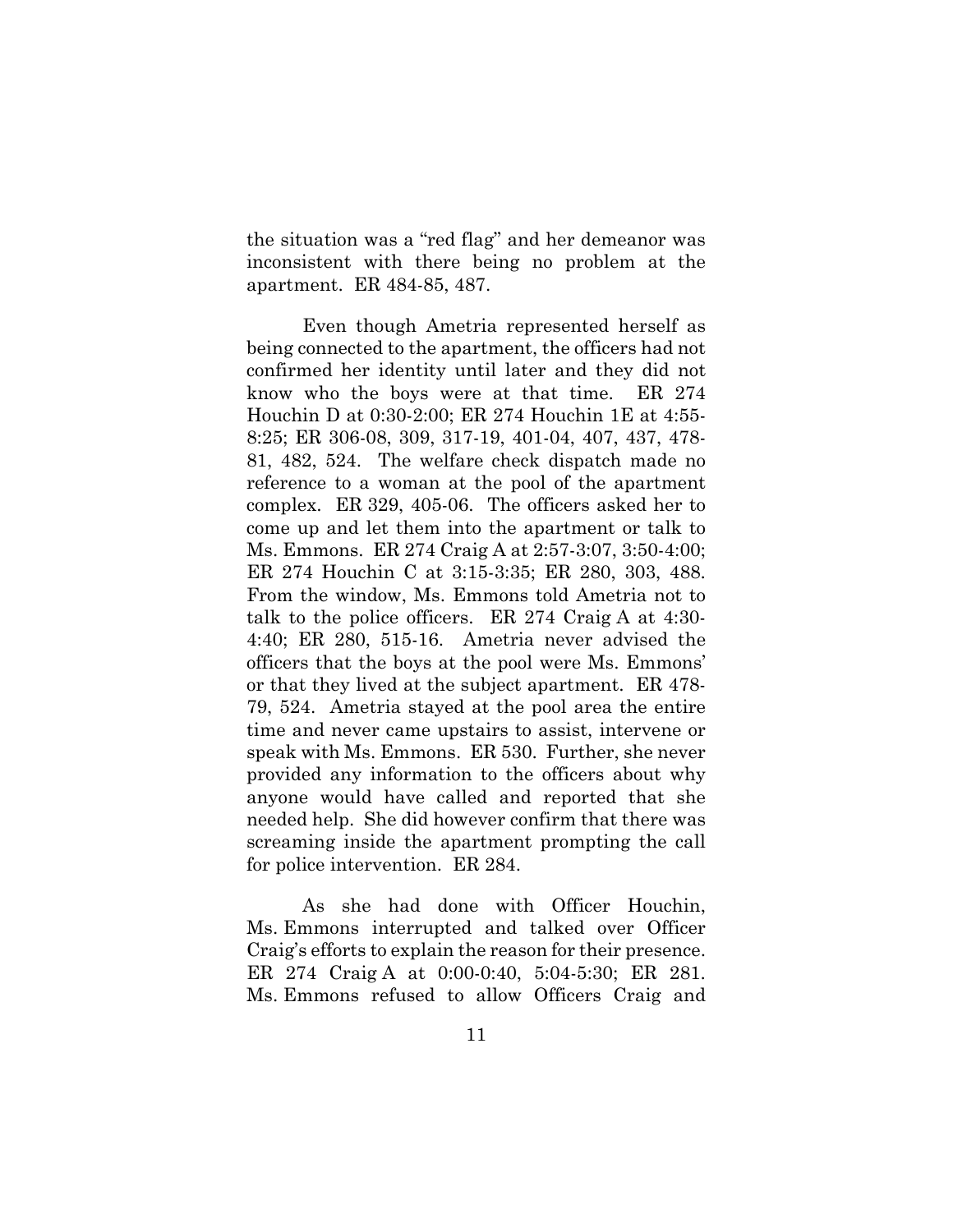Houchin entry demanding instead that they produce a warrant. The officers repeatedly explained to her that they believed they were performing a welfare check and they had exigent circumstances to enter for the safety of the occupants. ER 274 Craig A; ER 277- 282. At one point, as Officer Craig was talking to Ms. Emmons at the window, an unknown and unseen male inside the apartment told Ms. Emmons to come away from the window. ER 274 Craig A at 6:20-6:28; ER 283, 434-35, 449-50, 489, 492, 505. Although it was actually Mr. Emmons, he never came to the window to present or identify himself and the officers did not know who that person was as neither Ms. Emmons nor Ametria ever advised the officers who was in there. ER 274 Craig A at 6:15-6:30 (Male voice heard telling Maggie to come away from the window); ER 376, 408, 409, 434-35. Officer Craig asked who the person was, and Mr. Emmons did not respond or come to the window. ER 283. The dispatch for the welfare check did not report the presence of a male in the apartment. ER 329.

## **C. Brief, Selective and Reasonable Force Used on Mr. Emmons as He Exits Unannounced from Apartment**

Within approximately 9-10 minutes of Officers Craig's and Houchin's arrival, Mr. Emmons opened the front door without announcing he was coming out. He stepped onto the landing pushing past and coming in contact with Officer Craig while the officer ordered him not to close the door. ER 274 Craig A at 9:34-9:50; ER 362, 363, 436, 440, 441-42, 454, 455, 498-99, 500-02, 511-13. Mr. Emmons knew the officers wanted to access the apartment and yet intentionally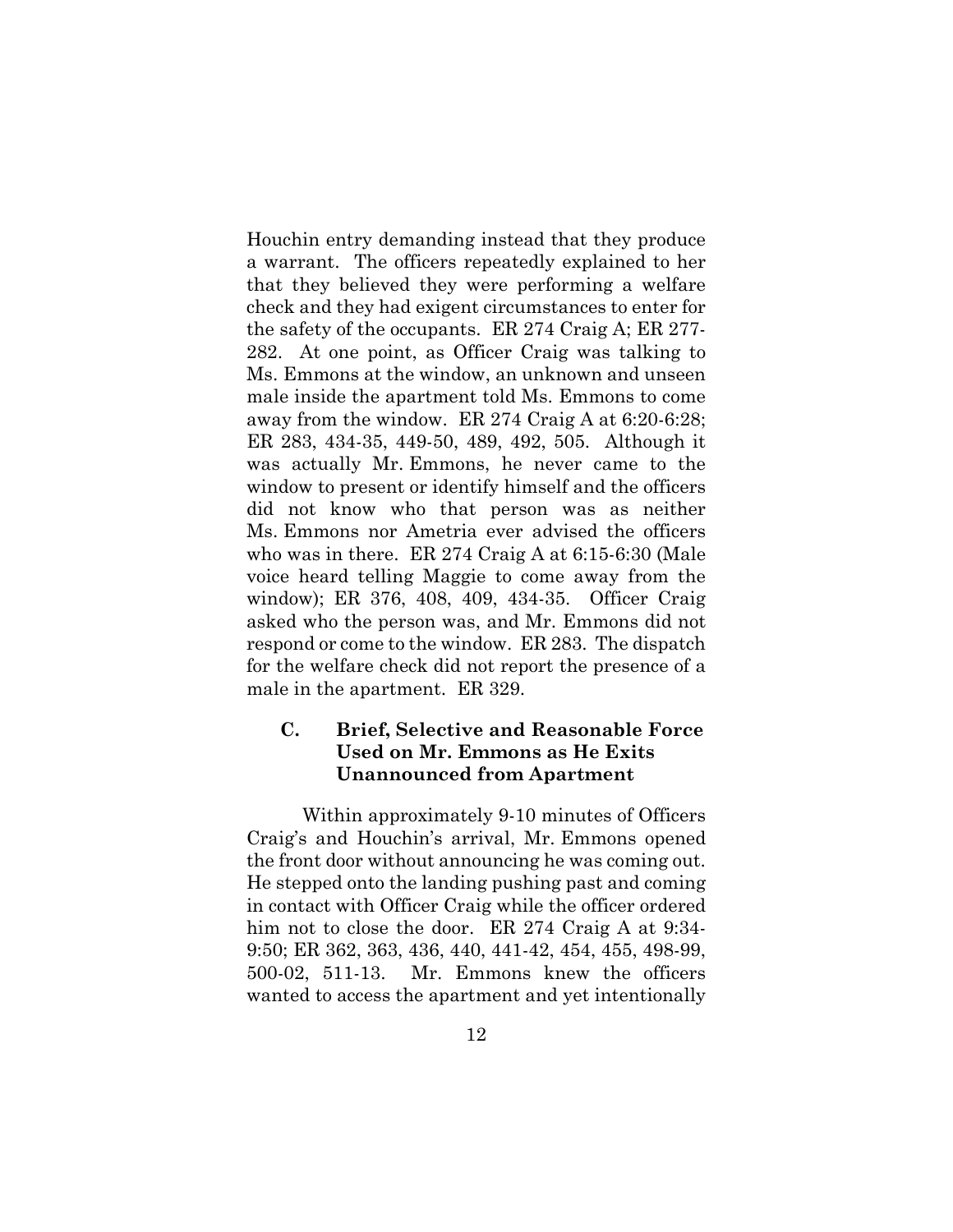shut the door behind him to "protect" his daughter. ER 274 Houchin E at 0:45-0:55; ER 288-89, 316, 362, 363, 436, 440, 441-42, 454, 455, 498-99, 500-502, 511- 13.

Officer Craig grabbed hold of Mr. Emmons by his arm, told him to get on the ground several times, guided him to the ground in a control hold, placed him prone on the ground, and then handcuffed him. ER 274 Craig A, at 9:34-10:00; ER 500-01, 503. The full extent of Mr. Emmons' description of the force was that he was "forcibly thrown to the ground." ER 124. At that time, Officer Craig believed it was a fast moving event and it was necessary to control Mr. Emmons on the ground because the officer was alone, did not know what was happening in the apartment, Mr. Emmons had tried to physically push past him, and refused to obey his order not to close the door. ER 274 Craig A at 9:34-9:50; ER 503-05. At this time, Officer Craig also had information about the prior domestic violence at the apartment and did not know who Mr. Emmons was when he came out unannounced. ER 505-06. Mr. Emmons was arrested for a violation of Penal Code § 148 by Officer Craig. ER 414, 508, 509, 511-12, 583-84. Penal Code § 148 is a misdemeanor offense prohibiting the willful delaying, resisting or obstructing of a peace officer in the discharge or attempted discharge of his or her duties. Cal. Penal Code § 148(a)(1).

Within 2 minutes of securing Mr. Emmons on the ground, Officer Craig assisted him in getting up in the manner requested by Mr. Emmons, and then stood him against an adjacent exterior wall on the landing a few feet away. ER 274 Craig A at 9:48-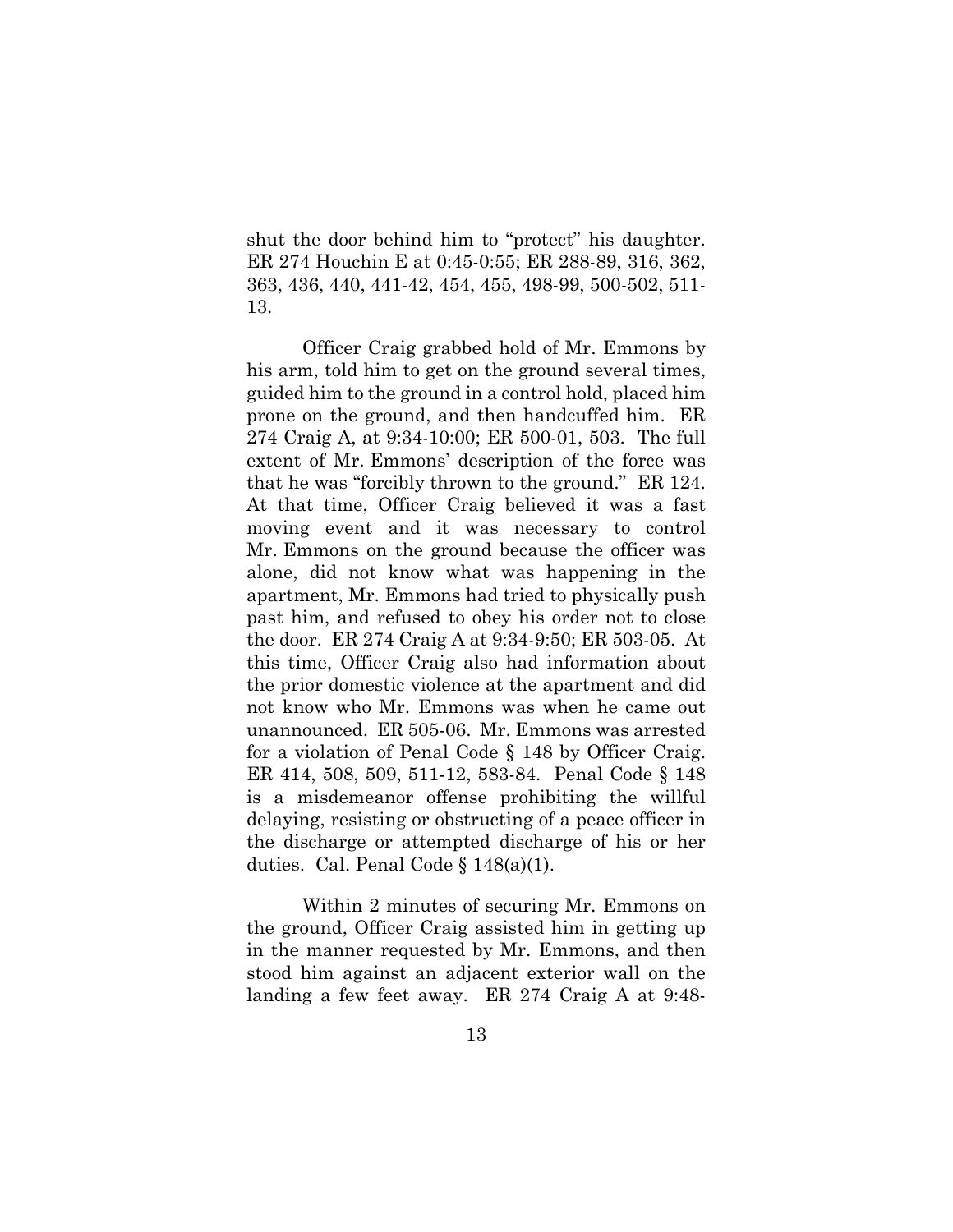11:50; ER 507. Other than the brief touching of Mr. Emmons' shoulder by Sgt. Toth, no officer other than Officer Craig touched him. ER 414, 447-48, 542, 583, 584. No other officer observed the beginning of the contact between Officer Craig and Mr. Emmons. ER 413, 541, 558-59.

At no time did Officer Craig or any other officer at the scene display or use any weapon on Mr. Emmons, or use a chemical agent, punch, elbow, kick, knee, choke hold, or threaten him with any other form of force during the entire time the officers were there at the scene. ER 442-43, 444, 447-48, 451. Instead, Sgt. Toth made efforts to make Mr. Emmons comfortable during the investigation by asking if he wanted a chair to sit on while the officers were there. Mr. Emmons refused that offer. ER 274 Houchin E at 0:00-0:38; ER 315, 445-46.

Soon after Sgt. Toth had arrived, Officer Houchin, debriefed him as to the status of the incident however, at that time, there was still confusion as to what was happening inside the apartment, who Mr. Emmons was, and who the woman by the pool was. ER 274 Houchin D at 0:30-2:00; ER 306-08, 412.

## **D. Officer Leffingwell Enters Apartment With Ms. Emmons' Consent to Conduct Brief and Limited Search**

While Mr. Emmons was being taken into custody and began speaking with Sgt. Toth outside of the apartment, at the side window along the landing, Officer Joseph Leffingwell, who just arrived on scene, spoke with Ms. Emmons through the window. ER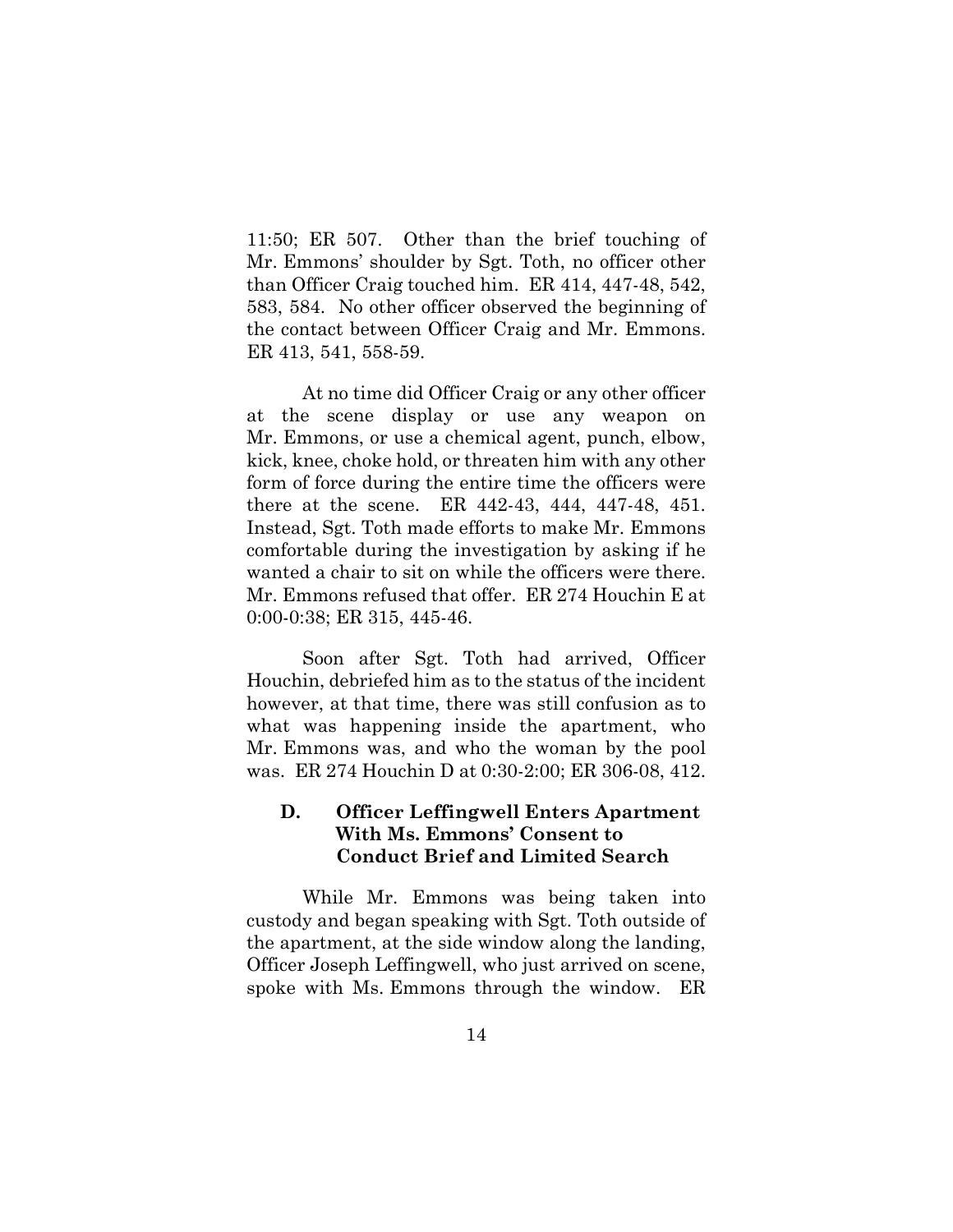364, 379-80, 560-61. Officer Leffingwell is a specially trained Psychological Emergency Response Team (PERT) officer with experience dealing with serious emotional issues (*e.g.*, active suicide attempts) and deescalation techniques. ER 554, 555-57. At first, Officer Leffingwell observed Ms. Emmons at the window between the blinds and the interior of the apartment was dark. ER 565. Officer Leffingwell believed, based on the information he had at that time, including the commotion by the door where Mr. Emmons was being taken into custody, entry into the apartment to check on the occupants was necessary under the totality of circumstances. ER 566-67, 573.

Ms. Emmons consented to allow entry into the apartment. ER 364, 379-80, 568, 569-70, 571, 572-73. At that time, Officer Leffingwell did not witness, had no knowledge of, and was not involved with the other officers' previous efforts to get into the apartment. ER 562-63, 570. Ms. Emmons moved from the window, unlocked the door, opened it, and then said to Officer Leffingwell "you can walk anywhere you want to walk." ER 274 Houchin D at 2:00-2:05; ER 576. Sgt. Toth was not involved in the decision to enter and/or search Ms. Emmons' apartment. ER 543.

The officers never lied or used any trick or misrepresentation to gain access to the apartment. ER 374-75. No officer ever pointed or displayed a weapon at Ms. Emmons, threatened to use violence upon her personally, or touched her in anyway at any time. ER 360-61, 377, 451. No equipment or weapons were ever used to break down the door or gain access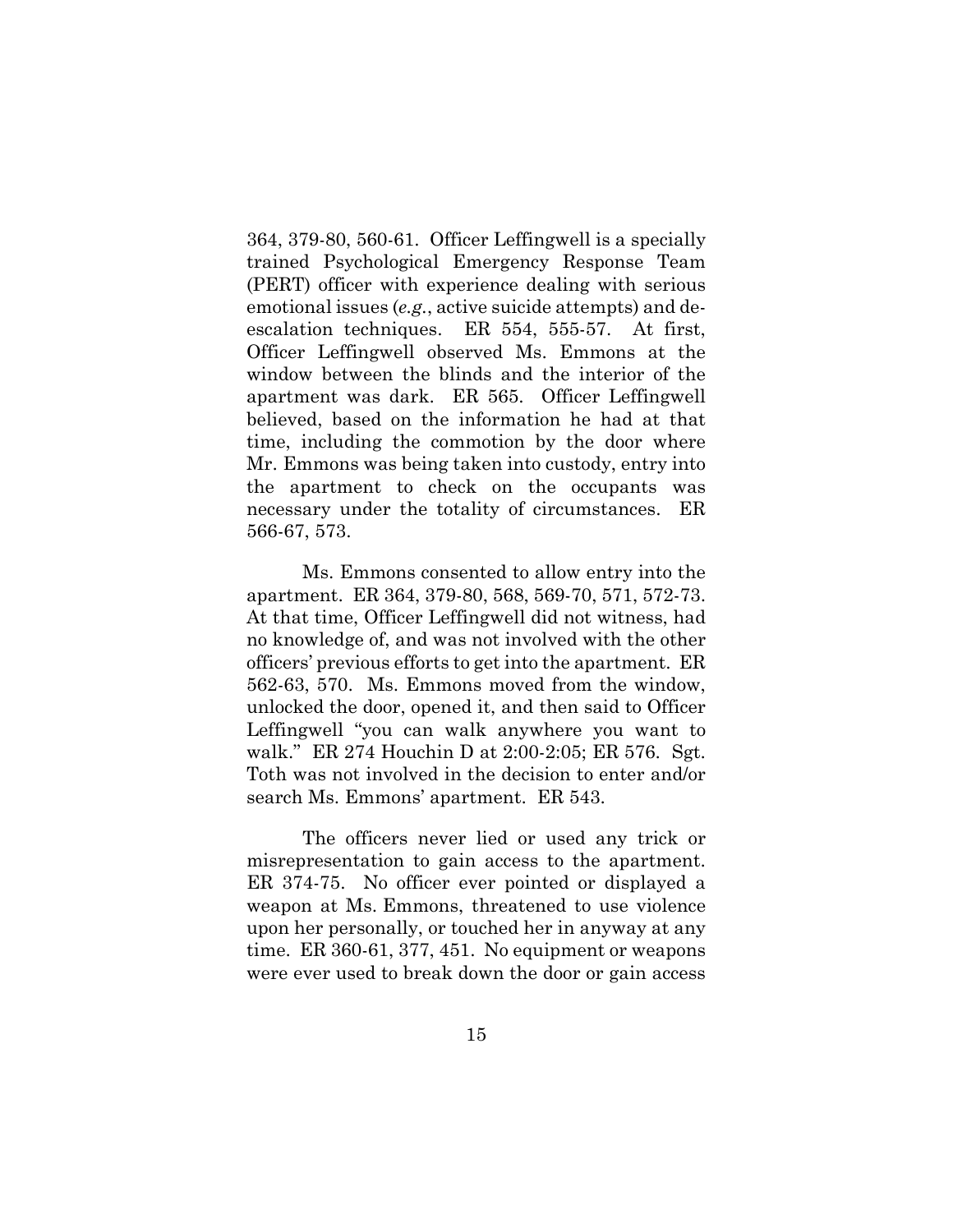through any opening into the apartment at any time during the event. ER 364-65, 374, 438-39, 451, 452.

Officer Leffingwell made a cursory inspection of the apartment lasting approximately one minute looking only for potential injured persons. ER 368, 577-78, 580-82. Once inside, Ms. Emmons never stated that she changed her mind about the police entry, stated that she felt compelled to allow entry, demanded that any officer leave, or objectively demonstrated any reconsideration of her decision to allow entry. ER 274 Houchin D at 2:00-6:45; ER 365- 66, 366-67, 370-71. Once the cursory sweep for potentially injured occupants was completed, Officers Leffingwell and Houchin explained to Ms. Emmons why they were there and why they needed to enter the apartment. ER 274 Houchin D, at 2:00-6:45; ER 309- 12, 572-73. Ms. Emmons was never touched, searched, detained or arrested by any officer. ER 377, 415-16, 514, 579.

#### **II. Proceedings**

#### **A. District Court**

#### **1. The Underlying Action**

Mr. Emmons and his daughter sued the City of Escondido, the current Chief of Police, Craig Carter, the former Acting Chief of Police, Corey Moles, and all the officers involved including Sgt. Kevin Toth, Officers Robert Craig, Huy Quach, Jake Houchin, and Joseph Leffingwell ("officers"). (App. 9-10, 12-15.) The parties stipulated to dismissing Officer Huy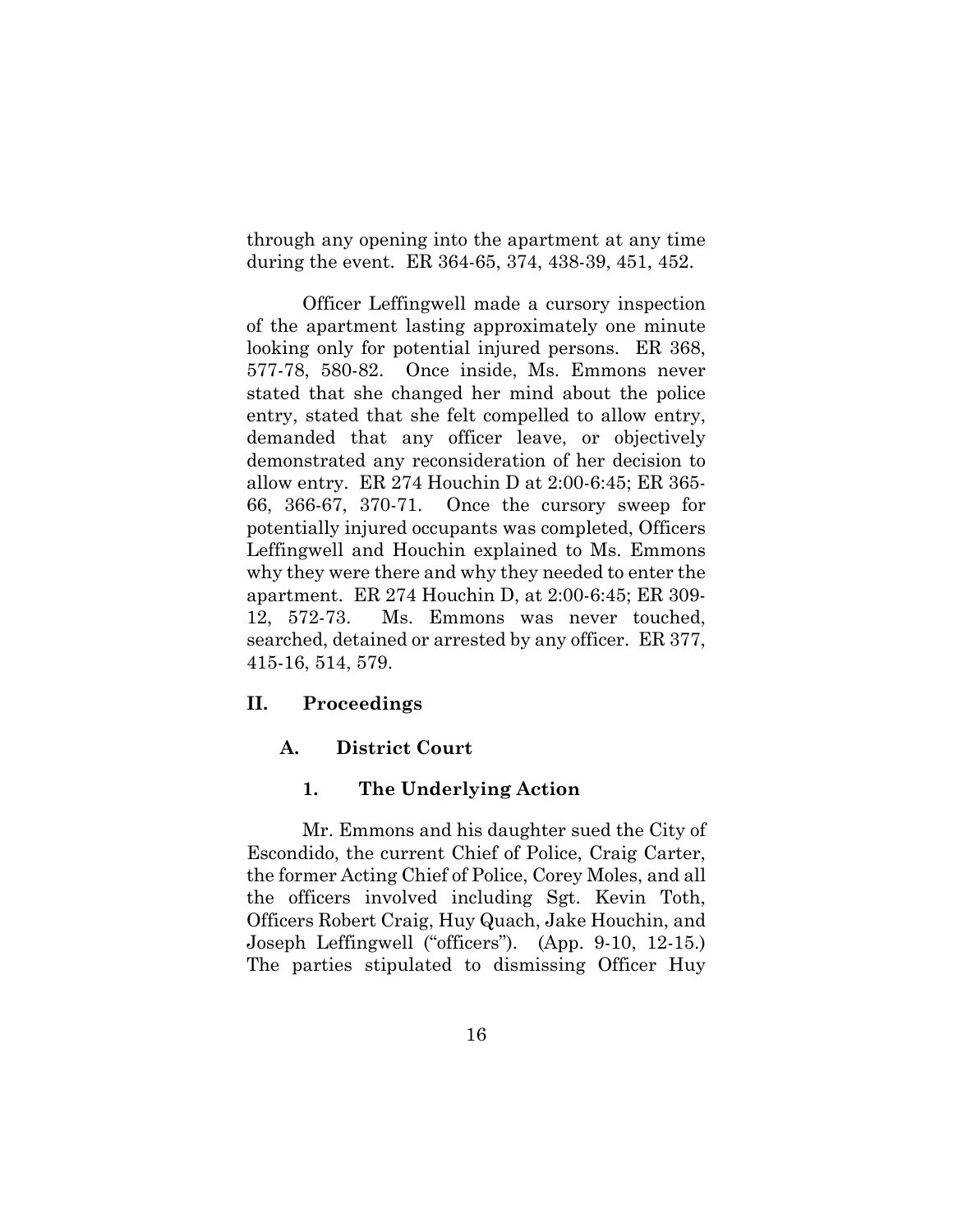Quach because he arrived after Mr. Emmons' arrest. (App. 10.)

The Emmonses asserted claims for relief in their First Amended Complaint as follows:

- 1. Unlawful Seizure, Arrest and Detention against all officers;
- 2. Excessive force against all officers;
- 3. Unreasonable Search without a Warrant against all officers;
- 4. *Monell* violations against the City of Escondido, former Acting Chief of Police Corey Moles and Chief of Police Craig Carter;
- 5. Failure to Properly Train against the City of Escondido, former Acting Chief of Police Corey Moles, Chief of Police Craig Carter, and Sgt. Kevin Toth;
- 6. Failure to Supervise and Discipline against the City of Escondido, former Acting Chief of Police Corey Moles and Chief of Police Craig Carter;
- 7. Violations for the *Bane Act*, California Civil Code §§ 52.1 and 52.3 against all named Defendants in the lawsuit.

(App. 12-13.)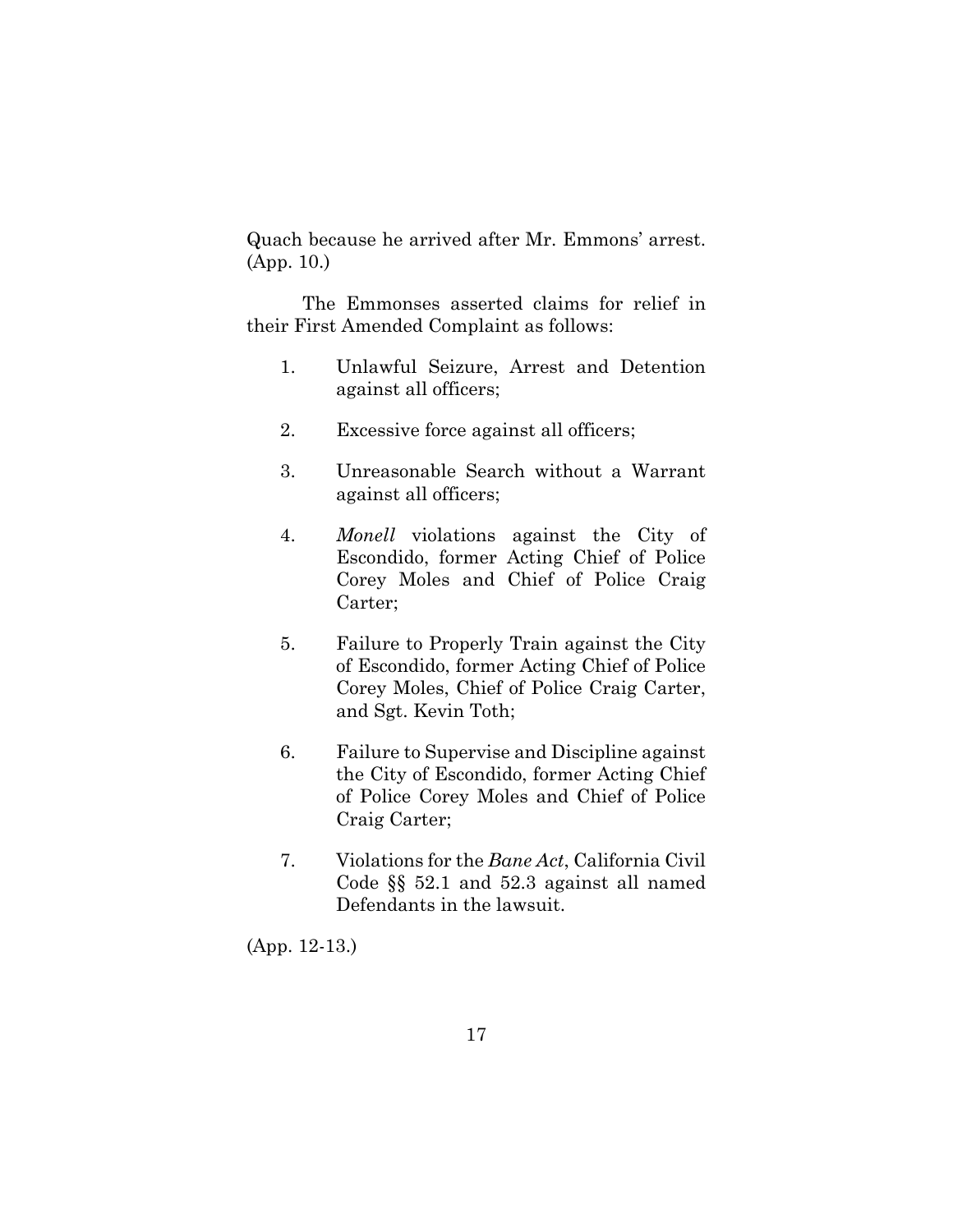## **2. The Parties Stipulated to Bifurcate the** *Monell* **Claims and Dismissed the** *Bane Act* **Claims**

The parties jointly bifurcated the case to separate the *Monell* claims. The parties further agreed that should the court rule in the summary judgment cross motions that none of the police officers violated both of Mr. and Ms. Emmons' federal civil rights, or they all have qualified immunity from any liability to the Emmonses, neither of the them would have a viable federal civil rights claim based on the facts alleged by them in this case, including the *Monell* claims, against the City, Chief of Police Craig Carter, and (former) Acting Chief of Police Corey Moles. Defendants'-Appellees' Opening Brief at 13.

In light of the Stipulation, the City's Motion for Summary Adjudication did not seek a judgment as to the Fourth, Fifth and Sixth Causes of Action, or any other claims that existed elsewhere in the Complaint, as it relates to the *Monell* claims. Therefore, the City, (former) Acting Chief Corey Moles and Chief Carter sought judgment in their favor solely on the grounds that the police officers did not violate Mr. and Ms. Emmons' federal civil rights during the course of the subject incident.

Mr. and Ms. Emmons dismissed their Seventh Cause of Action for Violations of the Bane Act against all named Defendants as a result of an earlier District Court Order Denying Motion for Relief from Claims Filing Requirement, etc., filed October 17, 2014.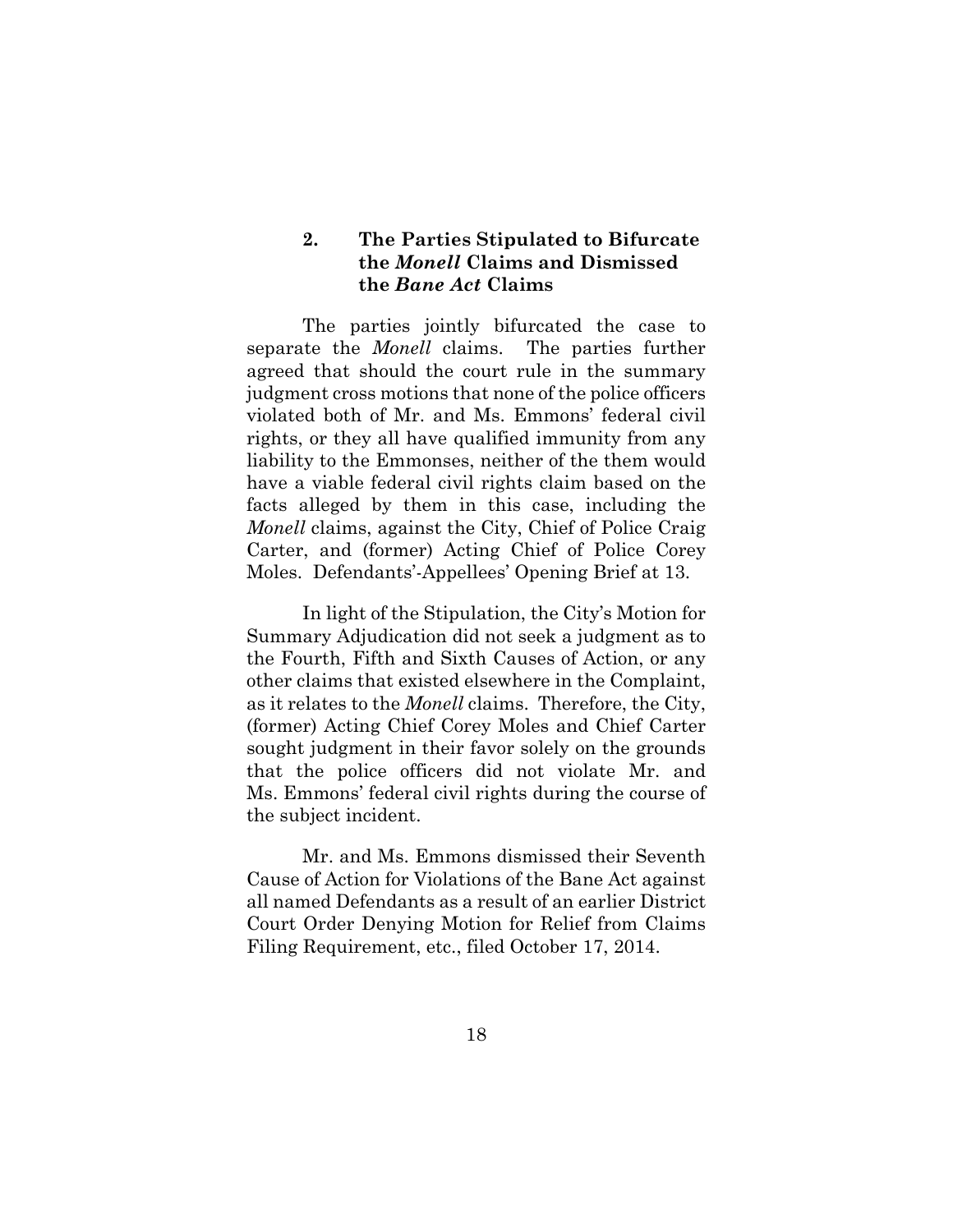## **3. The District Court Granted the Officers' Motion for Partial Summary Judgment and Denied the Emmonses' Motion**

The Parties filed cross Motions for Partial Summary Judgment. On March 2, 2016, the District Court denied Mr. and Ms. Emmons' motion and granted the motion brought on behalf of the City, all officers and the two police chiefs. (App. 12-35.)

The District Court concluded that there were issues of fact whether Officer Craig used excessive force, but granted all of the police officers, including Officer Craig, qualified immunity under the second prong of the two-step analysis approved in *Saucier v. Katz*, 533 U.S. 194, 201 (2001). Specifically, the District Court noted that there is no authority clearly establishing Officer Craig's "tackle or take-down" of Mr. Emmons violated the Fourth Amendment and he failed to cite to any such authority. Therefore, the officers were not provided with "fair warning that their conduct was unlawful:"

The District Court further found that "the objective evidence revealed the officers had probable cause – based on the totality of the circumstances – to believe that Mr. Emmons violated Penal Code §148(a)" and that the officers were entitled to qualified immunity on the false arrest claim. (App. 26-28.)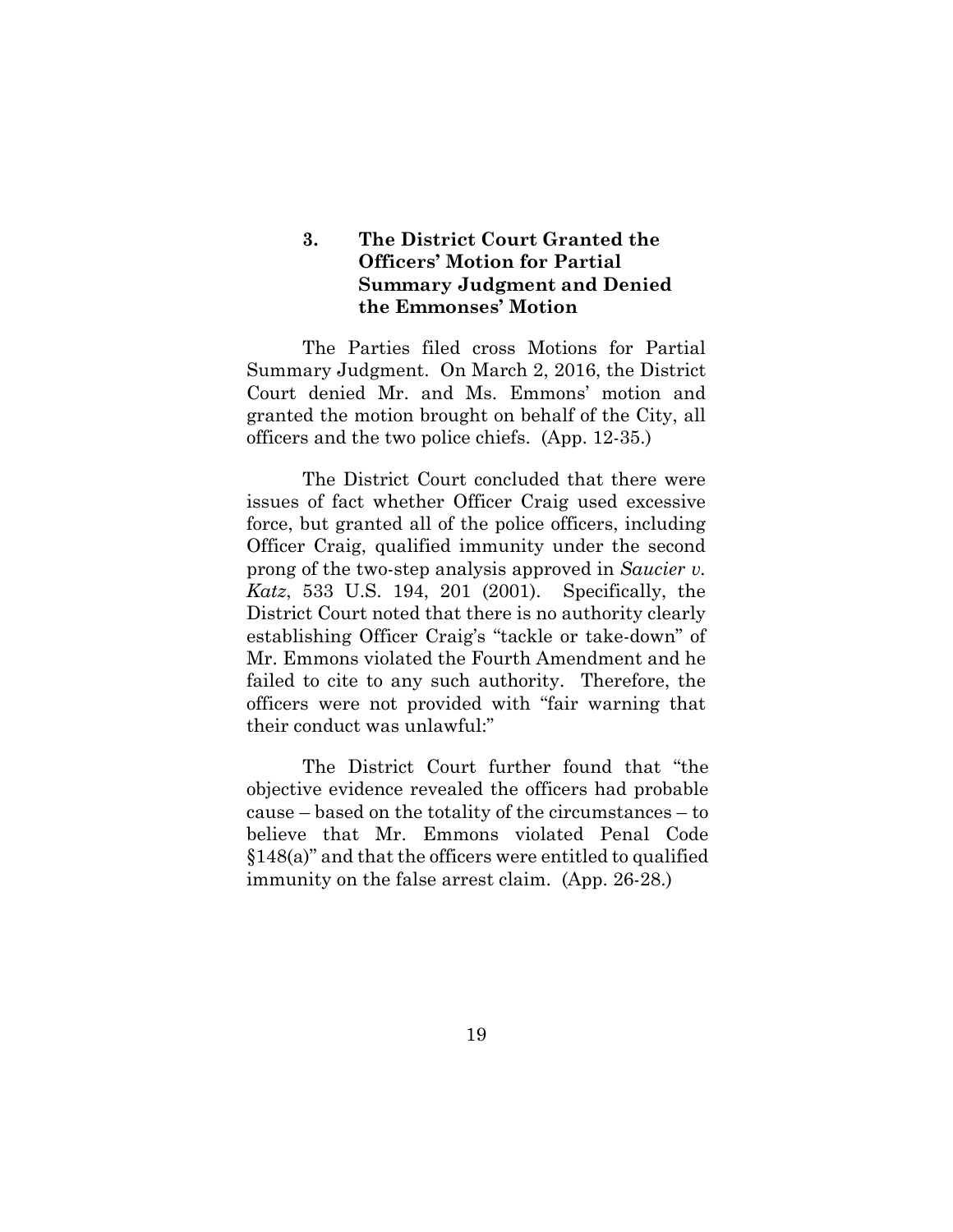## **B. Ninth Circuit Court of Appeals**

#### **1. Original Opinion**

On February 22, 2018, the Ninth Circuit panel correctly affirmed the District Court's judgment as to Maggie Emmons' Fourth Amendment claims finding that the "officers had an objectively reasonable basis to conclude that there was a need to conduct a welfare check" inside the apartment. (App. 6-7.) However, the panel reversed the District Court's summary judgment as to Mr. Emmons' excessive force claim. (App. 7-8.) The panel's entire opinion overturning the District Court's granting of qualified immunity to Mr. Emmons' excessive force claim is as follows:

As to Mr. Emmons, there is a genuine issue of material fact as to whether separating him from the house was accomplished with excessive force. We consider the following factors in determining if the use of force is excessive: "(1) the severity of the crime at issue, (2) whether the suspect poses an immediate threat to the safety of the officers or others, and (3) whether [the suspect] is actively resisting arrest or attempting to evade arrest by flight." *Estate of Lopez ex rel. Lopez v. Gelhaus*, 871 F.3d 998, 1005 (9th Cir. 2017) (alteration in original) (quoting *Graham v. Connor*, 490 U.S. 386, 396 (1989)) (internal quotation marks omitted). There is evidence from which a reasonable trier of fact could find that Mr. Emmons was unarmed and non-hostile. The district court therefore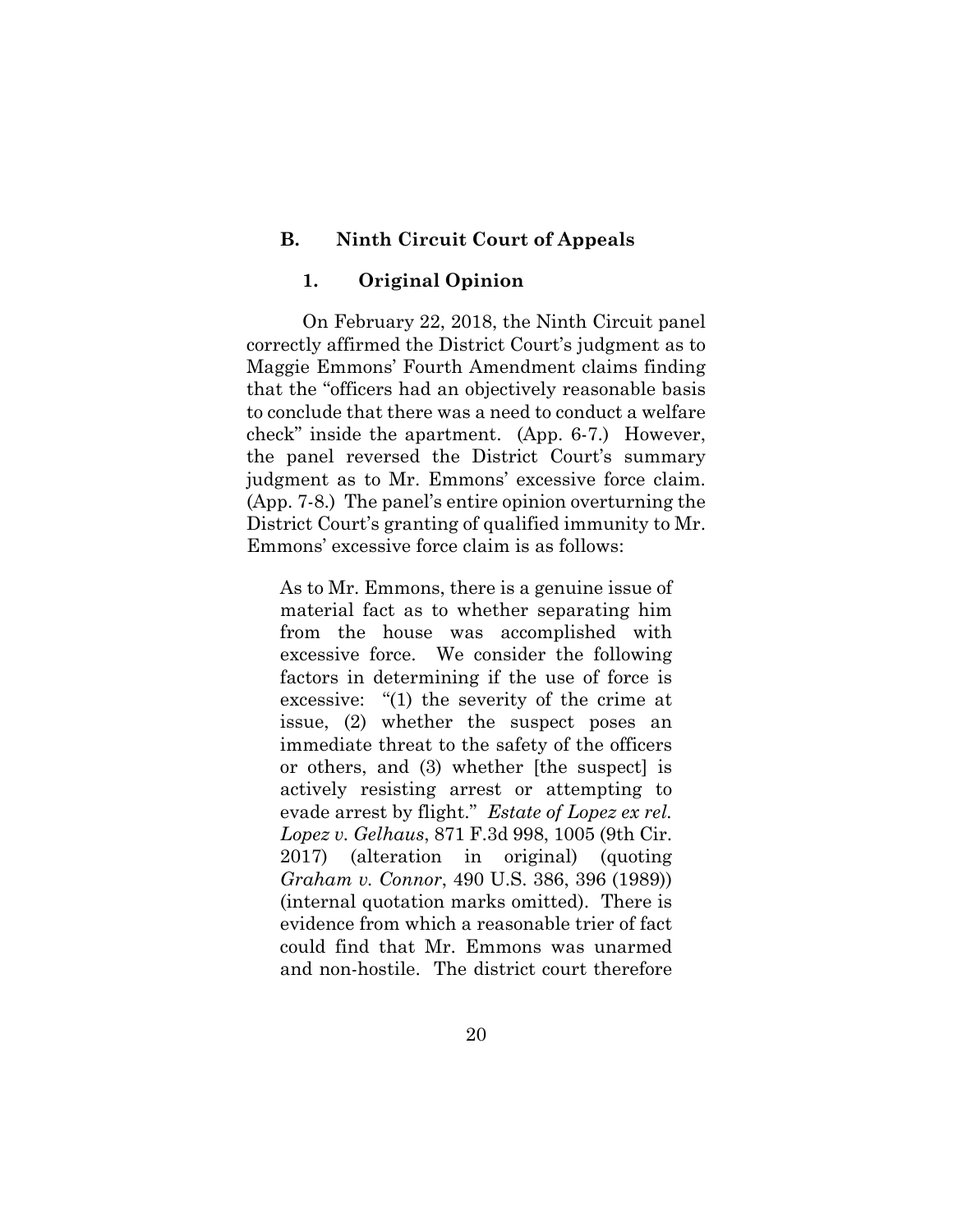erred in granting qualified immunity on his excessive force claim.

(App. 7-8.)

The opinion does not address the District Court's finding of qualified immunity as to Mr. Emmons' false arrest allegation, an issue raised in his briefing. Plaintiffs'-Appellants' Opening Brief (AOB) at 40-42. No disposition was made as to Chiefs Carter and Moles.

## **2. Amended Opinion and Denial of Further Rehearing**

On March 7, 2018, all officers/Defendants in the action filed a Petition for Panel Rehearing as to the following four issues:

- 1. Whether Officers Houchin, Leffingwell, Sgt. Toth, Chief Carter and former Chief Moles are dismissed from the action, and in particular, in relation to Mr. Emmons' excessive force claim;
- 2. If they are not dismissed, whether they are entitled to qualified immunity;
- 3. Whether Officer Craig is entitled to qualified immunity; and
- 4. Whether Chief Carter and former Chief Moles should be dismissed as redundant Defendants.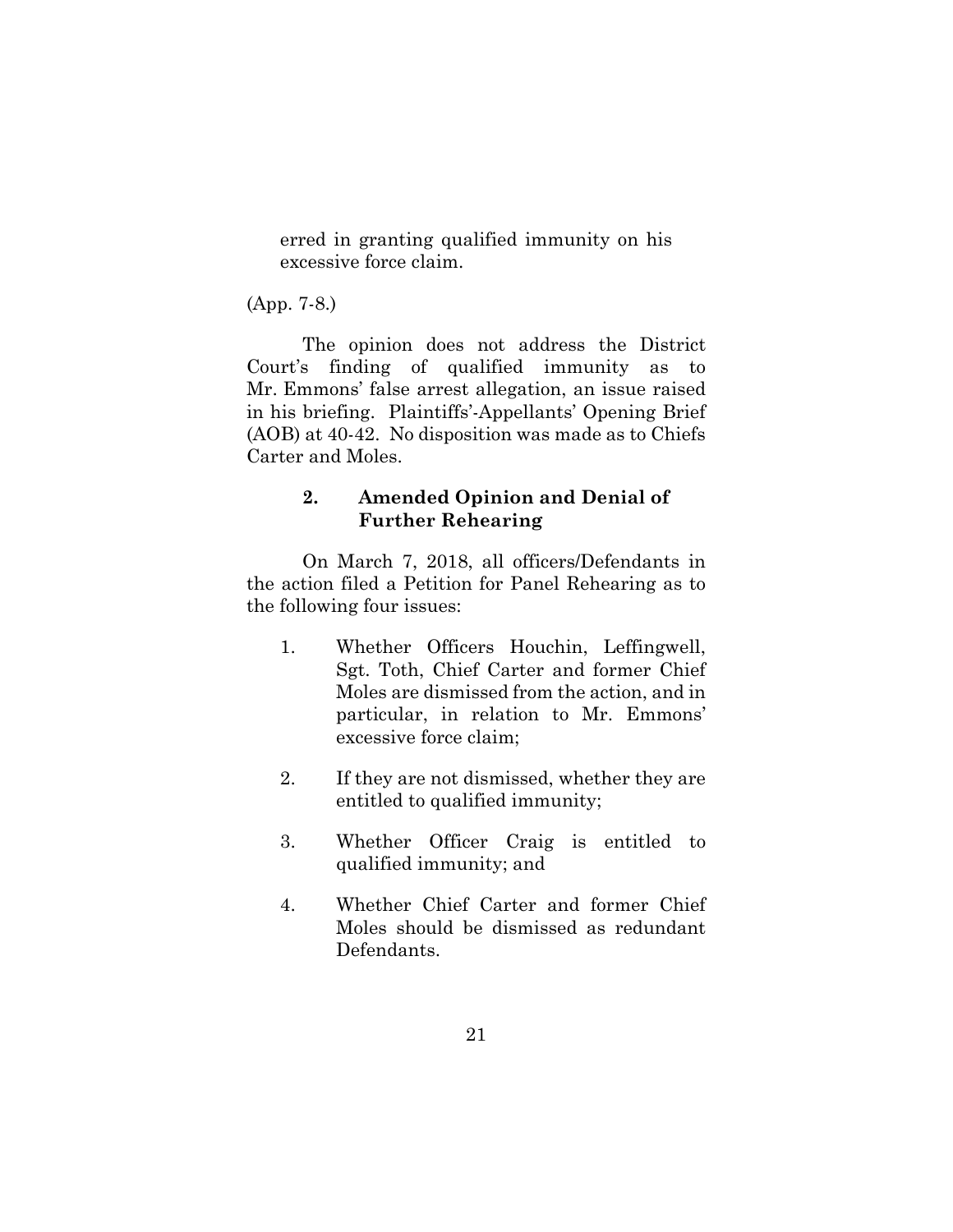On March 29, 2018, the Ninth Circuit issued an Amended Memorandum now reinstating qualified immunity for Officers Leffingwell and Houchin and finding summary judgment appropriate for all other Defendants except Craig and Toth. (App. 3-4.) The entirety of the panel's amended opinion as to the specific applicability of qualified immunity to Mr. Emmons' excessive force claim is as follows:

The right to be free of excessive force was clearly established at the time of the events in question. *Gravelet-Blondin v. Shelton*, 728 F.3d 1086, 1093 (9th Cir. 2013).

(App. 36-37.)

Again, no disposition was made as to the false arrest claim.

The Ninth Circuit panel issued an order in its Amended Memorandum barring any further petitions for panel rehearing or rehearing en banc. (App. 37.)

### **REASONS FOR GRANTING THE WRIT**

## **I. The Panel Opinion Improperly Denies Qualified Immunity by Assessing the Officers' Conduct at a Highly Generalized Level**

The Ninth Circuit's panel opinion fails to heed numerous admonitions from this Court about defining "clearly established" constitutional rights too generally. This Court's repeated findings of qualified immunity emphasize the narrow circumstances in which government officials may be held personally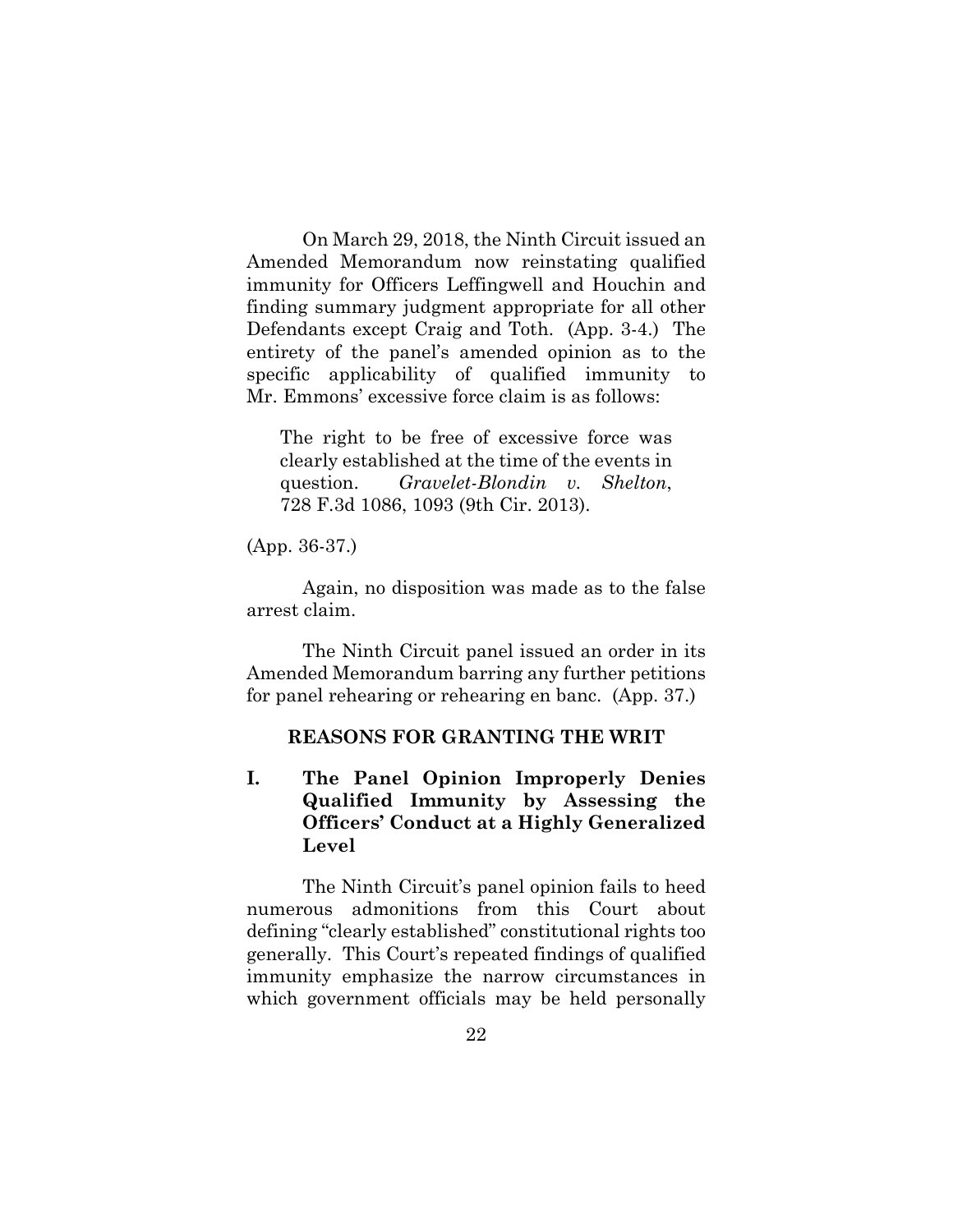liable for their actions in suits for money damages. *See, Kisela v. Hughes*, *supra*, 138 S.Ct. 1148, 1152-53; *District of Columbia v. Wesby*, \_\_ U.S. \_\_\_, 138 S.Ct. 577, 589-91 (2018) ("*Wesby*"); *Ziglar v. Abbasi*, \_\_ U.S. \_\_\_, 137 S.Ct. 1843, 1866-67 (2017); *White v. Pauly*, \_\_ U.S. \_\_\_, 137 S.Ct. 548, 551-52 (2017); *Mullenix v. Luna*, \_\_ U.S. \_\_\_, 136 S.Ct. 305, 308-09 (2015) ("*Mullenix*"); *Taylor v. Barkes,* [135 S.Ct. 2042, 2044](http://www.westlaw.com/Link/Document/FullText?findType=Y&serNum=2036374293&pubNum=0000708&originatingDoc=Ic64a590649c311e6b4bafa136b480ad2&refType=RP&fi=co_pp_sp_708_2044&originationContext=document&vr=3.0&rs=cblt1.0&transitionType=DocumentItem&contextData=(sc.RelatedInfo)#co_pp_sp_708_2044)  [\(2015\);](http://www.westlaw.com/Link/Document/FullText?findType=Y&serNum=2036374293&pubNum=0000708&originatingDoc=Ic64a590649c311e6b4bafa136b480ad2&refType=RP&fi=co_pp_sp_708_2044&originationContext=document&vr=3.0&rs=cblt1.0&transitionType=DocumentItem&contextData=(sc.RelatedInfo)#co_pp_sp_708_2044) *Carroll v. Carman,* [135 S.Ct. 348, 350-52](http://www.westlaw.com/Link/Document/FullText?findType=Y&serNum=2034754157&pubNum=0000708&originatingDoc=Ic64a590649c311e6b4bafa136b480ad2&refType=RP&fi=co_pp_sp_708_350&originationContext=document&vr=3.0&rs=cblt1.0&transitionType=DocumentItem&contextData=(sc.RelatedInfo)#co_pp_sp_708_350)  [\(2014\)](http://www.westlaw.com/Link/Document/FullText?findType=Y&serNum=2034754157&pubNum=0000708&originatingDoc=Ic64a590649c311e6b4bafa136b480ad2&refType=RP&fi=co_pp_sp_708_350&originationContext=document&vr=3.0&rs=cblt1.0&transitionType=DocumentItem&contextData=(sc.RelatedInfo)#co_pp_sp_708_350) (*per curiam*); *Lane v. Franks,* [134 S.Ct. 2369,](http://www.westlaw.com/Link/Document/FullText?findType=Y&serNum=2033619400&pubNum=0000708&originatingDoc=Ic64a590649c311e6b4bafa136b480ad2&refType=RP&fi=co_pp_sp_708_2383&originationContext=document&vr=3.0&rs=cblt1.0&transitionType=DocumentItem&contextData=(sc.RelatedInfo)#co_pp_sp_708_2383)  [2383 \(2014\);](http://www.westlaw.com/Link/Document/FullText?findType=Y&serNum=2033619400&pubNum=0000708&originatingDoc=Ic64a590649c311e6b4bafa136b480ad2&refType=RP&fi=co_pp_sp_708_2383&originationContext=document&vr=3.0&rs=cblt1.0&transitionType=DocumentItem&contextData=(sc.RelatedInfo)#co_pp_sp_708_2383) *Wood v. Moss,* [134 S.Ct. 2056, 2070](http://www.westlaw.com/Link/Document/FullText?findType=Y&serNum=2033456180&pubNum=0000708&originatingDoc=Ic64a590649c311e6b4bafa136b480ad2&refType=RP&fi=co_pp_sp_708_2070&originationContext=document&vr=3.0&rs=cblt1.0&transitionType=DocumentItem&contextData=(sc.RelatedInfo)#co_pp_sp_708_2070)  [\(2014\);](http://www.westlaw.com/Link/Document/FullText?findType=Y&serNum=2033456180&pubNum=0000708&originatingDoc=Ic64a590649c311e6b4bafa136b480ad2&refType=RP&fi=co_pp_sp_708_2070&originationContext=document&vr=3.0&rs=cblt1.0&transitionType=DocumentItem&contextData=(sc.RelatedInfo)#co_pp_sp_708_2070) *Plumhoff v. Rickard,* [134 S.Ct. 2012, 2023-24](http://www.westlaw.com/Link/Document/FullText?findType=Y&serNum=2033456177&pubNum=0000708&originatingDoc=Ic64a590649c311e6b4bafa136b480ad2&refType=RP&fi=co_pp_sp_708_2023&originationContext=document&vr=3.0&rs=cblt1.0&transitionType=DocumentItem&contextData=(sc.RelatedInfo)#co_pp_sp_708_2023) (2014); *Stanton v. Sims,* [134 S.Ct. 3, 7 \(2013\).](http://www.westlaw.com/Link/Document/FullText?findType=Y&serNum=2031890972&pubNum=0000708&originatingDoc=Ic64a590649c311e6b4bafa136b480ad2&refType=RP&fi=co_pp_sp_708_7&originationContext=document&vr=3.0&rs=cblt1.0&transitionType=DocumentItem&contextData=(sc.RelatedInfo)#co_pp_sp_708_7)

This Court has repeatedly warned the lower courts not to analyze clearly established law at too high a level of generality. *[Mullenix, supra](http://www.westlaw.com/Link/Document/FullText?findType=Y&serNum=2037557174&pubNum=0000708&originatingDoc=Ic64a590649c311e6b4bafa136b480ad2&refType=RP&fi=co_pp_sp_708_311&originationContext=document&vr=3.0&rs=cblt1.0&transitionType=DocumentItem&contextData=(sc.RelatedInfo)#co_pp_sp_708_311)*, 136 S.Ct. [at 311;](http://www.westlaw.com/Link/Document/FullText?findType=Y&serNum=2037557174&pubNum=0000708&originatingDoc=Ic64a590649c311e6b4bafa136b480ad2&refType=RP&fi=co_pp_sp_708_311&originationContext=document&vr=3.0&rs=cblt1.0&transitionType=DocumentItem&contextData=(sc.RelatedInfo)#co_pp_sp_708_311) *[City and Cnty. of San Francisco v. Sheehan,](http://www.westlaw.com/Link/Document/FullText?findType=Y&serNum=2036280943&pubNum=0000708&originatingDoc=Ic64a590649c311e6b4bafa136b480ad2&refType=RP&fi=co_pp_sp_708_1775&originationContext=document&vr=3.0&rs=cblt1.0&transitionType=DocumentItem&contextData=(sc.RelatedInfo)#co_pp_sp_708_1775)* [135 S.Ct. 1765, 1775-76 \(2015\).](http://www.westlaw.com/Link/Document/FullText?findType=Y&serNum=2036280943&pubNum=0000708&originatingDoc=Ic64a590649c311e6b4bafa136b480ad2&refType=RP&fi=co_pp_sp_708_1775&originationContext=document&vr=3.0&rs=cblt1.0&transitionType=DocumentItem&contextData=(sc.RelatedInfo)#co_pp_sp_708_1775) In all [section 1983](http://www.westlaw.com/Link/Document/FullText?findType=L&pubNum=1000546&cite=42USCAS1983&originatingDoc=Ic64a590649c311e6b4bafa136b480ad2&refType=LQ&originationContext=document&vr=3.0&rs=cblt1.0&transitionType=DocumentItem&contextData=(sc.RelatedInfo)) cases, courts must undertake the qualified immunity analysis "in light of the specific context of the case, not as a broad general proposition." *[Mullenix,](http://www.westlaw.com/Link/Document/FullText?findType=Y&serNum=2037557174&pubNum=0000708&originatingDoc=Ic64a590649c311e6b4bafa136b480ad2&refType=RP&fi=co_pp_sp_708_308&originationContext=document&vr=3.0&rs=cblt1.0&transitionType=DocumentItem&contextData=(sc.RelatedInfo)#co_pp_sp_708_308) supra*, [136 S.Ct. at 308](http://www.westlaw.com/Link/Document/FullText?findType=Y&serNum=2037557174&pubNum=0000708&originatingDoc=Ic64a590649c311e6b4bafa136b480ad2&refType=RP&fi=co_pp_sp_708_308&originationContext=document&vr=3.0&rs=cblt1.0&transitionType=DocumentItem&contextData=(sc.RelatedInfo)#co_pp_sp_708_308) (quoting *[Brosseau v. Haugen,](http://www.westlaw.com/Link/Document/FullText?findType=Y&serNum=2005746170&pubNum=0000780&originatingDoc=Ic64a590649c311e6b4bafa136b480ad2&refType=RP&fi=co_pp_sp_780_198&originationContext=document&vr=3.0&rs=cblt1.0&transitionType=DocumentItem&contextData=(sc.RelatedInfo)#co_pp_sp_780_198)* 543 [U.S. 194, 198 \(2004\)](http://www.westlaw.com/Link/Document/FullText?findType=Y&serNum=2005746170&pubNum=0000780&originatingDoc=Ic64a590649c311e6b4bafa136b480ad2&refType=RP&fi=co_pp_sp_780_198&originationContext=document&vr=3.0&rs=cblt1.0&transitionType=DocumentItem&contextData=(sc.RelatedInfo)#co_pp_sp_780_198) (*per curiam).* Put another way, the court must enunciate "a concrete, particularized description of the right." *[Hagans v.](http://www.westlaw.com/Link/Document/FullText?findType=Y&serNum=2028469553&pubNum=0000506&originatingDoc=Ic64a590649c311e6b4bafa136b480ad2&refType=RP&fi=co_pp_sp_506_508&originationContext=document&vr=3.0&rs=cblt1.0&transitionType=DocumentItem&contextData=(sc.RelatedInfo)#co_pp_sp_506_508)  [Franklin Cnty. Sheriff's Office,](http://www.westlaw.com/Link/Document/FullText?findType=Y&serNum=2028469553&pubNum=0000506&originatingDoc=Ic64a590649c311e6b4bafa136b480ad2&refType=RP&fi=co_pp_sp_506_508&originationContext=document&vr=3.0&rs=cblt1.0&transitionType=DocumentItem&contextData=(sc.RelatedInfo)#co_pp_sp_506_508)* 695 F.3d 505, 508 (6th Cir. 2012); *Spady [v. Bethlehem Area Sch. Distr.,](http://www.westlaw.com/Link/Document/FullText?findType=Y&serNum=2036994235&pubNum=0000506&originatingDoc=Ic64a590649c311e6b4bafa136b480ad2&refType=RP&fi=co_pp_sp_506_638&originationContext=document&vr=3.0&rs=cblt1.0&transitionType=DocumentItem&contextData=(sc.RelatedInfo)#co_pp_sp_506_638)* [800 F.3d 633,](http://www.westlaw.com/Link/Document/FullText?findType=Y&serNum=2036994235&pubNum=0000506&originatingDoc=Ic64a590649c311e6b4bafa136b480ad2&refType=RP&fi=co_pp_sp_506_638&originationContext=document&vr=3.0&rs=cblt1.0&transitionType=DocumentItem&contextData=(sc.RelatedInfo)#co_pp_sp_506_638) 638 (3d Cir. 2015) (the right at issue must be framed "in a more particularized, and hence more relevant, sense, in light of the case's specific context").

This Court's precedent has generally clarified the qualified immunity defense, beginning with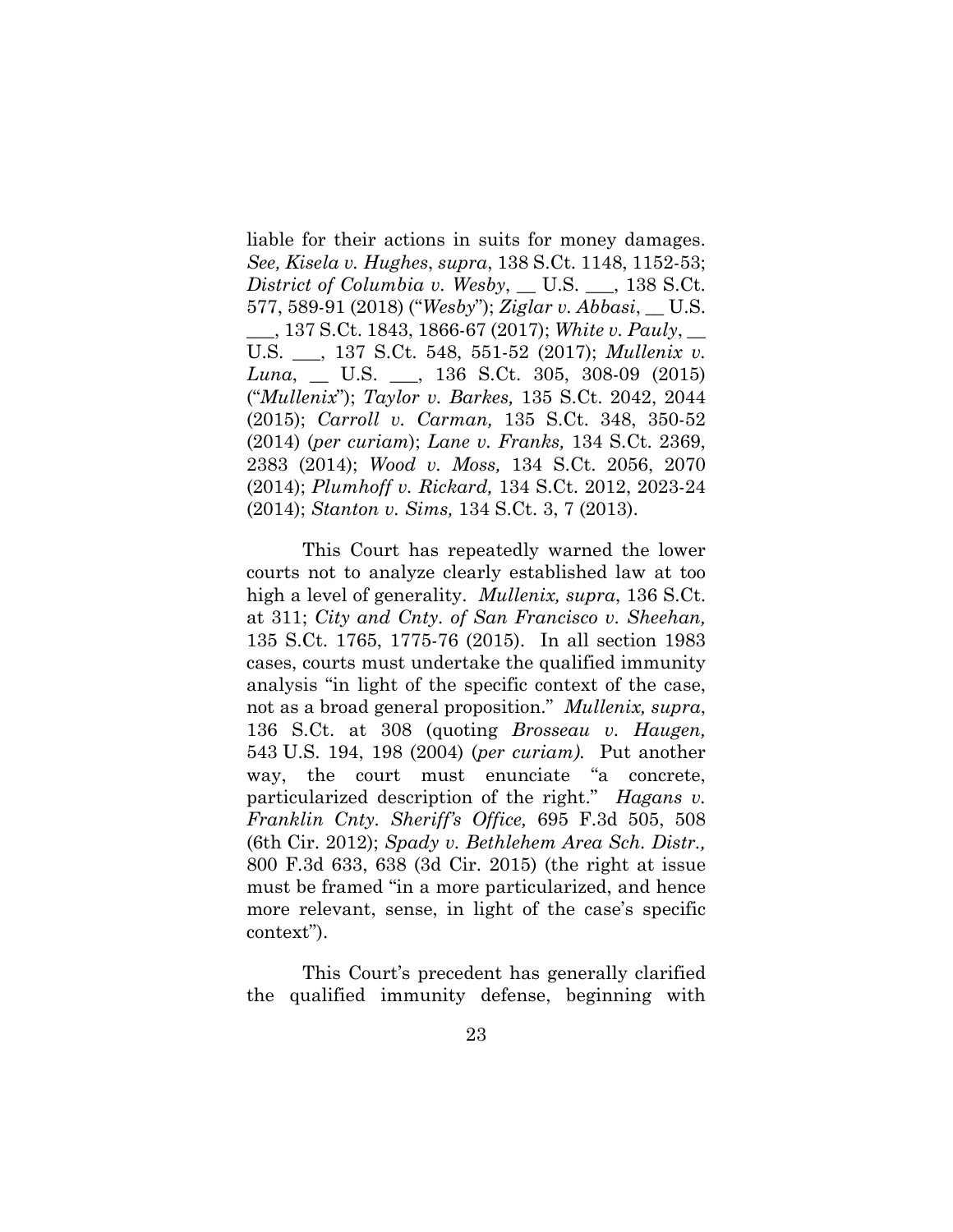*[Ashcroft v. al-Kidd,](http://www.westlaw.com/Link/Document/FullText?findType=Y&serNum=2025376455&pubNum=0000708&originatingDoc=Ic64a590649c311e6b4bafa136b480ad2&refType=RP&originationContext=document&vr=3.0&rs=cblt1.0&transitionType=DocumentItem&contextData=(sc.RelatedInfo))* 563 U.S. 731 (2011) where this Court reformulated the qualified immunity standard to require "*every* 'reasonable official ... [to] underst[an]d that what he is doing violates that right.' " *Id*. at 741, quoting *[Anderson v. Creighton,](http://www.westlaw.com/Link/Document/FullText?findType=Y&serNum=1987079684&pubNum=0000780&originatingDoc=Ic64a590649c311e6b4bafa136b480ad2&refType=RP&fi=co_pp_sp_780_640&originationContext=document&vr=3.0&rs=cblt1.0&transitionType=DocumentItem&contextData=(sc.RelatedInfo)#co_pp_sp_780_640)* [483 U.S. 635, 640 \(1987\)](http://www.westlaw.com/Link/Document/FullText?findType=Y&serNum=1987079684&pubNum=0000780&originatingDoc=Ic64a590649c311e6b4bafa136b480ad2&refType=RP&fi=co_pp_sp_780_640&originationContext=document&vr=3.0&rs=cblt1.0&transitionType=DocumentItem&contextData=(sc.RelatedInfo)#co_pp_sp_780_640) (emphasis added). Qualified immunity now protects "all but the plainly incompetent or those who knowingly violate the law." *Mullenix, supra*[, 136 S.Ct. at 308.](http://www.westlaw.com/Link/Document/FullText?findType=Y&serNum=2037557174&pubNum=0000708&originatingDoc=Ic64a590649c311e6b4bafa136b480ad2&refType=RP&fi=co_pp_sp_708_308&originationContext=document&vr=3.0&rs=cblt1.0&transitionType=DocumentItem&contextData=(sc.RelatedInfo)#co_pp_sp_708_308) This Court's repeated recitation of the standard in *Mullenix* has signaled that *Mullenix* should be applied broadly to [section 1983](http://www.westlaw.com/Link/Document/FullText?findType=L&pubNum=1000546&cite=42USCAS1983&originatingDoc=Ic64a590649c311e6b4bafa136b480ad2&refType=LQ&originationContext=document&vr=3.0&rs=cblt1.0&transitionType=DocumentItem&contextData=(sc.RelatedInfo)) claims made against police officers.

An officer enjoys qualified immunity and is not liable for excessive force unless he has violated a "clearly established" right, such that "it would [have been] clear to a reasonable officer that his conduct was unlawful in the situation he confronted." *[Kingsley](http://www.westlaw.com/Link/Document/FullText?findType=Y&serNum=2036504523&pubNum=0000708&originatingDoc=Ic64a590649c311e6b4bafa136b480ad2&refType=RP&fi=co_pp_sp_708_2474&originationContext=document&vr=3.0&rs=cblt1.0&transitionType=DocumentItem&contextData=(sc.RelatedInfo)#co_pp_sp_708_2474)  v. Hendrickson,* 135 [S.Ct. 2466, 2474](http://www.westlaw.com/Link/Document/FullText?findType=Y&serNum=2036504523&pubNum=0000708&originatingDoc=Ic64a590649c311e6b4bafa136b480ad2&refType=RP&fi=co_pp_sp_708_2474&originationContext=document&vr=3.0&rs=cblt1.0&transitionType=DocumentItem&contextData=(sc.RelatedInfo)#co_pp_sp_708_2474) (2015) (quoting *[Saucier v. Katz, supra,](http://www.westlaw.com/Link/Document/FullText?findType=Y&serNum=2001518729&pubNum=0000780&originatingDoc=Ic64a590649c311e6b4bafa136b480ad2&refType=RP&fi=co_pp_sp_780_202&originationContext=document&vr=3.0&rs=cblt1.0&transitionType=DocumentItem&contextData=(sc.RelatedInfo)#co_pp_sp_780_202)* 533 U.S. at 202). The immunity inquiry acknowledges that reasonable mistakes can be made as to the legal constraints on particular police conduct. It is sometimes difficult for an officer to determine how the relevant legal doctrine, here the use of reasonable force to effect an arrest, will apply to the factual situation the officer confronts. An officer might correctly perceive all of the relevant facts but have a mistaken understanding as to whether a particular amount of force is legal in those circumstances. If the officer's mistake as to what the law requires is reasonable, the officer is entitled to the immunity defense. *Ashcroft v. Al-Kidd*, *supra*, 563 U.S. at 743.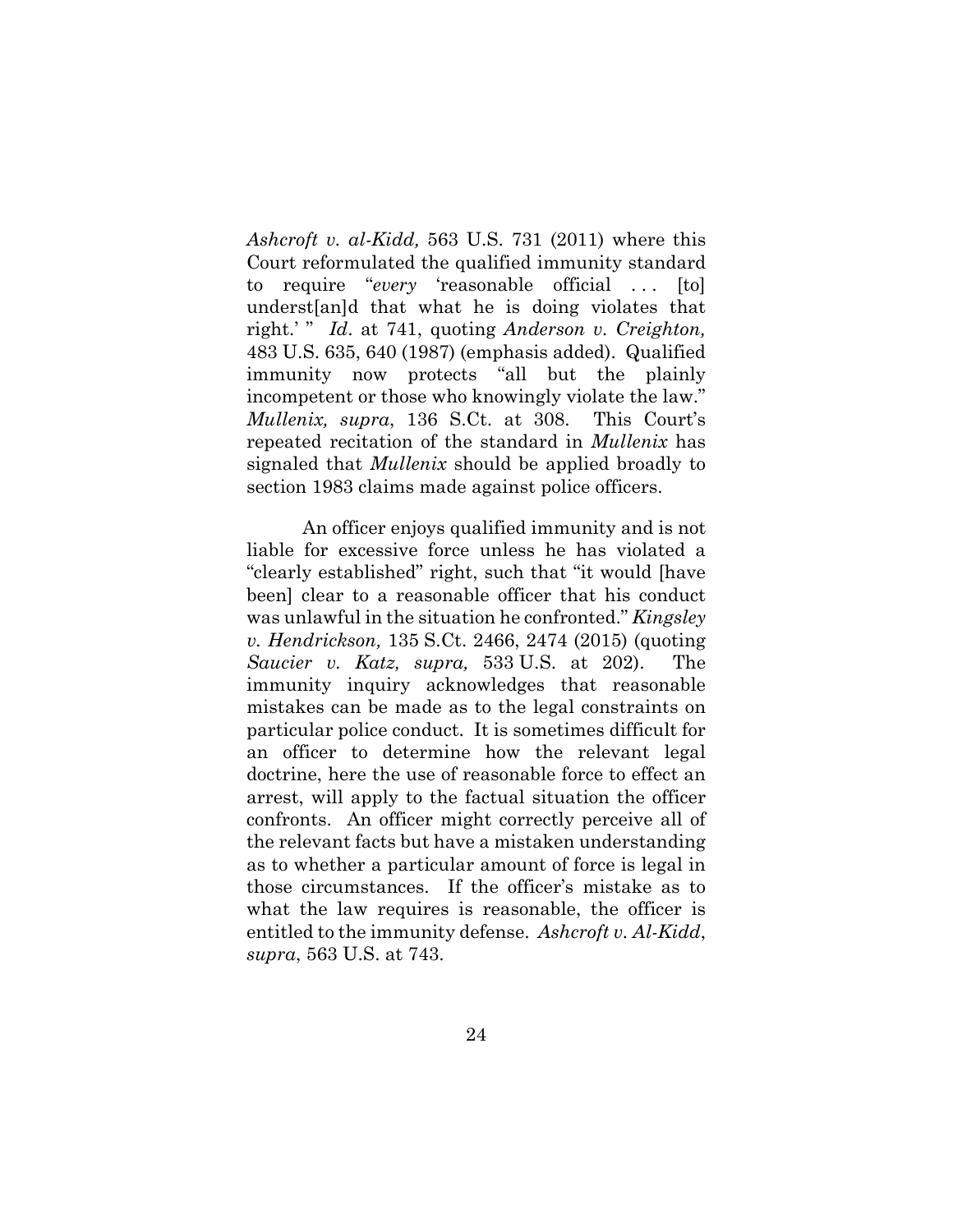The plaintiff's burden to rebut a showing of qualified immunity is a demanding standard. *See Kingsley,* [135 S.Ct. at 2474-75;](http://www.westlaw.com/Link/Document/FullText?findType=Y&serNum=2036504523&pubNum=0000708&originatingDoc=Ic64a590649c311e6b4bafa136b480ad2&refType=RP&fi=co_pp_sp_708_2474&originationContext=document&vr=3.0&rs=cblt1.0&transitionType=DocumentItem&contextData=(sc.RelatedInfo)#co_pp_sp_708_2474) *[Vincent v. City of](http://www.westlaw.com/Link/Document/FullText?findType=Y&serNum=2037515572&pubNum=0000506&originatingDoc=Ic64a590649c311e6b4bafa136b480ad2&refType=RP&fi=co_pp_sp_506_547&originationContext=document&vr=3.0&rs=cblt1.0&transitionType=DocumentItem&contextData=(sc.RelatedInfo)#co_pp_sp_506_547)  Sulphur*, 805 [F.3d 543, 547](http://www.westlaw.com/Link/Document/FullText?findType=Y&serNum=2037515572&pubNum=0000506&originatingDoc=Ic64a590649c311e6b4bafa136b480ad2&refType=RP&fi=co_pp_sp_506_547&originationContext=document&vr=3.0&rs=cblt1.0&transitionType=DocumentItem&contextData=(sc.RelatedInfo)#co_pp_sp_506_547) (5th Cir. 2015). This burden can only be met by assessing the specific evidence and context of the case, and not by taking refuge in lofty principles wholly divorced from the realities actually confronted by police officers. The requirement that the law be clearly established is designed to ensure that officers have fair notice of what conduct is proscribed. *Hope v. Pelzer,* 536 U.S. 730, 739 (2002).

The correct inquiry is "whether the violative nature of *particular conduct* is clearly established" (emphasis supplied). *[Ashcroft v. al-Kidd, supra,](http://www.westlaw.com/Link/Document/FullText?findType=Y&serNum=2025376455&pubNum=0000708&originatingDoc=Ic64a590649c311e6b4bafa136b480ad2&refType=RP&fi=co_pp_sp_708_2084&originationContext=document&vr=3.0&rs=cblt1.0&transitionType=DocumentItem&contextData=(sc.RelatedInfo)#co_pp_sp_708_2084)* 563 [U.S. at 742.](http://www.westlaw.com/Link/Document/FullText?findType=Y&serNum=2025376455&pubNum=0000708&originatingDoc=Ic64a590649c311e6b4bafa136b480ad2&refType=RP&fi=co_pp_sp_708_2084&originationContext=document&vr=3.0&rs=cblt1.0&transitionType=DocumentItem&contextData=(sc.RelatedInfo)#co_pp_sp_708_2084) "[E]xisting precedent must have placed the statutory or constitutional question *beyond debate*" (emphasis supplied). *Id.* [at 7](http://www.westlaw.com/Link/Document/FullText?findType=Y&serNum=2025376455&pubNum=0000708&originatingDoc=Ic64a590649c311e6b4bafa136b480ad2&refType=RP&fi=co_pp_sp_708_2083&originationContext=document&vr=3.0&rs=cblt1.0&transitionType=DocumentItem&contextData=(sc.RelatedInfo)#co_pp_sp_708_2083)41; *see also, Mullenix, supra*[, 136 S.Ct. at 308;](http://www.westlaw.com/Link/Document/FullText?findType=Y&serNum=2037557174&pubNum=0000708&originatingDoc=Ic64a590649c311e6b4bafa136b480ad2&refType=RP&fi=co_pp_sp_708_308&originationContext=document&vr=3.0&rs=cblt1.0&transitionType=DocumentItem&contextData=(sc.RelatedInfo)#co_pp_sp_708_308) *[Stanton, supra,](http://www.westlaw.com/Link/Document/FullText?findType=Y&serNum=2031890972&pubNum=0000708&originatingDoc=Ic64a590649c311e6b4bafa136b480ad2&refType=RP&fi=co_pp_sp_708_5&originationContext=document&vr=3.0&rs=cblt1.0&transitionType=DocumentItem&contextData=(sc.RelatedInfo)#co_pp_sp_708_5)* 134 [S.Ct. at 5.](http://www.westlaw.com/Link/Document/FullText?findType=Y&serNum=2031890972&pubNum=0000708&originatingDoc=Ic64a590649c311e6b4bafa136b480ad2&refType=RP&fi=co_pp_sp_708_5&originationContext=document&vr=3.0&rs=cblt1.0&transitionType=DocumentItem&contextData=(sc.RelatedInfo)#co_pp_sp_708_5) To find the existence of a clearly established right, the court must "conclude that the firmly settled state of the law, established by a forceful body of persuasive precedent, would place a reasonable official on notice that his actions obviously violated a clearly established constitutional right." *[Spady v. Bethlehem Area Sch. Dist., supra,](http://www.westlaw.com/Link/Document/FullText?findType=Y&serNum=2036994235&pubNum=0000506&originatingDoc=Ic64a590649c311e6b4bafa136b480ad2&refType=RP&fi=co_pp_sp_506_639&originationContext=document&vr=3.0&rs=cblt1.0&transitionType=DocumentItem&contextData=(sc.RelatedInfo)#co_pp_sp_506_639)* 800 F.3d [at 639.](http://www.westlaw.com/Link/Document/FullText?findType=Y&serNum=2036994235&pubNum=0000506&originatingDoc=Ic64a590649c311e6b4bafa136b480ad2&refType=RP&fi=co_pp_sp_506_639&originationContext=document&vr=3.0&rs=cblt1.0&transitionType=DocumentItem&contextData=(sc.RelatedInfo)#co_pp_sp_506_639)

In the present case, the Ninth Circuit panel once again ignored this Court's admonishments by falling back on general principles and holding that: "The right to be free of excessive force was clearly established at the time of the events in question.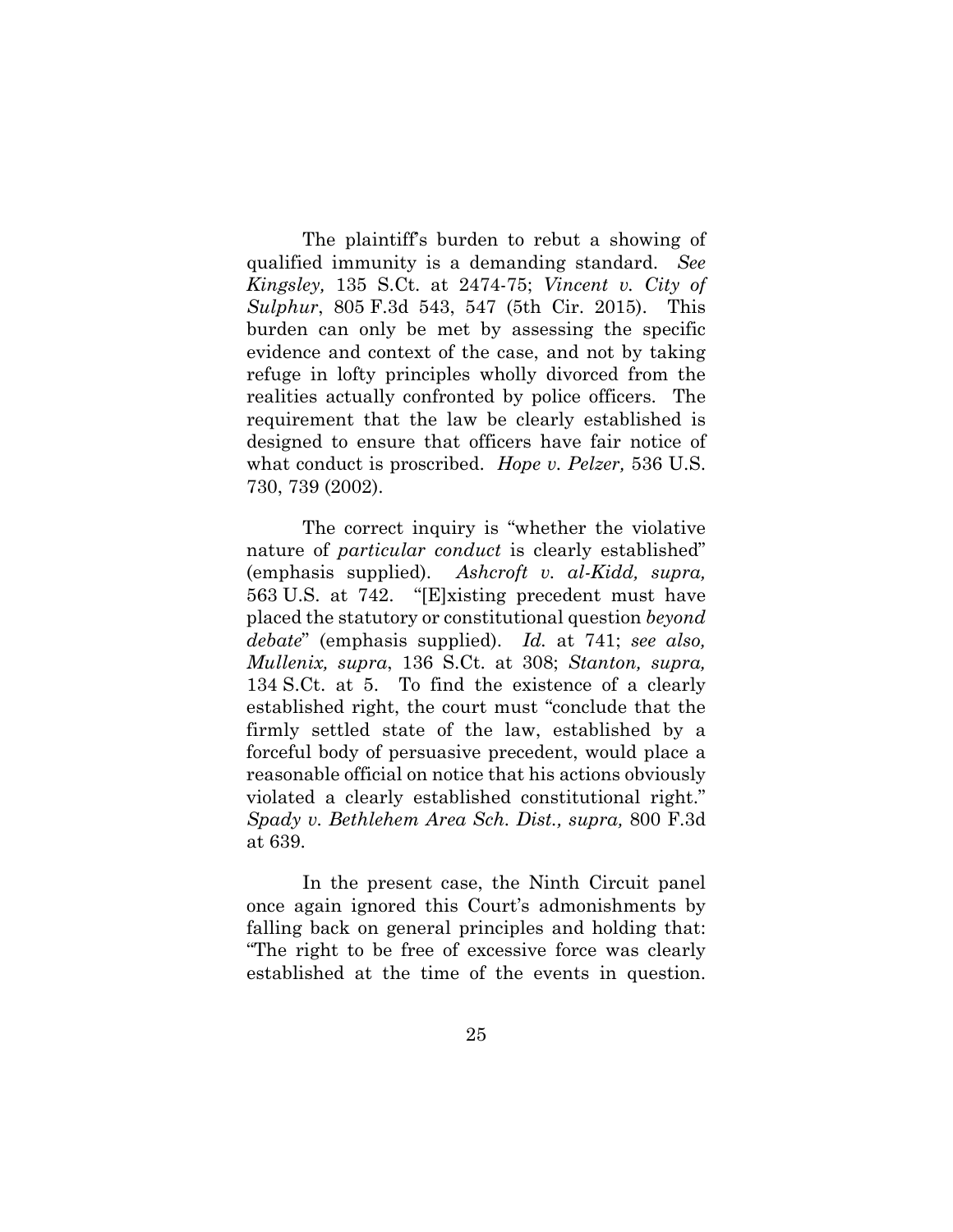*Gravelet-Blondin v. Shelton*, *supra*, 728 F.3d at 1093 (9th Cir. 2013)."[3](#page-35-0) (App. 4, 37. )

While *Gravelet-Blondin* did not require a case directly on point, it still acknowledged that in order for a right to be clearly established, the existing precedent must have placed the right "beyond debate." *Gravelet-Blondin, supra*, 728 F.3d at 1093, citing to *Ashcroft v. al–Kidd*, *supra*, 563 U.S. at 741.

Just a month before the Ninth Circuit overturned qualified immunity for Officer Craig and Sgt. Toth, this Court decided *Wesby*. In *Wesby*, this Court articulated the stringent requirement for a precedent to be clearly established:

To be clearly established, a legal principle must have a sufficiently clear foundation in then-existing precedent. The rule must be "settled law," [Citations omitted] which means it is dictated by "controlling authority" or "a robust 'consensus of cases of persuasive

<span id="page-35-0"></span> <sup>3</sup> By contrast, other Circuits have become far more precise in their definition of clearly established rights at issue in particular cases. *See, e.g., Estate of Armstrong v. Village of Pinehurst*, 810 F.3d 892, 907-08 (4th Cir. 2016) ("[t]he constitutional right in question in the present case, defined with regard for Appellees' particular violative conduct, is Armstrong's right not to be subjected to tasing while offering stationary and non-violent resistance to a lawful seizure") citing *[Hagans v. Franklin Cnty. Sheriff's Office, supra,](http://www.westlaw.com/Link/Document/FullText?findType=Y&serNum=2028469553&pubNum=0000506&originatingDoc=Ic64a590649c311e6b4bafa136b480ad2&refType=RP&fi=co_pp_sp_506_509&originationContext=document&vr=3.0&rs=cblt1.0&transitionType=DocumentItem&contextData=(sc.RelatedInfo)#co_pp_sp_506_509)* 695 [F.3d at 509](http://www.westlaw.com/Link/Document/FullText?findType=Y&serNum=2028469553&pubNum=0000506&originatingDoc=Ic64a590649c311e6b4bafa136b480ad2&refType=RP&fi=co_pp_sp_506_509&originationContext=document&vr=3.0&rs=cblt1.0&transitionType=DocumentItem&contextData=(sc.RelatedInfo)#co_pp_sp_506_509) ("[d]efined at the appropriate level of generality - a reasonably particularized one - the question at hand is whether it was clearly established in May 2007 that using a taser repeatedly on a suspect actively resisting arrest and refusing to be handcuffed amounted to excessive force").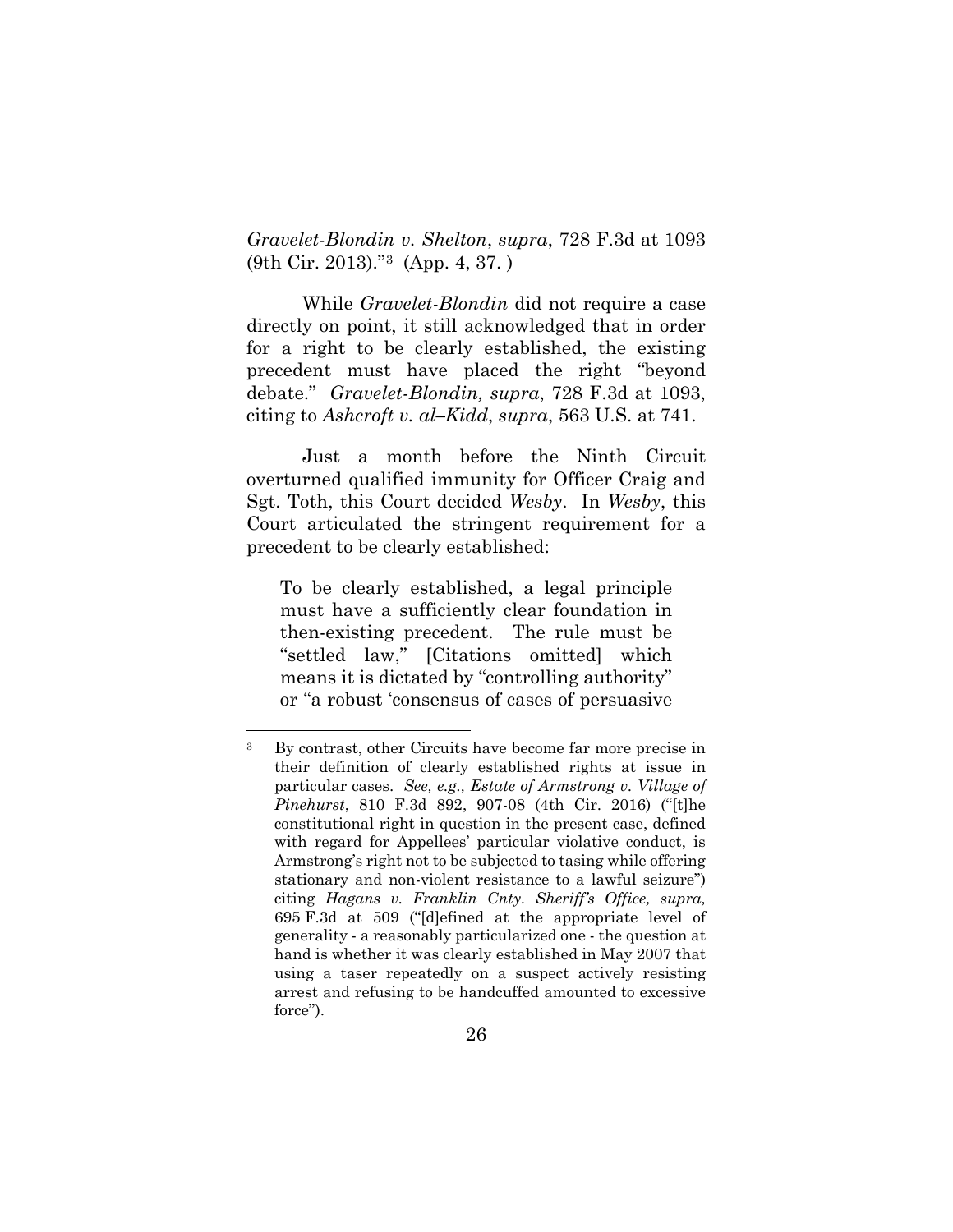authority,' . . . ." It is not enough that the rule is suggested by then-existing precedent. The precedent must be clear enough that every reasonable official would interpret it to establish the particular rule the plaintiff seeks to apply. Otherwise, the rule is not one that "every reasonable official" would know.

The "clearly established" standard also requires that the legal principle clearly prohibit the officer's conduct in the particular circumstances before him. The rule's contours must be so well defined that it is "clear to a reasonable officer that his conduct was unlawful in the situation he confronted."

*Wesby*, 138 S.Ct. at 589–90.

Most recently, in *Kisela,* this Court went to great lengths to reiterate the importance of qualified immunity for police officers in an excessive force context and identify what is required to deny a police officer the protection of qualified immunity.

"[S]pecificity is especially important in the Fourth Amendment context, where the Court has recognized that it is sometimes difficult for an officer to determine how the relevant legal doctrine, here excessive force, will apply to the factual situation the officer confronts." Use of excessive force is an area of the law "in which the result depends very much on the facts of each case," and thus police officers are entitled to qualified immunity unless existing precedent "squarely governs" the specific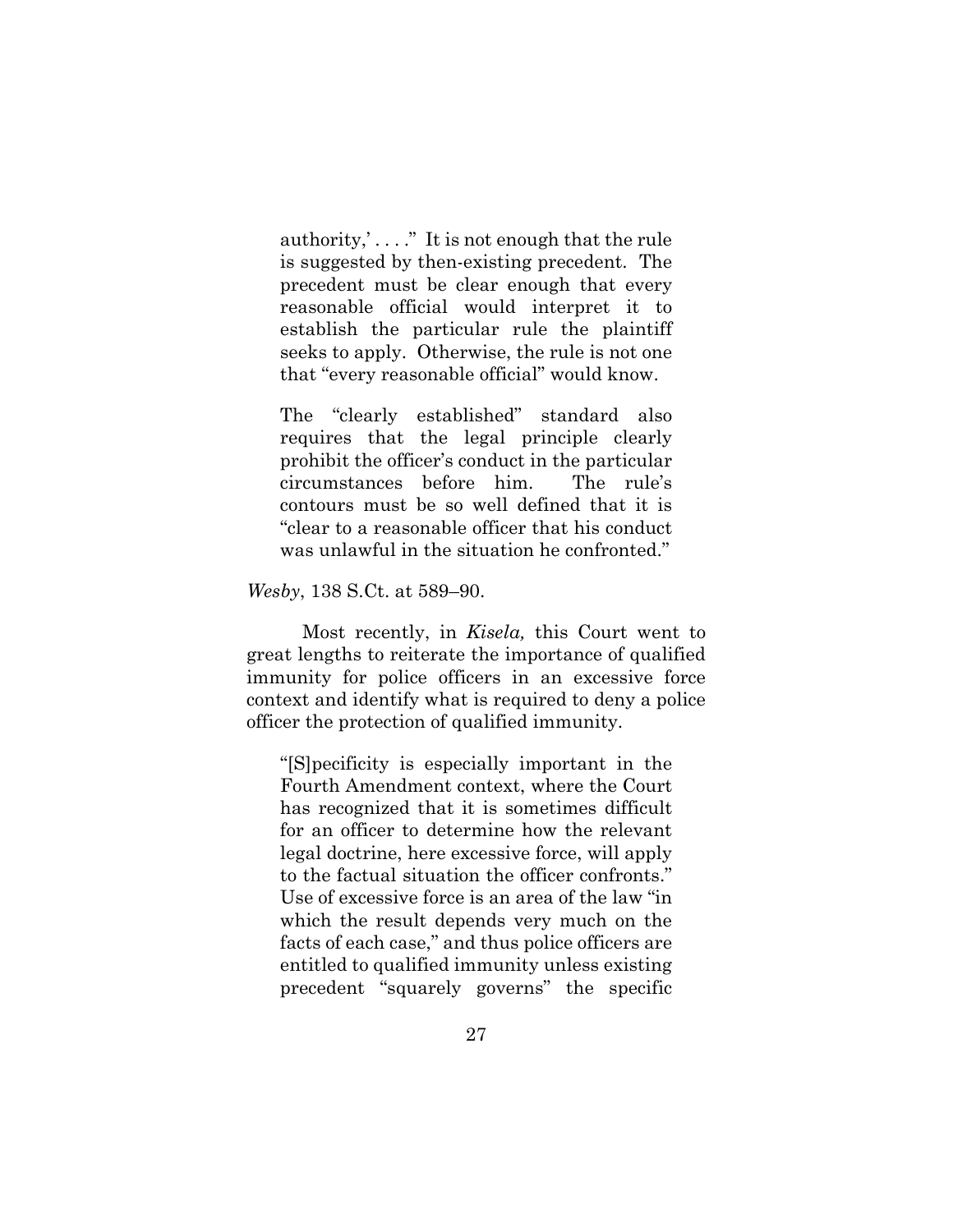facts at issue. Precedent involving similar facts can help move a case beyond the otherwise "hazy border between excessive and acceptable force" and thereby provide an officer notice that a specific use of force is unlawful.

…

Where constitutional guidelines seem inapplicable or too remote, it does not suffice for a court simply to state that an officer may not use unreasonable and excessive force, deny qualified immunity, and then remit the case for a trial on the question of reasonableness. An officer "cannot be said to have violated a clearly established right unless the right's contours were sufficiently definite that any reasonable official in the defendant's shoes would have understood that he was violating it." That is a necessary part of the qualified-immunity standard, and it is a part of the standard that the Court of Appeals here failed to implement in a correct way.

*Kisela*, *supra,* at 138 S.Ct. at 1152-53 (internal citations omitted).

In this case, the Ninth Circuit defined the right at issue as simply the Fourth Amendment right to be free from the excessive use of force absent a threat or danger. This formulation lacks the required level of specificity and does not address the question that needs to be answered in this specific context. Indeed,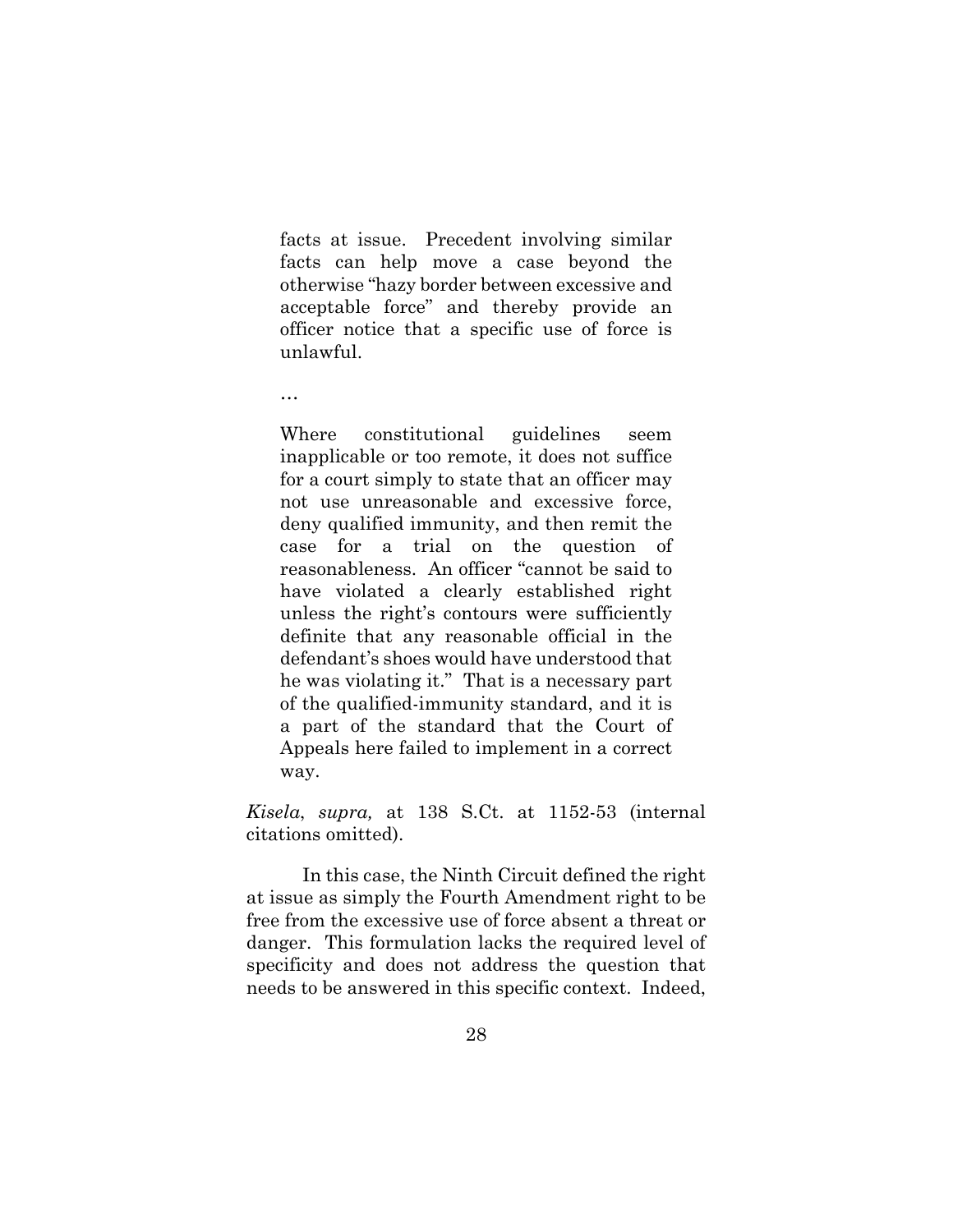a prior Ninth Circuit panel criticized this type of generic formulation of the law, noting that "The standards from *Garner* and *Graham '*are cast at a high level of generality,' so they ordinarily do not clearly establish rights. *[Citation omitted.]* Rather, it is the facts of particular cases that clearly establish what the law is." *Isayeva v. Sacramento Sheriff's Dep't*, 872 F.3d 938, 951 (9th Cir. 2017), citing *Brosseau v. Haugen*, 543 U.S. 194, 199 (2004).

When the Ninth Circuit tried to compare dissimilar facts in *Kisela* in order to make a high level of generality definition of a clearly established right, this Court took note. In *Kisela*, the Ninth Circuit compared Kisela's conduct to the officers' conduct in *Harris v. Roderick*, 126 F.3d 1189 (9th Cir. 1997). In *Harris,* the Court of Appeals determined that an FBI sniper, who was positioned safely on a hilltop, used excessive force when he shot a man in the back while the man was retreating to a cabin during the Ruby Ridge standoff. In *Kisela*, Officer Kisela shot and killed a woman with a knife who had a history of mental illness and had earlier been hacking a tree with a knife. Kisela shot the knife-wielding woman through a chain link fence because he perceived her as a threat when she approached her roommate, carrying the knife, and was only six feet from her roommate. This Court in *Kisela* found that "[t]he panel's reliance on *Harris* does not pass the straightface test." *Kisela, supra,* 138 S.Ct. at 1154.

It appears that the current state of the law for law enforcement in California is that an officer's individual liability hinges on an arbitrary choice among various general propositions . . . and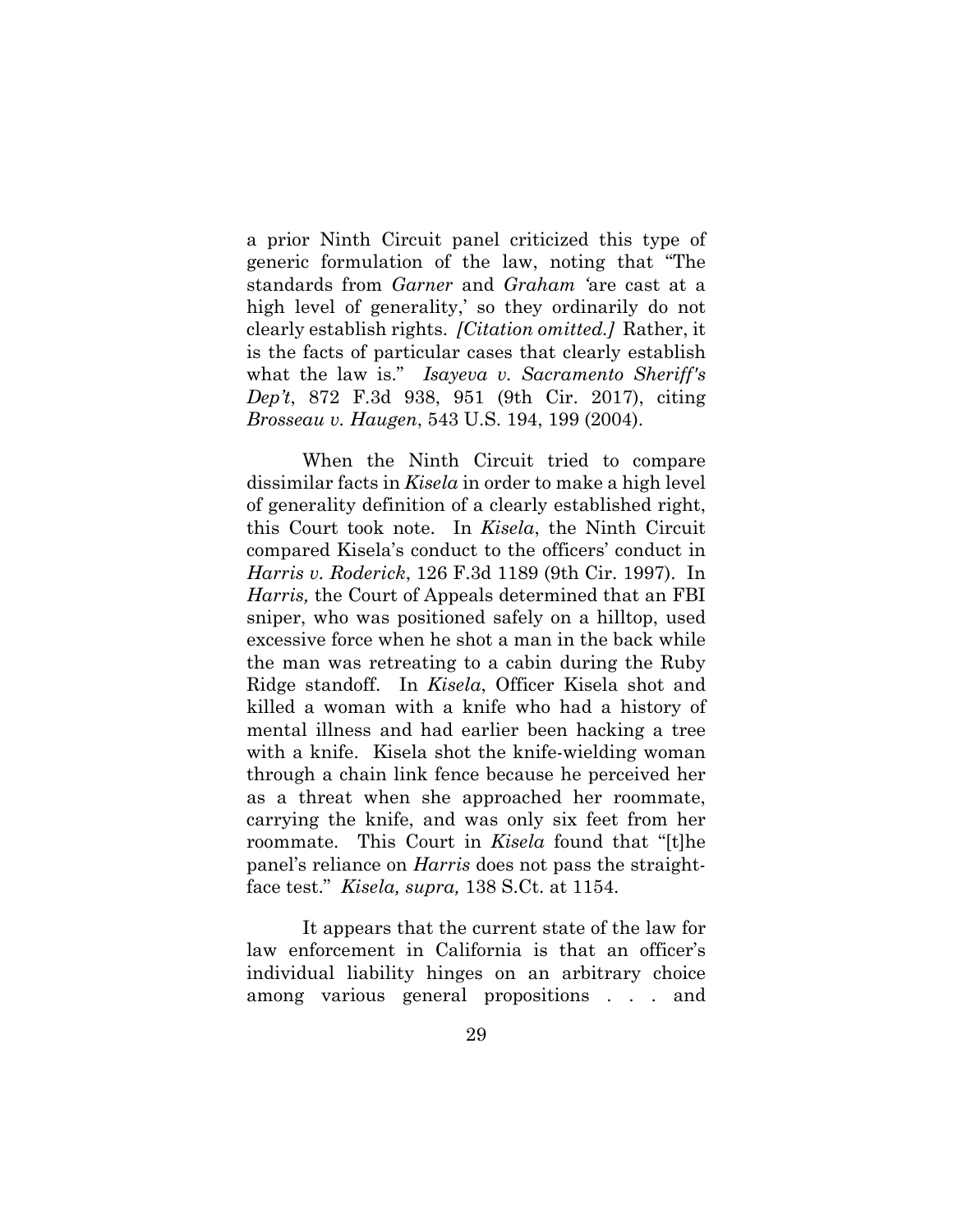unfortunately, Circuit panels. For instance, in this case, the panel could have found support for the officers' use of force under the general standard of *Graham v. Connor*: "Not every push or shove, even if it may later seem unnecessary in the peace of a judge's chambers, violates the Fourth Amendment." *Graham v. Connor*, 490 U.S. 386, 396 (1989) citing *Terry v. Ohio*, 392 U.S. 1 (1968) and *Johnson v. Glick,* 481 F.2d 1028, 1033 (2d Cir. 1973). Therefore, in this matter, *Graham v. Connor* could support a finding that Officer Craig and Sgt. Toth's conduct was constitutional or that the law was not clearly established. *See also, Forrester v. City of San Diego, supra*, 25 F.3d at 806 (police officers not required to use the least intrusive degree of force possible; they are required only to act within a reasonable range of conduct).

In *Gravelet-Blondin, supra,* the Ninth Circuit ruled that force may be used to overcome even passive resistance: "While purely passive resistance can support the use of some force, the level of force an individual's resistance will support is dependent on the factual circumstances underlying that resistance." *Id*. at 1091, citing *Bryan v. MacPherson,* 630 F.3d 805, 830 (9th Cir. 2010). Further, in *Nelson v. City of Davis*, 685 F.3d 867 (9th Cir. 2012), the Ninth Circuit reiterated the same rule that force may be used for effecting an arrest for passive resistance. *Id*. at 881, citing *Bryan v. MacPherson*, *supra*.

The panel opinion made no effort to compare the facts of this case with the facts of *Gravelet-Blondin*. Here, the officers were lawfully trying to check the welfare of the occupants in an apartment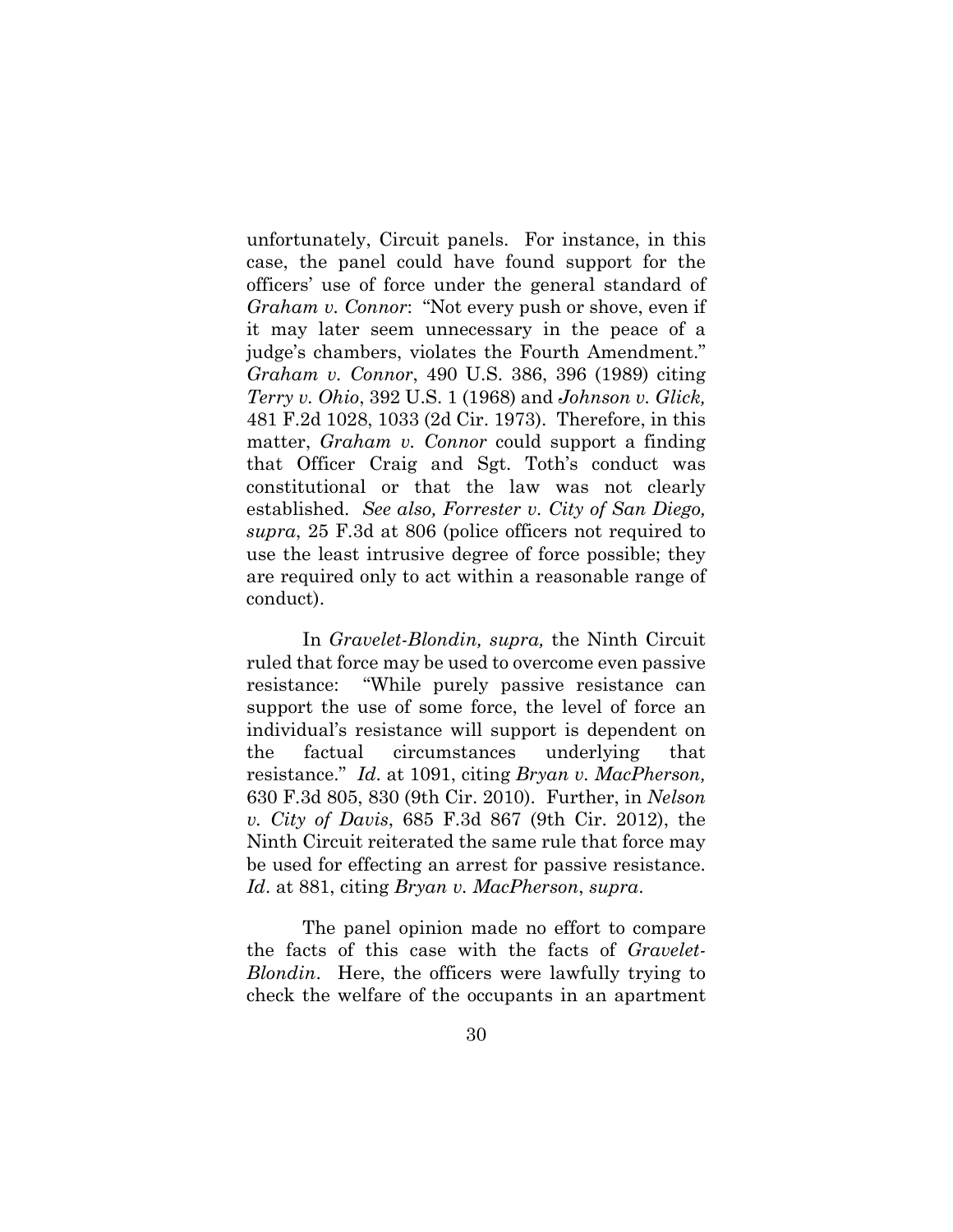with a known history of domestic violence. (App. 20.) Suddenly and without warning, Mr. Emmons, an unknown male opened the front door and backed out of the apartment pushing and coming into contact with Officer Craig who was by himself at the time. Officer Craig's demands not to close the door were ignored. (App. 21-22, 27.) Officer Craig grabbed hold of Mr. Emmons by his arm, told him to get on the ground several times, guided him to the ground in a control hold, placed him prone on the ground, and then handcuffed him. (App. 22, 30-31.) This Court has ruled that the calculus of reasonableness must embody allowance for the fact that police officers are often forced to make split-second judgments—in circumstances that are tense, uncertain, and rapidly evolving—about the amount of force that is necessary in a particular situation. *Graham v. Connor,* 490 U.S. 386, 396–97, (1989) (emphasis added) (citations omitted).

This event was video recorded. These recordings confirm that it was impossible for Officer Craig to know what Mr. Emmons' intentions were exiting the apartment where officers were obviously trying to enter. There was no evidence in the record to support the conclusion that any reasonable officer in Officer Craig's position could have known whether Mr. Emmons was leaving the scene of a crime, or carrying a concealed weapon or evidence of a crime. Thus, the Court's reliance on the fact that Mr. Emmons was later determined to be unarmed violates the standard that courts may not judge an officer's use of force using 20/20 hindsight. *See*, *Graham v. Connor, supra; White v. Pierce County,* 797 F.2d 812 (9th Cir. 1986)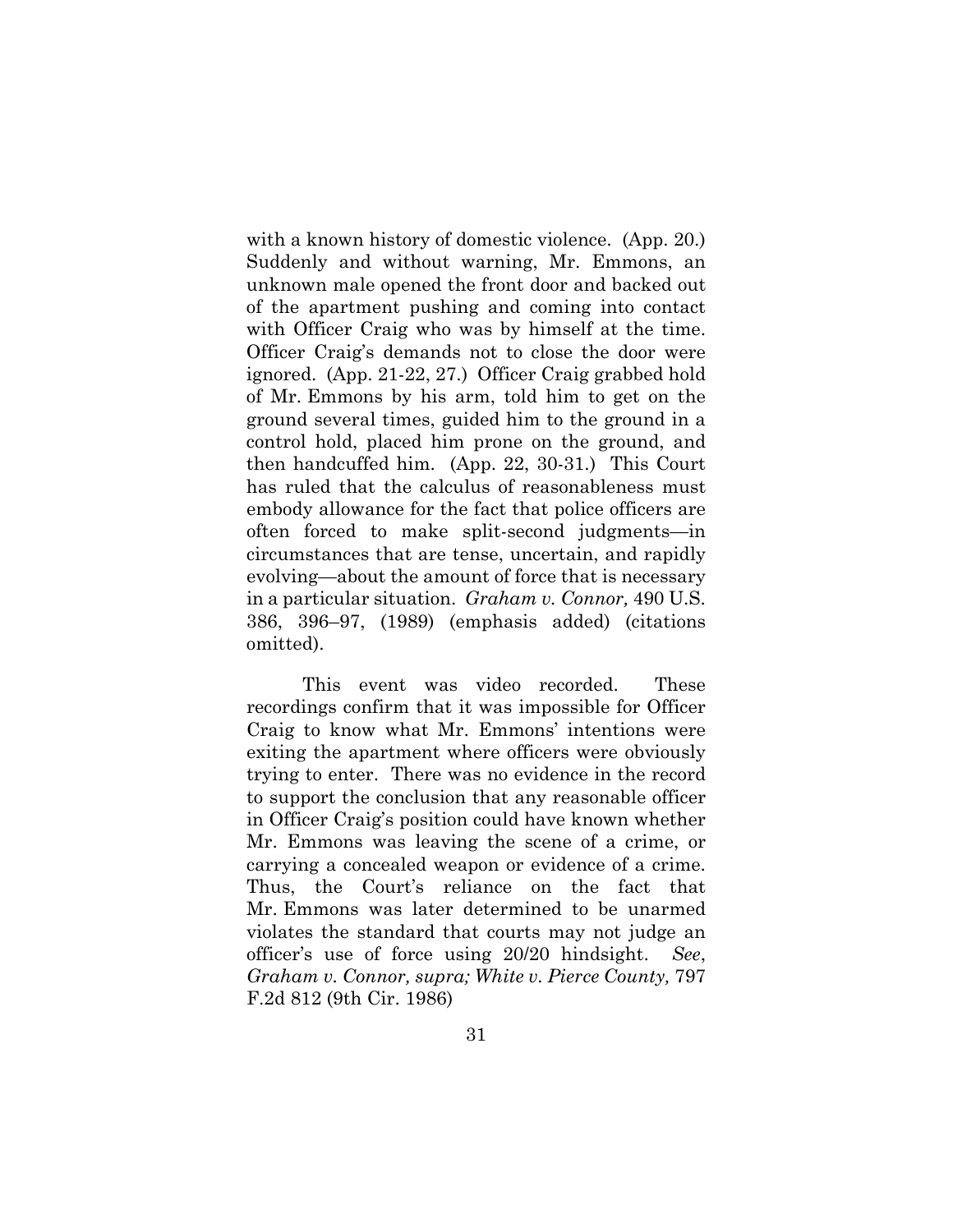## **II. The Panel's Sole Reliance on** *Gravelet-Blondin* **was Misplaced Because it was Published Four Months** *After* **the Incident in this Matter**

The panel erroneously concluded that any constitutional violation was so clearly established that qualified immunity does not apply to Officer Craig and Sgt. Toth. Any constitutional violation was far from clearly established, especially given that Mr. Emmons did not and could not cite a similar case that put Officer Craig and Sgt. Toth on notice their conduct was unconstitutional. AOB 39-42. Mr. Emmons had the burden to prove the right was clearly established and has never done so. *Alston v. Read,* 663 F.3d 1094, 1098 (9th Cir. 2011)

The panel originally did not cite to any case in reversing qualified immunity and simply stated, "There is evidence from which a reasonable trier of fact could find that Mr. Emmons was unarmed and non-hostile. The district court therefore erred in granting qualified immunity on his excessive force claim." (App. 5-8.) Only after the officers' request for a rehearing did the panel advance a single case, *Gravelet-Blondin*, for the proposition that Mr. Emmons' rights had been clearly established. (App. 3-4.) This is clear error.

The panel simply cannot overturn the District Court's finding of qualified immunity, as they have done, based upon *Gravelet-Blondin*. *Gravelet-Blondin* was not decided until September 6, 2017, four months after the incident in this matter. A court cannot rely on a case decided after the event because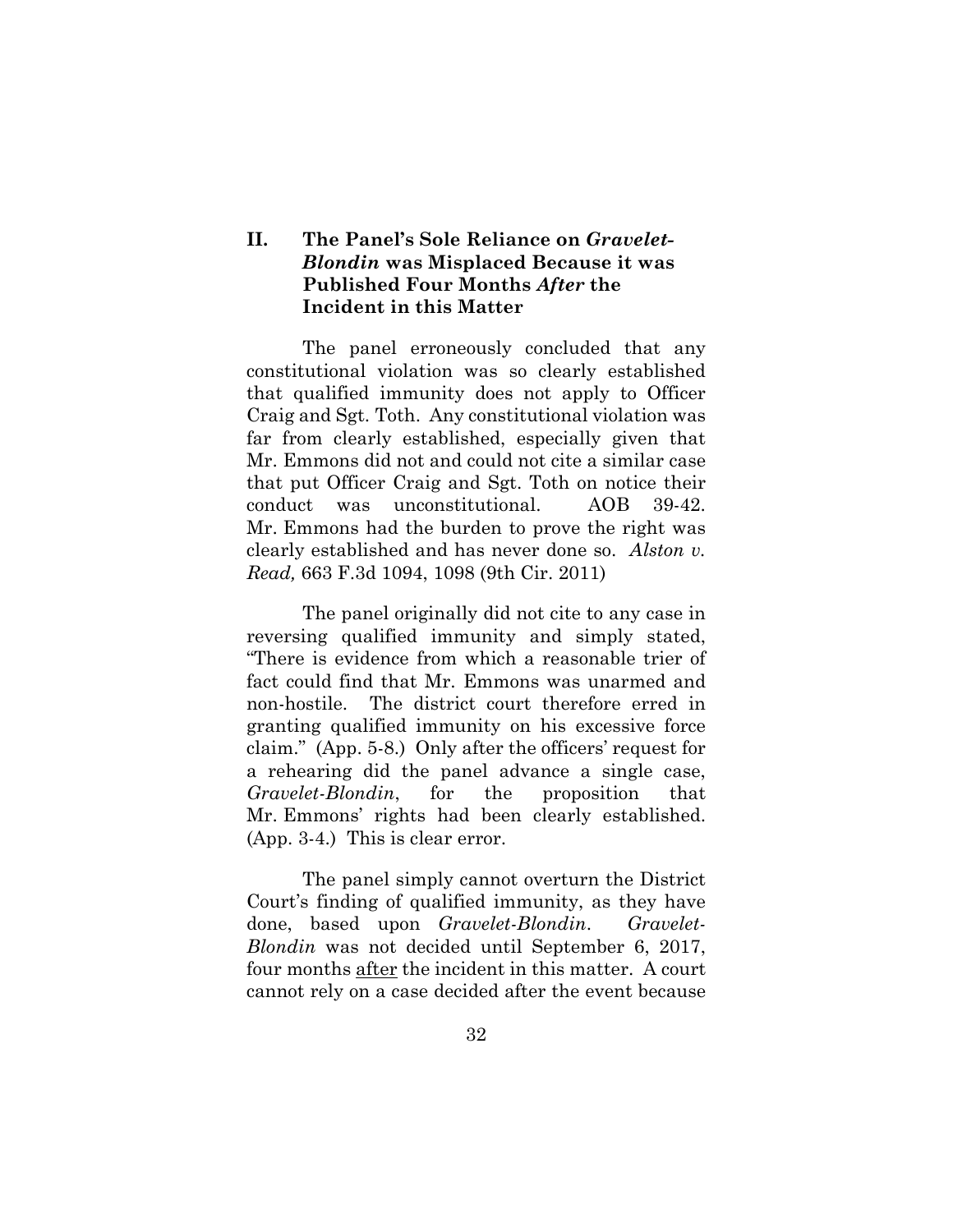a reasonable officer is not required to foresee judicial decisions that do not yet exist. *Brosseau v. Haugen*, *supra*, 543 U.S. at 200, n. 4 (other cases postdating the conduct in question, of course, could not have given fair notice to Brosseau and are of no use in the clearly established inquiry). As the *Brosseau* Court noted, "[b]ecause the focus is on whether the officer had fair notice that her conduct was unlawful, reasonableness is judged against the backdrop of the law at the time of the conduct." *Id*. at 198; *Kisela*, *supra*, 138 S.Ct. at 1152.

More recently, this Court in *Kisela* again restated the canon that the Ninth Circuit cannot rely on a case that postdated the conduct at issue.

*Glenn,* which the panel described as "[t]he most analogous Ninth Circuit case," 862 F.3d, at 783, was decided after the shooting at issue here. Thus, *Glenn* "could not have given fair notice to [Kisela]" because a reasonable officer is not required to foresee judicial decisions that do not yet exist in instances where the requirements of the Fourth Amendment are far from obvious. *Brosseau,* 543 U.S., at 200, n. 4, 125 S.Ct. 596. *Glenn* was therefore "of no use in the clearly established inquiry."

*Kisela v. Hughes*, *supra*, 138 S.Ct. at 1154.

Making matters worse, the panel barred the officers from further filings in the Ninth Circuit for rehearing to resolve the panel's clear errors. (App. 37.)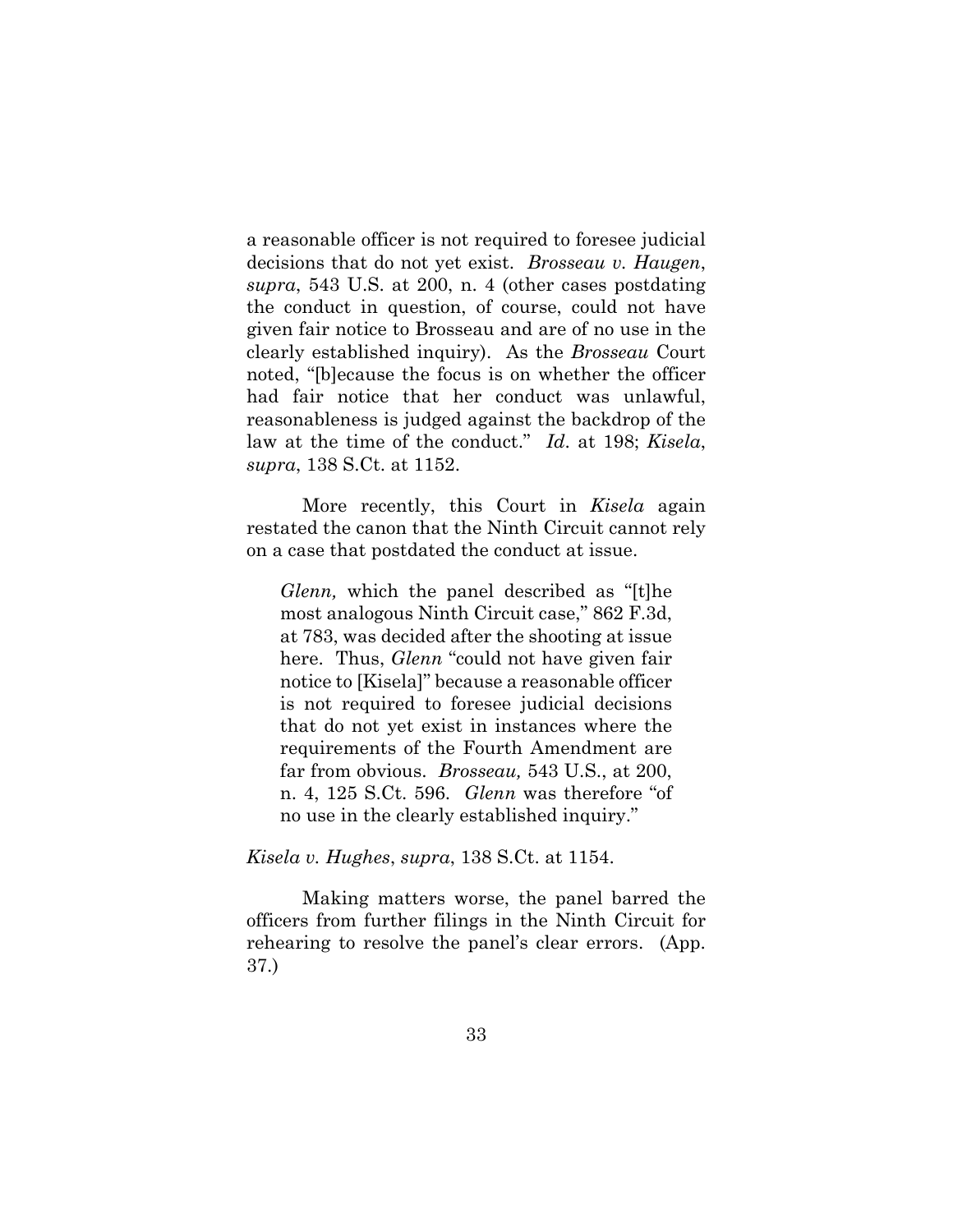## **III. The Panel Did Not Decide the Probable Cause Issue Raised by Emmons**

Both Mr. Emmons and the officers moved for summary judgment on the False Arrest allegations in the Complaint. (App. 12-13, 19.) The District Court found that the officers had probable cause to believe Mr. Emmons had violated Penal Code § 148(a) and that the officers were entitled to qualified immunity on the claim. (App. 27-28.)

Mr. Emmons' appeal included the contention that the District Court erred in granting the officers summary judgment on all matters, including the judgment on his false arrest claim for relief pled in the First Cause of Action. AOB 40-42.

The Ninth Circuit, in both its original Memorandum decision and Amended Memorandum, failed to address this issue in any respect. (App. 1-4, 5-8, 36-37.)

The Ninth Circuit committed clear error in failing or refusing to consider and dispose of the issue briefed by both parties. The refusal to allow a petition for rehearing before the panel or *en banc* will create confusion with the District Court if this case is to be tried.